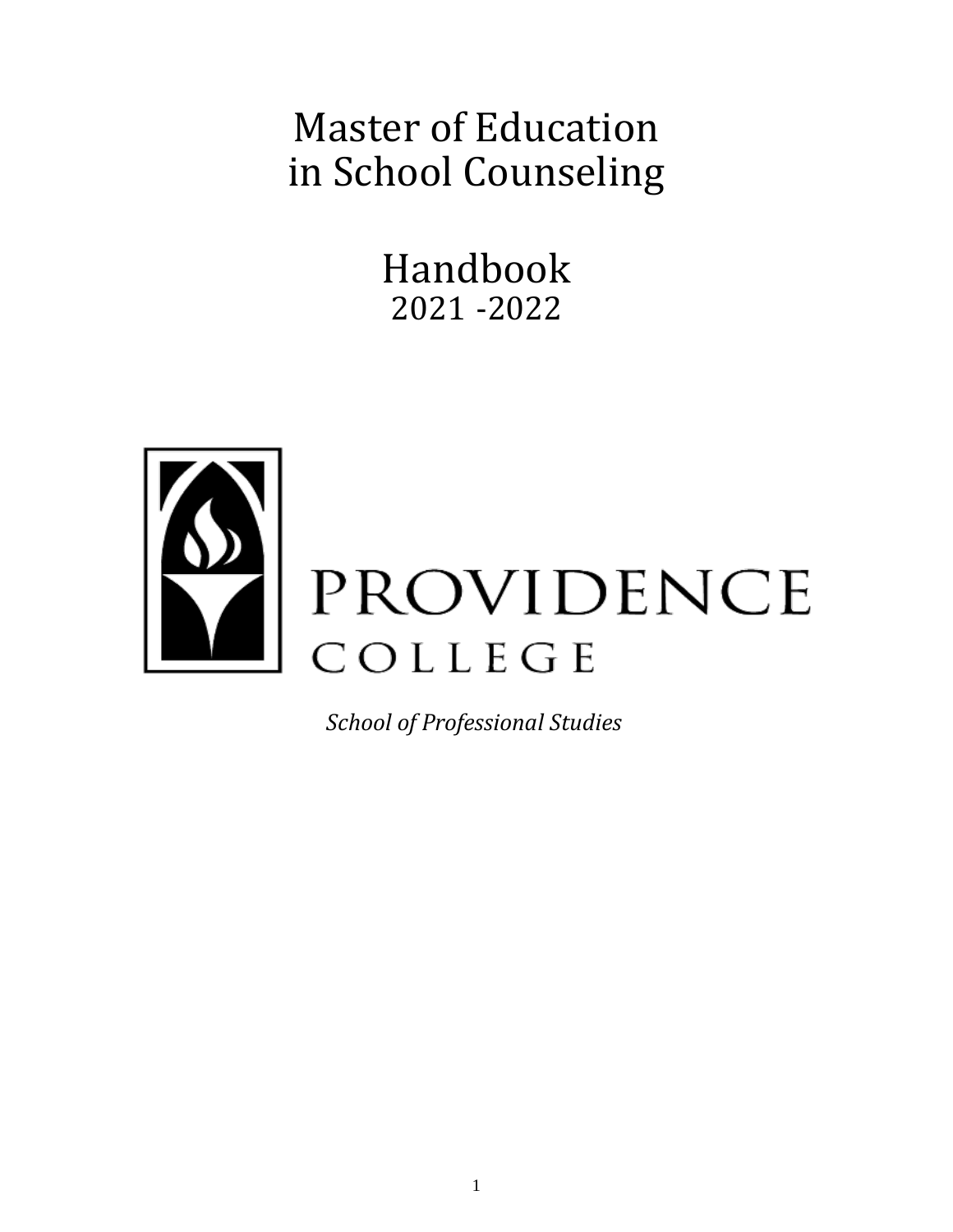

## **School Counseling Handbook Table of Contents**

| 3<br><b>Administration &amp; Counseling Faculty</b><br><b>Mission Statement</b><br>$\overline{4}$<br><b>Purpose</b><br>5<br><b>Standards-based Program</b><br>6<br><b>Admission and Assessment</b><br>7<br><b>Graduate Assistantships</b><br>$8-9$<br><b>Scholarships</b><br>10<br><b>Order of Courses</b><br>11<br><b>Plans of Study</b><br>12-13<br><b>Scope and Sequence</b><br>14<br><b>General Guidelines for Portfolio</b><br>$15 - 16$<br>Internship<br>17 | <b>Section</b> |         |
|-------------------------------------------------------------------------------------------------------------------------------------------------------------------------------------------------------------------------------------------------------------------------------------------------------------------------------------------------------------------------------------------------------------------------------------------------------------------|----------------|---------|
|                                                                                                                                                                                                                                                                                                                                                                                                                                                                   |                | Page(s) |
|                                                                                                                                                                                                                                                                                                                                                                                                                                                                   |                |         |
|                                                                                                                                                                                                                                                                                                                                                                                                                                                                   |                |         |
|                                                                                                                                                                                                                                                                                                                                                                                                                                                                   |                |         |
|                                                                                                                                                                                                                                                                                                                                                                                                                                                                   |                |         |
|                                                                                                                                                                                                                                                                                                                                                                                                                                                                   |                |         |
|                                                                                                                                                                                                                                                                                                                                                                                                                                                                   |                |         |
|                                                                                                                                                                                                                                                                                                                                                                                                                                                                   |                |         |
|                                                                                                                                                                                                                                                                                                                                                                                                                                                                   |                |         |
|                                                                                                                                                                                                                                                                                                                                                                                                                                                                   |                |         |
|                                                                                                                                                                                                                                                                                                                                                                                                                                                                   |                |         |
|                                                                                                                                                                                                                                                                                                                                                                                                                                                                   |                |         |
|                                                                                                                                                                                                                                                                                                                                                                                                                                                                   |                |         |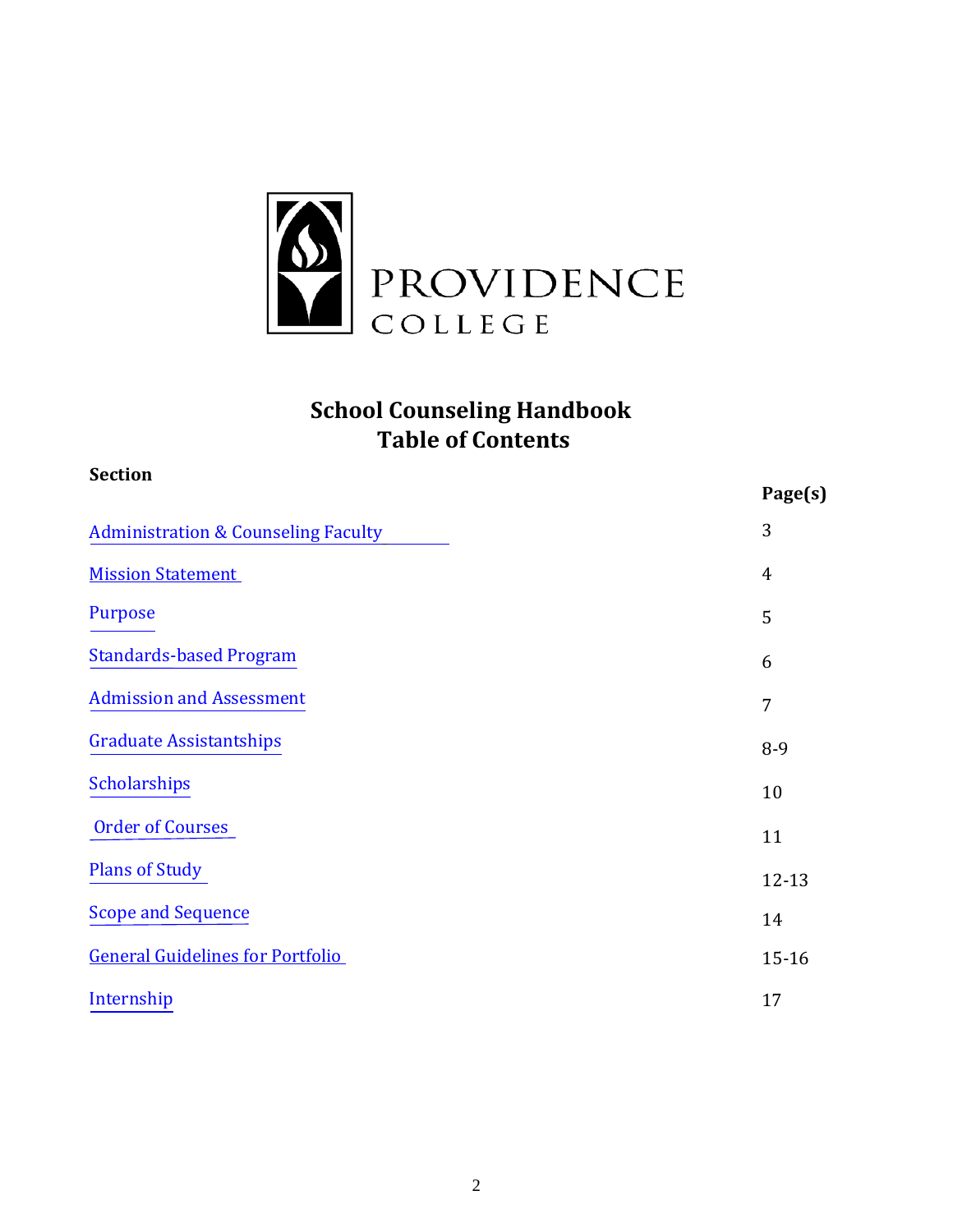## <span id="page-2-0"></span>**Administration**

| Assistant Dean of Education |  |
|-----------------------------|--|
| Dr. Elizabeth Schaper       |  |

Director of School Counseling Program Dr. Patricia Nailor

Administrative Coordinator of Graduate Education Mr. Todd Hopkins

## **Counseling Faculty**

Dr. Guy D. Alba

Special Lecturer in Education

Dr. Anne Coleman

Special Lecturer in Education

Mrs. Barbara Crudale

Special Lecturer in Education

## Mr. Ralph Detri

Special Lecturer in Education

Mrs. Onna Holland

Special Lecturer in Education

## Mrs. Lori LeBrun

Special Lecturer in Education

| Dr. Arthur Lisi                                                    |
|--------------------------------------------------------------------|
| Special Lecturer in Education                                      |
| Dr. Rosemary Mugan                                                 |
| Special Lecturer in Education                                      |
| Mrs. Carmen Melendez-Quintero                                      |
| Special Lecturer in Education                                      |
| Dr. Mary O'Keeffe                                                  |
| Special Lecturer in Education                                      |
| Dr. Ellen Smith<br>Special Lecturer in Education<br>Mr. Louis Toro |
| Special Lecturer in Education                                      |
|                                                                    |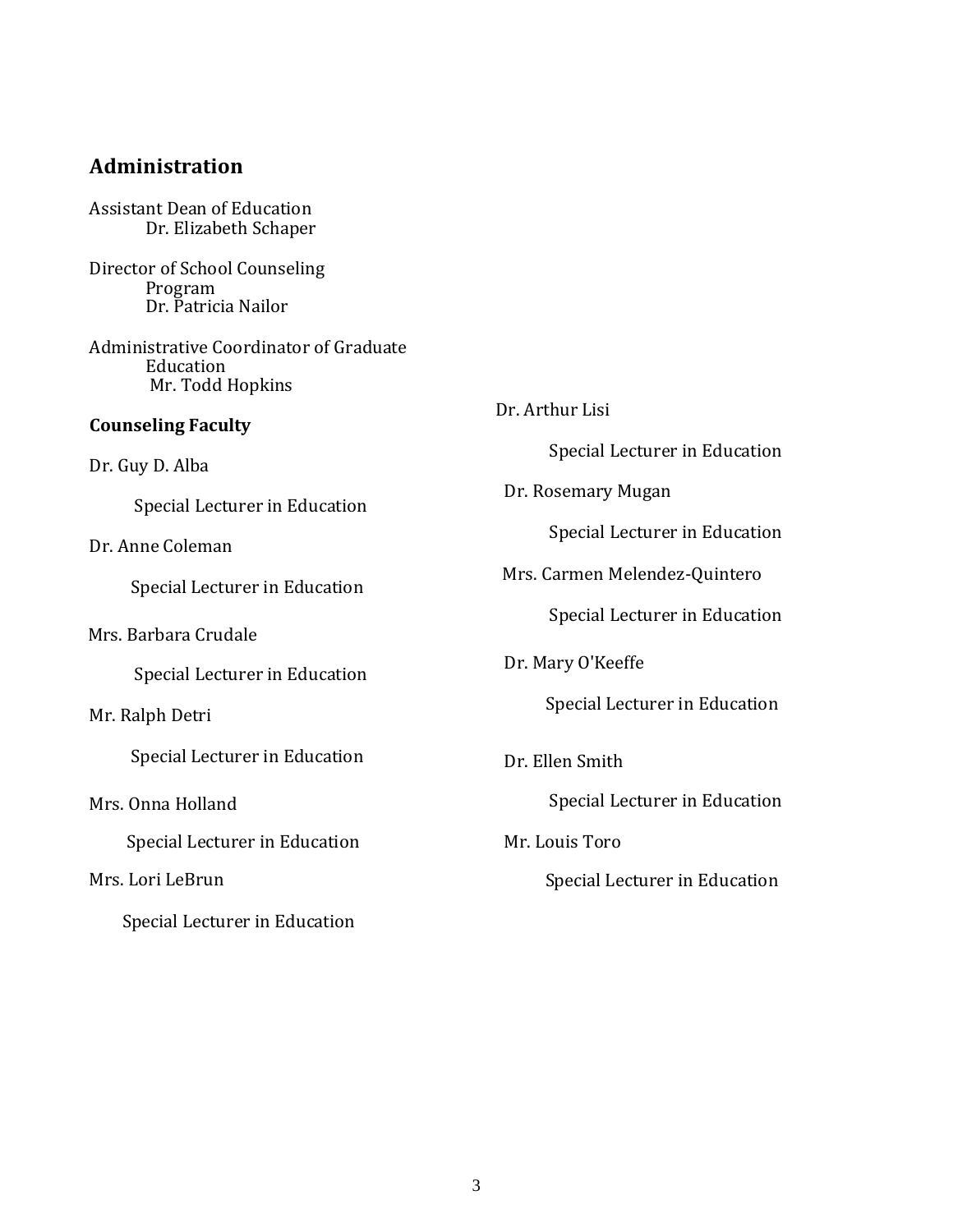## **[Mission Statement](#page-3-0)**

<span id="page-3-0"></span>The mission of the Providence College School Counseling Graduate Program is consistent with that of Providence College that actively cultivates intellectual, spiritual, ethical, and aesthetic values within the context of the Judeo-Christian heritage. These values are nurtured by the unique tradition of the Dominican Order that emphasizes quality teaching and scholarship.

The program encourages prospective school counselors to recognize and accept the differences that exist in the traditions, discipline, practices, and culture that children bring into the school.

Our graduates are prepared for K-12 school counseling upon completing the program and have acquired appropriate skills for counseling all children and adolescents, are experienced with the use of technology, display clarity regarding the appropriate roles for school counselors, and are committed to the use of culturally responsive practice in support of every student and family they serve.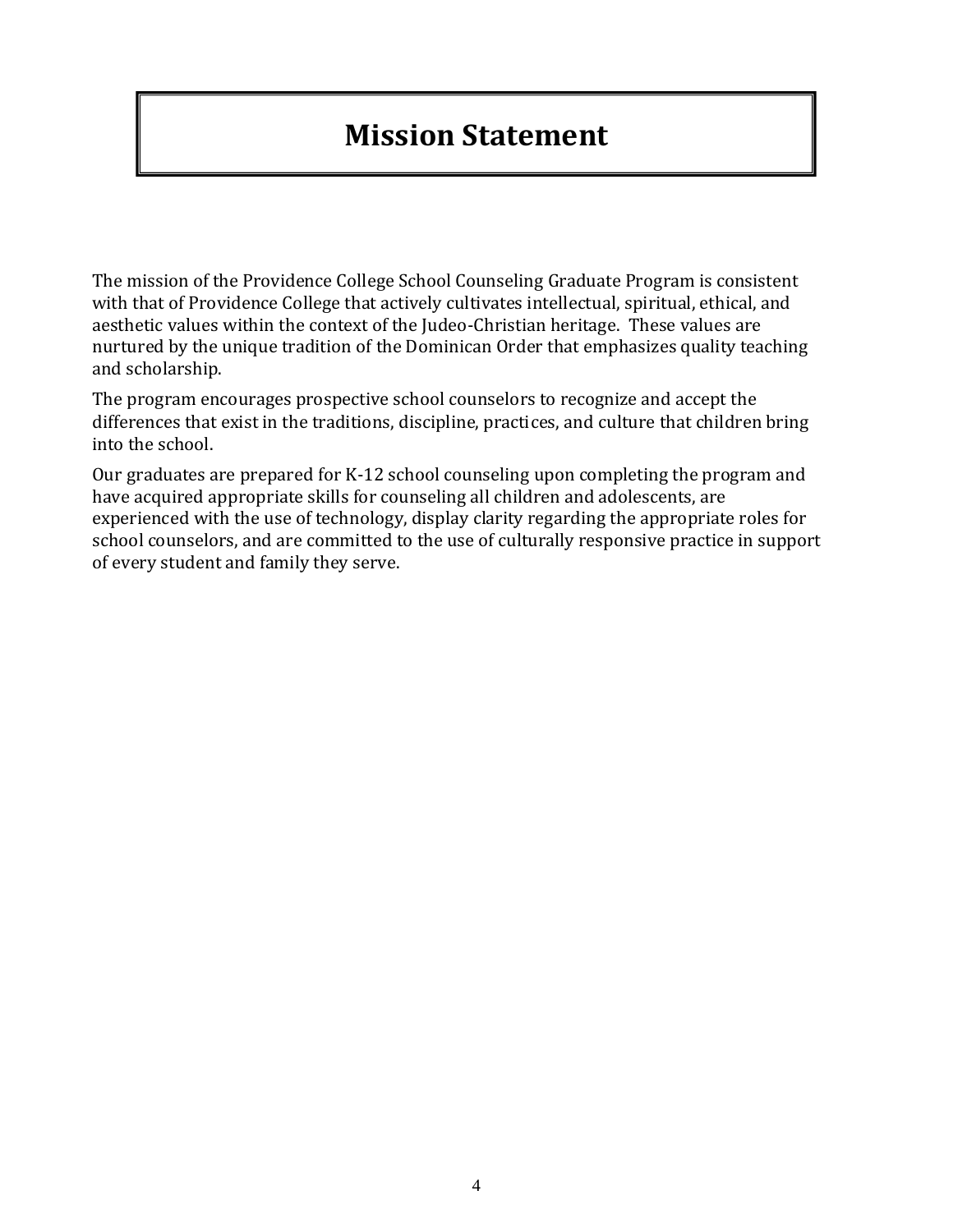# **[Purpose](#page-4-0)**

<span id="page-4-0"></span>The Master of Education degree program in School Counseling is intended to provide students with a broad background in counseling theories and skills. The program offers our students a strong curricular experience designed to produce professional school counselors who are able to integrate theory and practice and provide professional and culturally responsive leadership.

The School Counseling Program is a 42–credit program which meets the requirements of the Rhode Island Department of Education (to include 300 hours of internship in a school setting and a minimum passing score of 156 on the Praxis II Professional School Counselor Test 5421) for certification as an elementary, middle, and secondary school counselor. Students seeking licensing or certification from other states are responsible for assuring they meet the standards for credentialing in those states. Although certification requirements vary from state to state, the Praxis II Professional School Counselor Test 5421 is required in a majority of states.

PC's graduate program in school counseling prepares our students to enter the profession of school counseling ready to implement a comprehensive and developmentally appropriate school counseling program that serves the needs of all students. As graduates, they are prepared to demonstrate leadership, advocacy, teaming and collaboration, implementation of evidence-based practice, and they are culturally competent and committed to social justice and equity in education.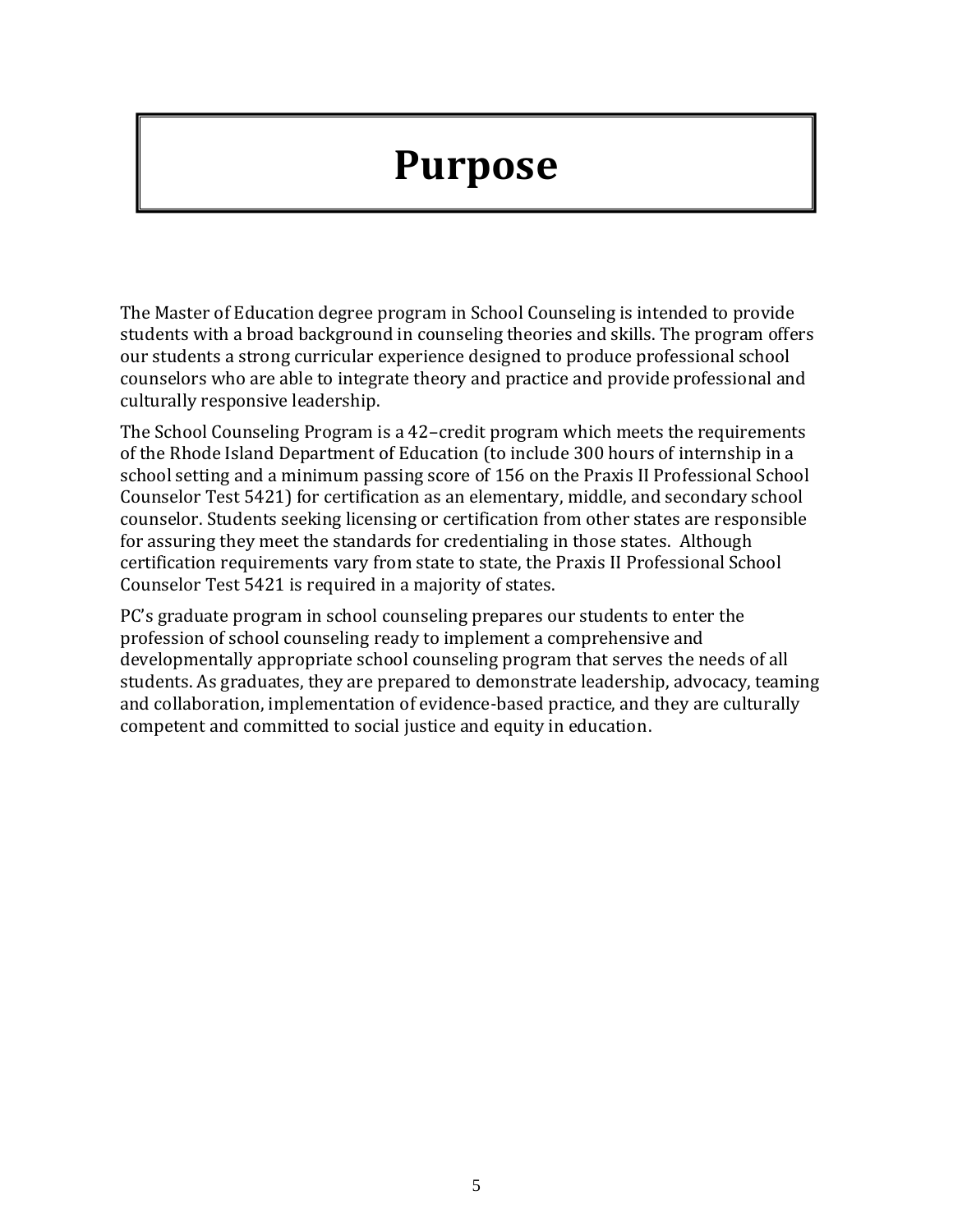## **[Standards-Based Program](#page-5-0)**

<span id="page-5-0"></span>A profession is characterized in part by standards that articulate a vision of excellence, define the highest levels of achievement and specify appropriate behaviors. The American School Counselor Association (ASCA) National Model (ASCA, 2019) provides multiple types of standards for the school counseling profession.

Embedded in the ASCA Model are: a) student standards, b) counseling program standards, c) professional school counselor standards and 4) ethical standards. Collectively, these define the essential outcomes to be achieved by the school counseling profession.

Standards provide a mechanism to define specific results (outcomes) in terms of student performance. To be standards-based means that the school counseling profession is focused on students achieving specific results and demonstrating (providing compelling evidence) that progress is being made toward the standards and/or that the standards have been met.

The School Counseling Program at Providence College prepares graduate students for entry into the profession by basing its courses on several sets of standards.

#### **Student Standards**

The graduate student standards utilized in this program are the Council for Accreditation of Counseling and Related Programs (CACREP) 8 Common Core Area standards. Collectively they define the knowledge, skills and attitudes toward which students are working. Each course has incorporated specific standards which are aligned with course assignments. Students create a portfolio that demonstrates the achievement of each standard.

#### **Social Emotional Learning**

The five core groups of social and emotional competencies identified by The Collaborative for Academic, Social and Emotional Learning (CASEL) and embraced by the RI Department of Education (RIDE) are integral to school counseling programs. Self-awareness, Selfmanagement, Social awareness, Relationship skills and Responsible decision-making are concepts integrated into the content of the preparation for our graduate student.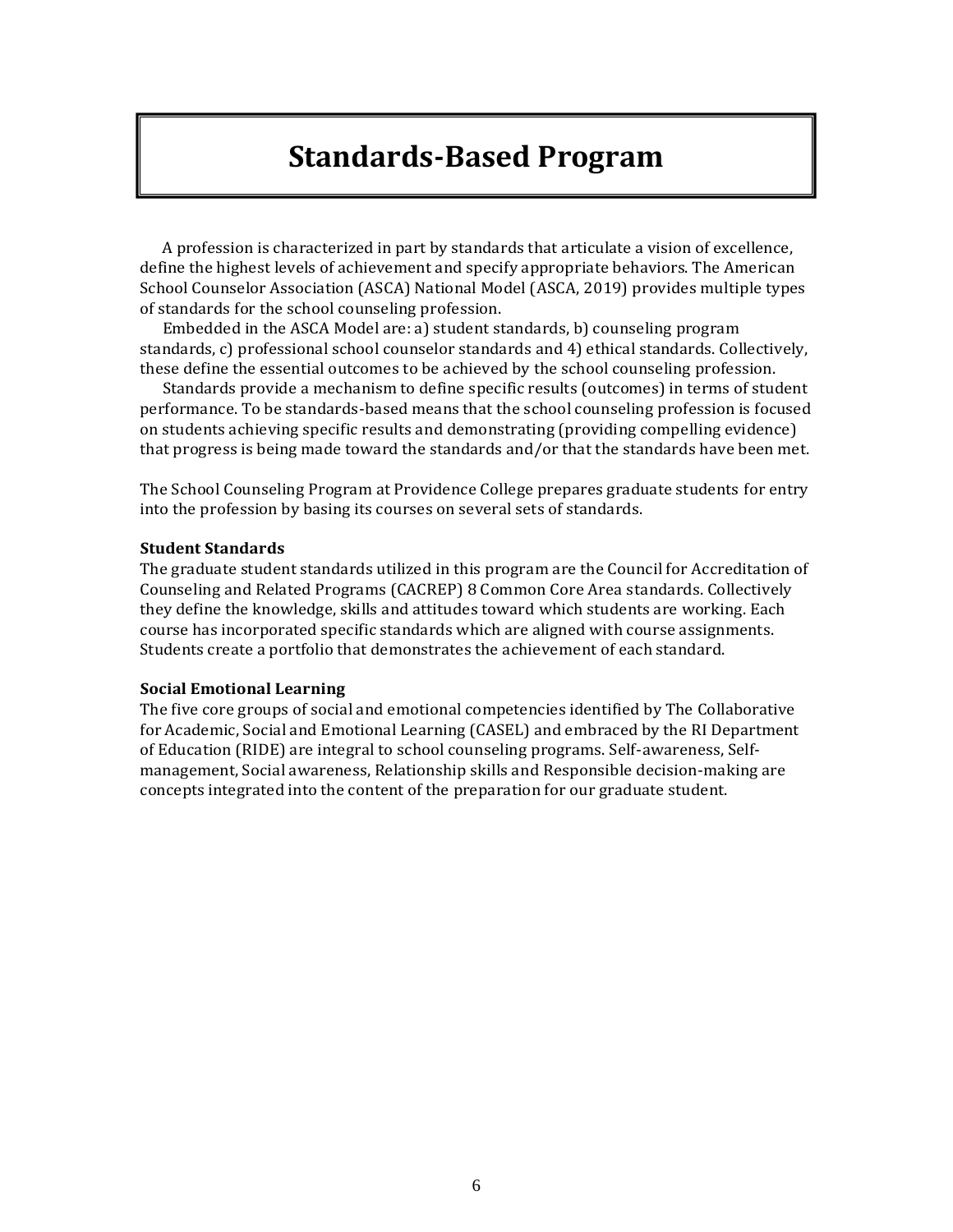# **[Admission](#page-6-0)**

<span id="page-6-0"></span>When a student graduates from Providence College with a Master's Degree of Education in School Counseling, we are verifying that the student, upon completing certification requirements in a given state, is ready to begin serving the public as a qualified school counselor.

## **The Admissions Process:**

- [Application \(Click here for links to the application and for more information](https://professional-studies.providence.edu/graduate-degrees/master-education-counseling/) [regarding the application process, including information for international](https://professional-studies.providence.edu/graduate-degrees/master-education-counseling/) [applicants\)](https://professional-studies.providence.edu/graduate-degrees/master-education-counseling/)
- [Application](https://professional-studies.providence.edu/graduate-degrees/master-education-counseling/) fee of \$55.00
- Undergraduate and Graduate transcripts
- Two Recommendations
	- Submitted on official forms with the recommenders' name signed across the seal
		- o both from school administrators/supervisors (educators)
		- o both from undergraduate professors (non-educator)
		- o both from work supervisors (non-educator)
- A professional statement including:
	- $\blacksquare$  the core values and beliefs that you bring to the position
	- the experiences that have shaped your thinking
	- your observations of other professionals in this position
	- $\blacksquare$  the impact you hope to have on a school community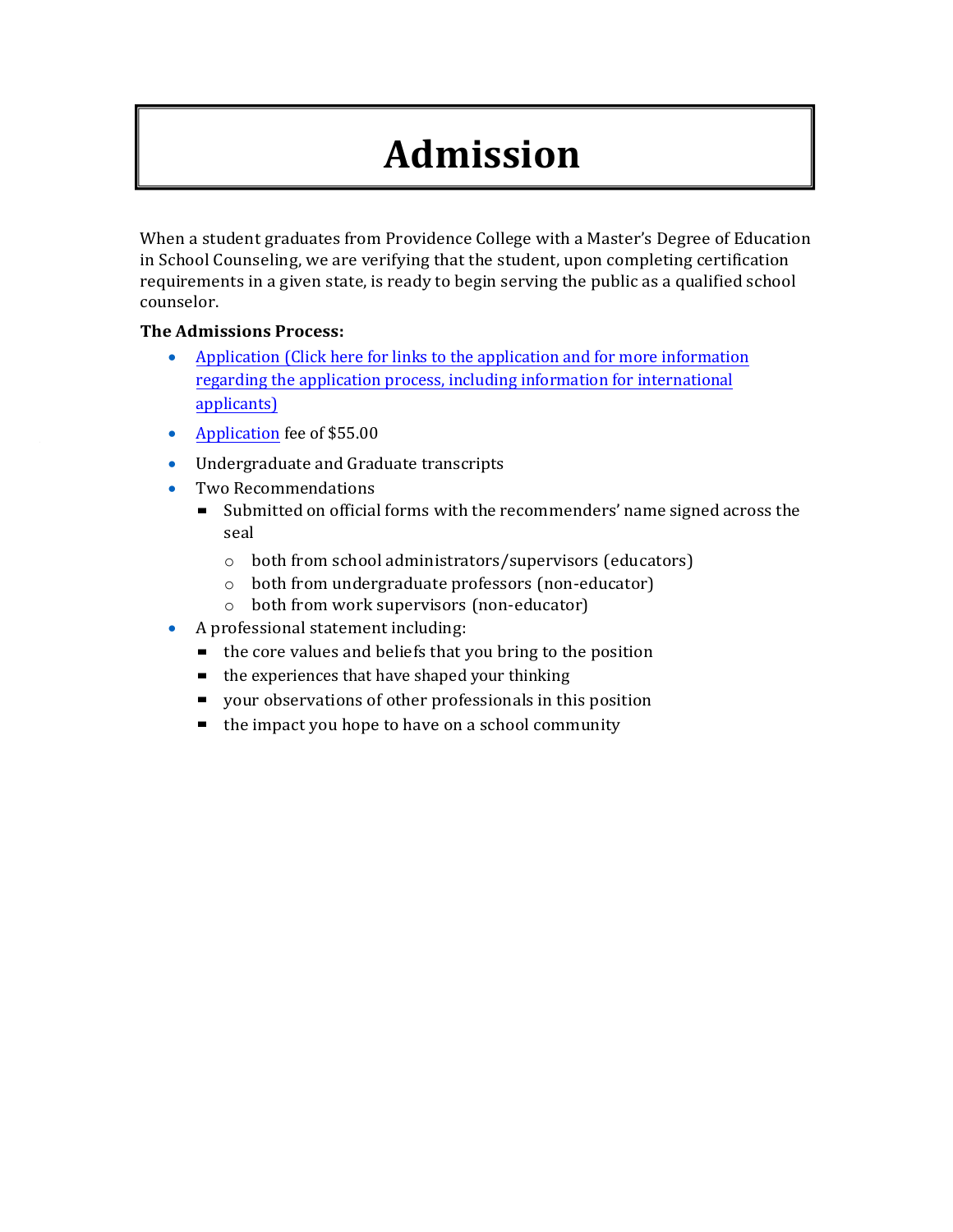

## <span id="page-7-0"></span>**Graduate Assistantships Frequently Asked Questions**

## **WHAT IS A GRADUATE ASSISTANTSHIP?**

Graduate Assistantships are jobs that are available to students who have been officially accepted into a graduate degree program and are enrolled on a full-time basis.

## **WHAT ARE THE BENEFITS OF WORKING AS A GRADUATE ASSISTANT?**

Graduate Assistants (GAs) receive a monthly stipend for working in their position on campus. For the first year, the stipend is \$700/month and for the second year, the stipend increases to \$750/month. Along with this stipend, GA's also receive tuition remission. Both 9 month and 12- month positions, will receive remission for the academic year and winter session. Twelve-month positions also provide remission for 1-2 summer classes (total across Maymester, Summer I and Summer II). With the exception of students awaiting bachelor's degree conferral in May, Graduate Assistants only receive tuition remission for a given semester if they begin working on or before the first day of classes in a given term.

## **HOW CAN I APPLY FOR A GRADUATE ASSISTANTSHIP?**

In order to apply for an assistantship, you must complete a Graduate Assistant application on Providence College's Human Resources Career Site (https://careers.providence.edu). You will need to create a username and password in order to create your application and apply to open assistantships. You must attach a cover letter and resume and any additional documents the hiring department may require. Once you have applied, the hiring department will be in contact with you regarding the status of your application. You can apply to open positions without being accepted into your program; however, you will not be hired unless you are accepted into a graduate program and your undergraduate degree is conferred. Please check the site frequently as jobs are added periodically.

## **HOW WILL I KNOW IF I'VE BEEN HIRED?**

Once the supervisor has made his or her hiring decision and the candidate has accepted the offer, the Office of Financial Aid will be notified. The Office of Financial Aid will then send out a conditional offer outlining other information you will need to begin your position. This includes coming to the Office of Financial Aid before your first day of employment in order to complete employment verification forms.

## **HOW MANY HOURS PER WEEK CAN I WORK?**

If you are hired as a graduate assistant you must work 20 hours a week in your position. You are not authorized to work more than 20 hours or hold another position on campus. You must work out a schedule with your hiring supervisor that works for you both as well as taking your class schedule into account.

## **WHAT ARE THE JOB DUTIES OF A GRADUATE ASSISTANT?**

Job descriptions vary by departments. Sample duties include writing assigned news stories for college publications, assisting faculty with research projects, assisting faculty with computer issues, conducting library research, and helping to coordinate commencement activities.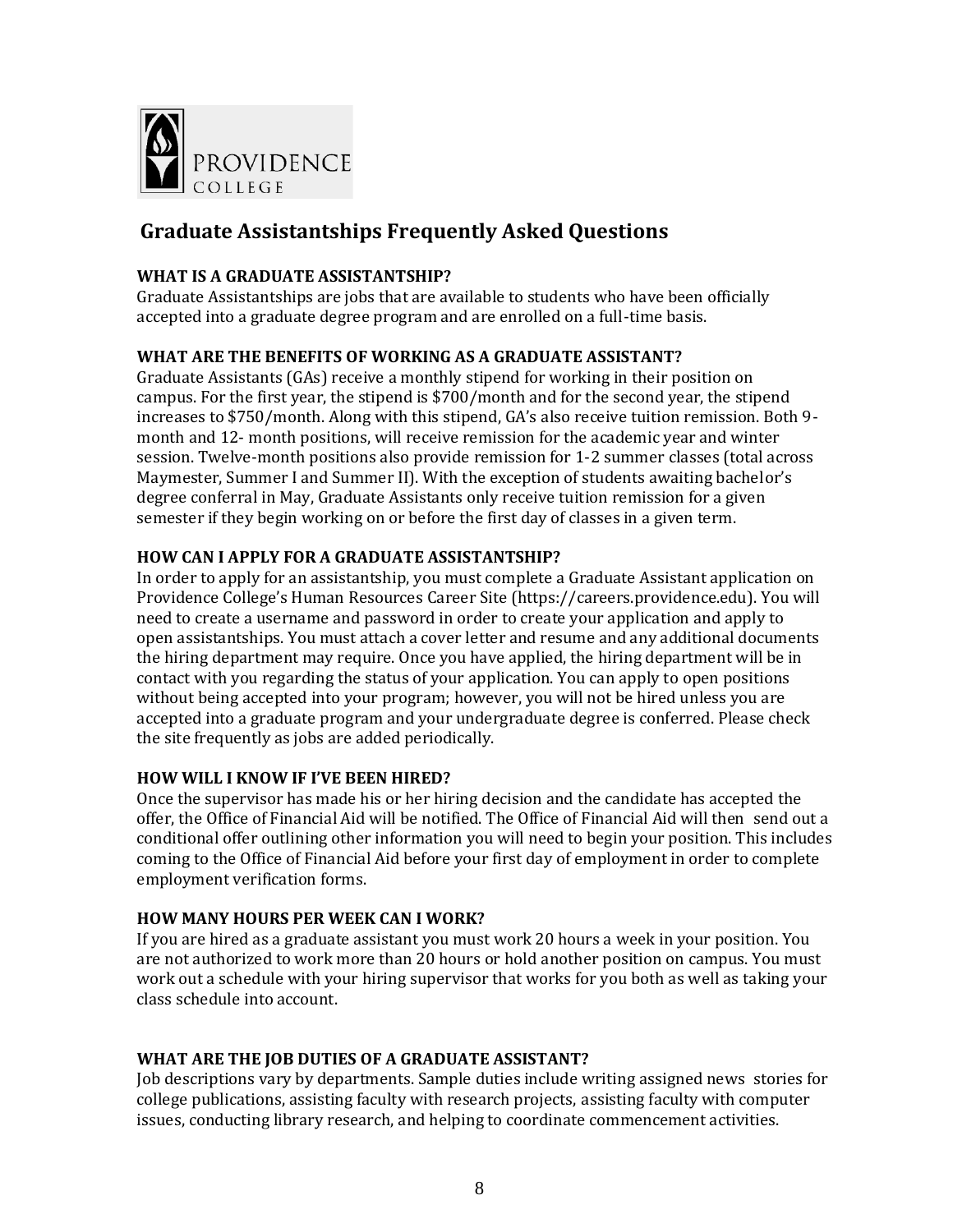### **HOW MANY CLASSES MUST I TAKE IN ORDER TO KEEP MY GRADUATE ASSISTANTSHIP?**

The course load of a graduate assistant consists of a minimum of 3 courses and a maximum of 4 courses in each semester (fall and spring). Students may also take up to 2 winter session courses, if available. Students hired in a 12-month position are required to take at least 1 course but no more than 2 across the summer sessions (inclusive of Maymester). 9-month graduate assistants are not eligible for tuition remission for any summer courses or Maymester and must pay for courses taken in summer. Furthermore, students who enroll for more than the required course load are required to pay for the additional courses out of personal resources or financial aid.

### **AM I GUARANTEED TO RECEIVE A GRADUATE ASSISTANTSHIP AND KEEP IT FOR THE SECOND YEAR?**

No. These assistantships are extremely competitive and limited. Students are encouraged to apply to the positions they are qualified for. Students are hired to an assistantship for one year. There is no guarantee that you can keep the same position for the second year but there is the possibility for renewal. Renewal is based on academic performance and performance in the position.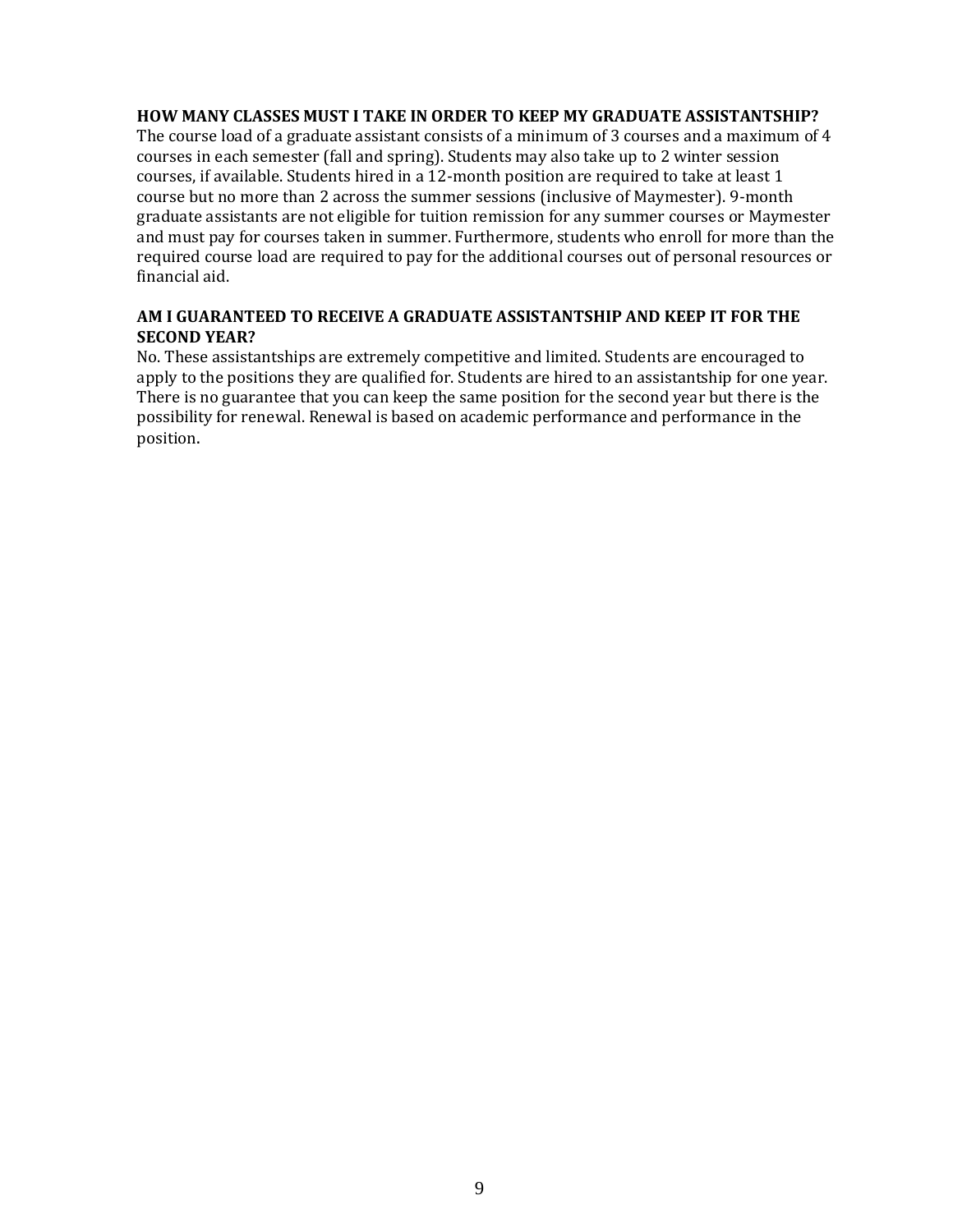# **[Scholarships](#page-9-0)**

<span id="page-9-0"></span>Students applying to enroll in the School Counseling Program may be eligible for one of three available scholarships. The value of the scholarships is based on endowment investments and the number of applicants and may vary each semester.

The links below provide eligibility information and application forms.

[John Monahan Scholarship Application](#page-19-0)

[Francis and Mildred Sullivan Scholarship Application](#page-20-0)

[Rose A. Coccia Scholarship](#page-21-0)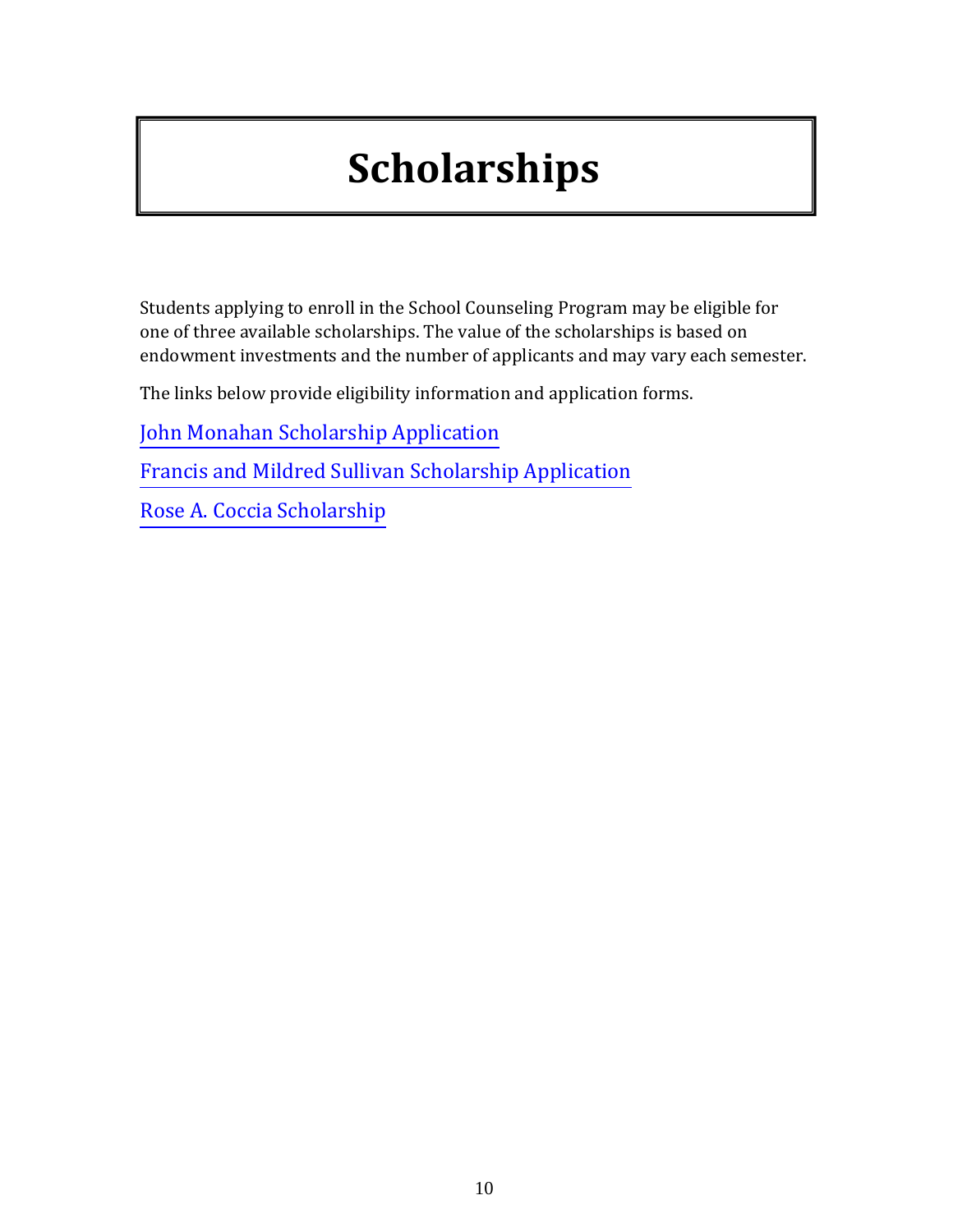## <span id="page-10-0"></span>**[School Counseling Order of Courses](#page-11-0)**

Students who enroll in the School Counseling Program as part-time students may take one or more courses in a semester. They make take the courses in each cluster in any order. However it is strongly recommended that students take EDU 540, Principles of Guidance first. Whenever possible, students will be required to complete the courses within each cluster before proceeding on to the next one.

### **Cluster I**

EDU 540: Principles of Guidance EDU 501: Fundamentals of Research EDU 541: Theories of Counseling EDU 546: Group Counseling

### **Cluster II**

EDU 542: Career Information EDU 558: Ethical & Legal Issues in Counseling EDU 645: Families in Crisis

## **Cluster III**

EDU 538: Developmental and Cross-Cultural Theories in Counseling EDU 829: Designing & Implementing a Counseling Program EDU 562: Assessment, Measurement, and Data in Counseling

### **Cluster IV**

EDU 544: Counseling Pre-Practicum EDU 548: Counseling Practicum

## **Cluster V**

EDU 561: Counseling Internship I EDU 568: Counseling Internship II

### **Please Note:**

EDU 544 is a prerequisite for EDU 548 EDU 548 is a prerequisite for EDU 561 EDU 561 is a prerequisite for EDU 568

Graduate Assistants : Year One: Clusters 1, 2 ad 4 (540, 541, 501, 546, 558, 645, 544, 548) Year Two: clusters 5, remaining 2, and 3 (542, 561, 562, 568, 538, 829)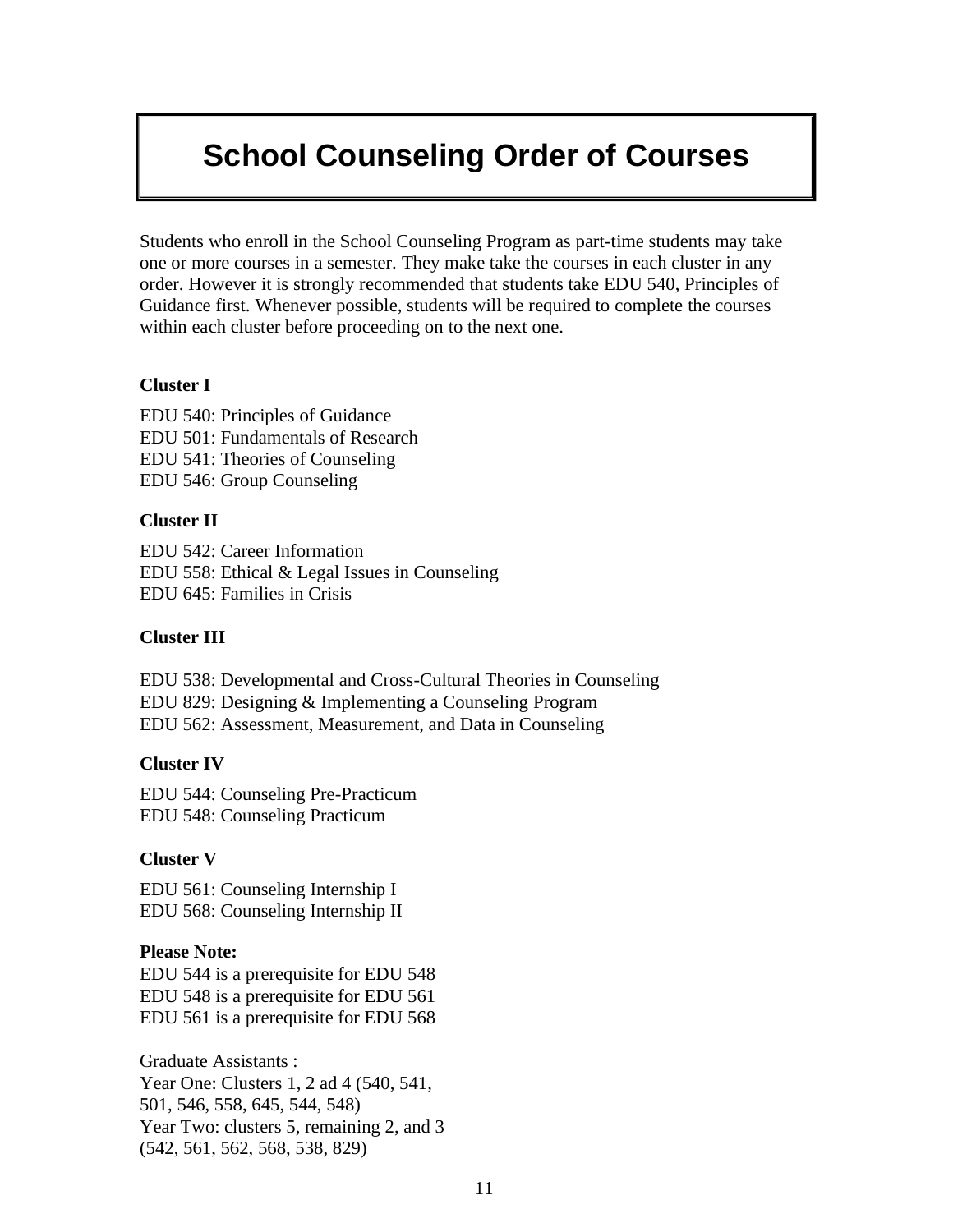# **School Counseling Plans of Study**

<span id="page-11-1"></span><span id="page-11-0"></span>

### **Sample Plan of Study: Part-Time Fall Start (3-year plan)**

|                   | <b>Fall Semester</b>                                   | <b>Spring Semester</b>                         | Summer I & II                                    |
|-------------------|--------------------------------------------------------|------------------------------------------------|--------------------------------------------------|
| Year 1            | • Principles of Guidance<br>• Fundamentals of Research | • Theories of Counseling<br>• Group Counseling | • Career Information<br>• Ethical & Legal Issues |
| Year <sub>2</sub> |                                                        |                                                |                                                  |
|                   | • Developmental & Cross-<br><b>Cultural Theories</b>   | • Families in Crisis<br>• Assessment,          | • Counseling Pre-<br>Practicum                   |
|                   | • Designing & Implementing<br>a Counseling Program     | Measurement & Data                             | • Counseling Practicum                           |
| Year <sub>3</sub> | • Counseling Internship I                              | • Counseling Internship II                     |                                                  |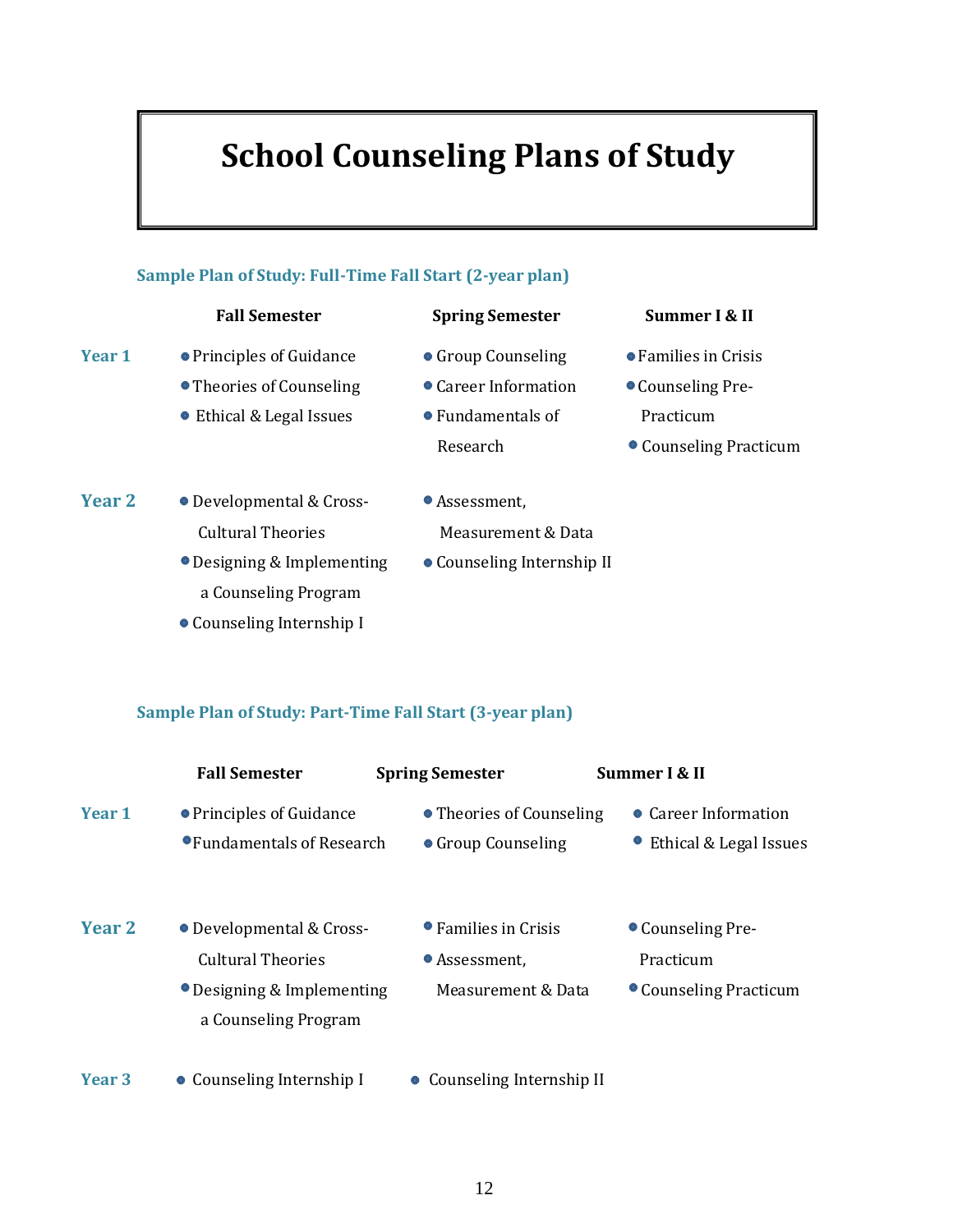|                   | <b>Fall Semester</b>                          | <b>Spring Semester</b>                            | Summer I & II                                               |
|-------------------|-----------------------------------------------|---------------------------------------------------|-------------------------------------------------------------|
| Year 1            | • Principles of Guidance                      | • Theories of Counseling                          | • Fundamentals of<br>Research<br>● Ethical & Legal Issues   |
| Year 2            | • Group Counseling                            | • Career Information                              | • Families in Crisis<br>• Assessment,<br>Measurement & Data |
| Year <sub>3</sub> | • Developmental &<br>Cross-Cultural Theories. | •Designing & Implementing<br>a Counseling Program | • Counseling Pre-<br>Practicum<br>• Counseling Practicum    |
| Year 4            | • Counseling Internship I                     | • Counseling Internship II                        |                                                             |

## **Sample Plan of Study: Part-Time Fall Start (4-year plan)**

## **Please Note:**

EDU 544 is a prerequisite for EDU 548 EDU 548 is a prerequisite for EDU 561 EDU 561 is a prerequisite for EDU 568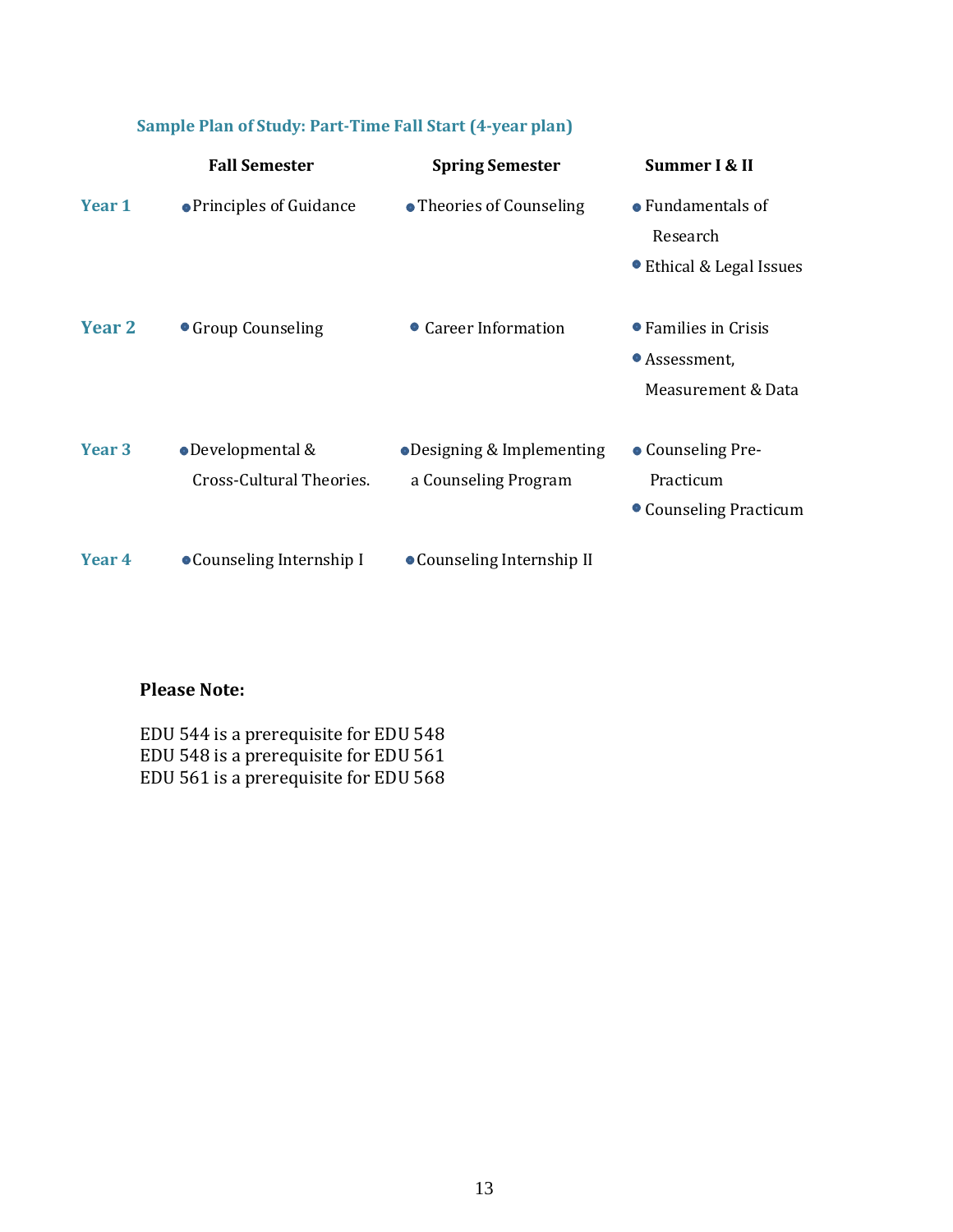<span id="page-13-0"></span>

| <b>Fall Semester</b>      |                |                          |                |                 |  |
|---------------------------|----------------|--------------------------|----------------|-----------------|--|
|                           | <b>Monday</b>  | <b>Tuesday</b>           | Wednesday      | <b>Thursday</b> |  |
| $4:00 - 6:30$ pm          | <b>EDU 548</b> | <b>EDU 561</b>           | <b>EDU 538</b> | <b>EDU 546</b>  |  |
|                           | <b>EDU 829</b> | <b>EDU 542</b>           | <b>EDU 540</b> | <b>EDU 558</b>  |  |
| $7:00 - 9:30$ pm          | <b>EDU 501</b> | <b>EDU 544</b>           | <b>EDU 562</b> | <b>EDU 541</b>  |  |
|                           |                | <b>Spring Semester</b>   |                |                 |  |
|                           | <b>Monday</b>  | <b>Tuesday</b>           | Wednesday      | <b>Thursday</b> |  |
| $4:00 - 6:30$ pm          | <b>EDU 548</b> | <b>EDU 568</b>           | <b>EDU 538</b> | <b>EDU 546</b>  |  |
|                           | <b>EDU 829</b> | <b>EDU 542</b>           | <b>EDU 540</b> | <b>EDU 558</b>  |  |
| $7:00 - 9:30$ pm          |                |                          |                | <b>EDU 645</b>  |  |
|                           | <b>EDU 501</b> | <b>EDU 544</b>           | <b>EDU 562</b> | <b>EDU 541</b>  |  |
|                           |                | <b>Summer I Semester</b> |                |                 |  |
|                           | <b>Monday</b>  | <b>Tuesday</b>           | Wednesday      | <b>Thursday</b> |  |
| $4:30 - 8:00$ pm          | <b>EDU 501</b> | <b>EDU 542</b>           | <b>EDU 501</b> | <b>EDU 542</b>  |  |
|                           | <b>EDU 546</b> | <b>EDU 645</b>           | <b>EDU 546</b> | <b>EDU 645</b>  |  |
| $6:00 - 9:30$ pm          | <b>EDU 562</b> | <b>EDU 538</b>           | <b>EDU 562</b> | <b>EDU 538</b>  |  |
|                           | <b>EDU 544</b> |                          | <b>EDU 544</b> |                 |  |
| <b>Summer II Semester</b> |                |                          |                |                 |  |
|                           | <b>Monday</b>  | <b>Tuesday</b>           | Wednesday      | <b>Thursday</b> |  |
| $4:00 - 7:30$ pm          | <b>EDU 501</b> | <b>EDU 540</b>           | <b>EDU 501</b> | <b>EDU 540</b>  |  |
|                           | <b>EDU 558</b> |                          | <b>EDU 558</b> |                 |  |
|                           | <b>EDU 548</b> |                          | <b>EDU 548</b> |                 |  |

## *School Counseling Courses Scope & Sequence* **(Updated July 2021)**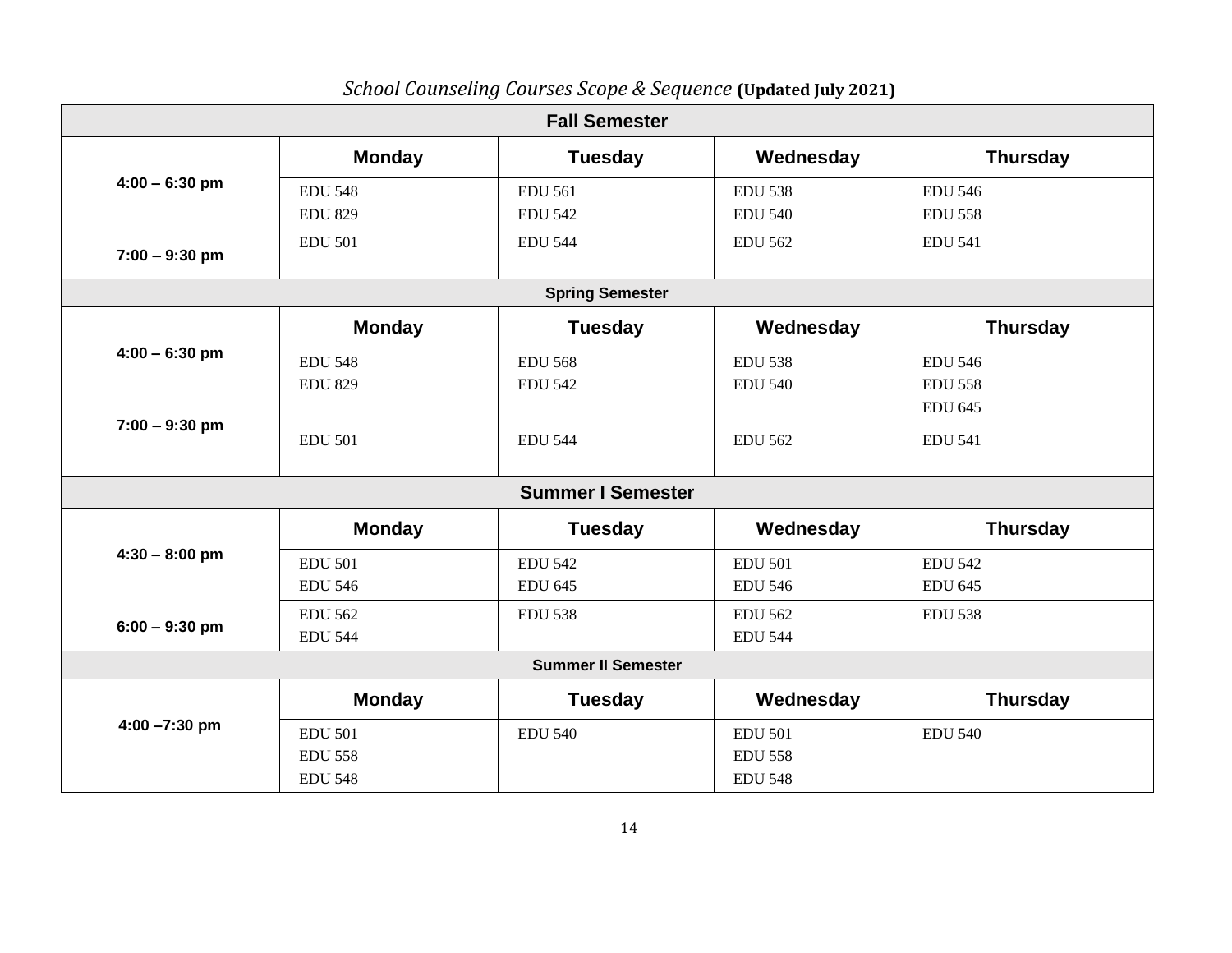## <span id="page-14-1"></span>**[General Guidelines for](#page-14-0)  [Portfolio Development](#page-14-0)**

<span id="page-14-0"></span>*[Master of Education in School](#page-14-0)  [Counseling](#page-14-0)* Updated July 2021

## **A. Portfolio Development**

- 1. In order to complete the Masters of Education in School Counseling Program, each student must develop a professional-looking program portfolio which demonstrates knowledge and growth over the course of the program.
- 2. The School Counseling Program is designed to prepare counselors to meet the standards developed by the Council for Accreditation of Counseling and Related Educational Programs (CACREP). These standards form the framework upon which student portfolios will be developed. The portfolio must be based on the standard(s)/indicator(s). [Click here for the 2016 CACREP standards, matrices, cover sheet, and](#page-22-0)

[recording sheet](#page-22-0)

- 3. Evidence for the student's portfolio should be drawn from assignments, activities, and tasks completed during the courseof the program. Whenever possible, students should include materials which indicate grades or comments made by course instructors. Each portfolio entry should be reviewed in terms of the [Rubric for Portfolio Entries, found](#page-39-0) here.
- 4. Each piece of evidence must have as its cover the student entry sheet, which includes a statement of reflection and rationale that describes the entry and its coherence with the selected standard and knowledge indicators. If a student thinks that they would like to place a particular class project or piece of work in their portfolio, the student must **submit the entry form to the instructor when initially submitting the work for evaluation as part of the course.** The instructor will assess the work for both purposes: (1) as a class assignment and (2) as a portfolio entry. The instructor will return work to the student with the completed entry sheet.

## [2016 Portfolio Cover](#page-34-0)

[Sheet](#page-34-0)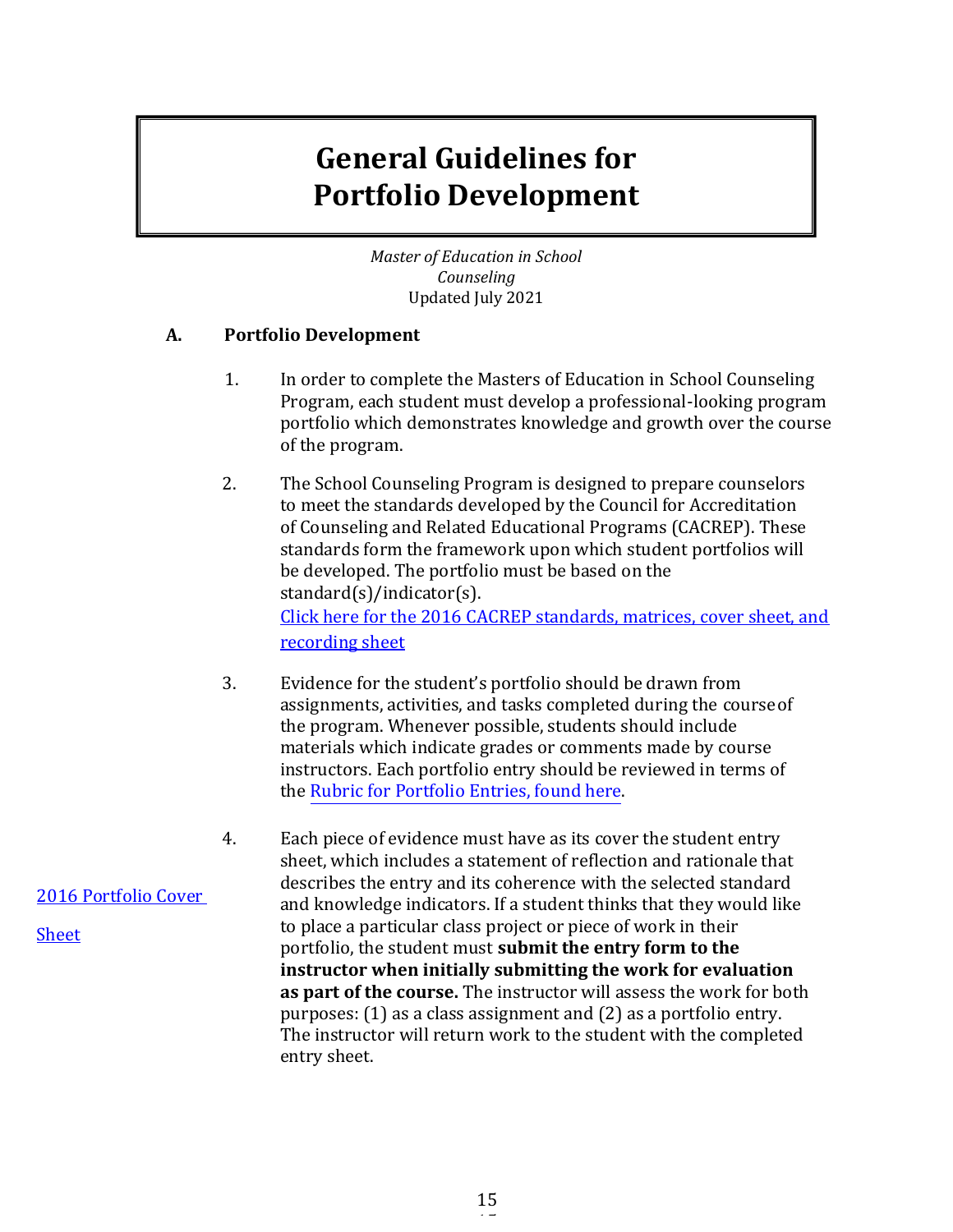- 5. Students should place only pieces of work in their portfolio that receive a "proficient" or "distinguished" rating by their instructor. If a student chooses to revise or improve an assignment before including it in their portfolio, the student must gain the instructor's approval and agreement to re-assess the assignment for purposes of the portfolio. This should happen in the semester in which the class is taken.
- 6. Students may cover multiple standards and indicators with one piece of evidence; however, at least two pieces of evidence must **be used from each course.** If an assignment covers multiple standards  $(e.g., 2b, 5a, 5d)$ , submit two copies of the assignment with a separate cover sheet and rational for each standard (e.g., one for 2b and one for 5a and 5d).
- 7. Before the final review students should streamline their portfolios and select the best evidence to represent their knowledge base. Every indicator should be covered, recognizing that varying degrees of depth will be given to the indicators throughout the students' course work. Students should compile, at the conclusion of their courses, their best work. Even if work is scored by an instructor for the portfolio, the student may elect to not include the piece when the portfolio is finally developed. Quality, not quantity, is the guiding rule for determination of inclusion of work in the portfolio. Students should submit **one binder** for final review.
- 8. Each portfolio should be neatly and professionally organized in a three-ring binder and include:
	- a. A **cover sheet** which identifies the student, the program in which the student participated, and the date of submission of the portfolio.
	- b. A **table of contents** listing all the components cited below in c and d. The table of contents for the standards should include the title of each piece of evidence, the knowledge indicators addressed, the course in which they were addressed, and the assessing instructor's name.

## Click here for the table of contents.

- c. A two page reflection paper from the preliminary portfolio review and a four page reflection for the final portfolio review.
- d. **Eight sections,** one for each standard, which includes the evidence for each CACREP standard.

## **B. Portfolio Review**

- 1. When a student's portfolio is ready for final review, they submit their Table of Contents to the Director.
- 2. Students will meet with the director and faculty to review their work.
- 3. Final portfolios should be professional in their appearance and ultimately ready to bring to a job interview.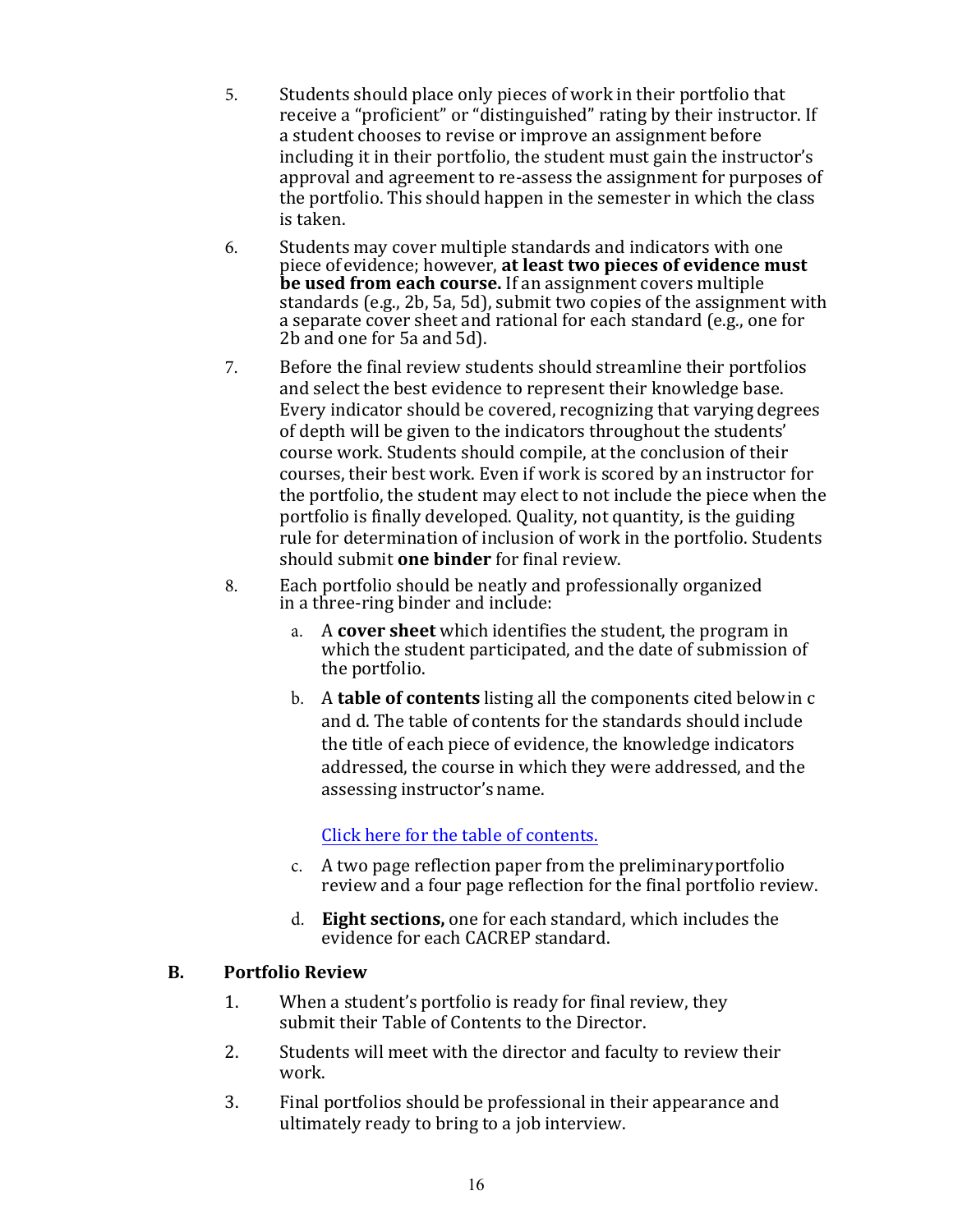# **[Internship](#page-16-0)**

<span id="page-16-1"></span><span id="page-16-0"></span>The school counseling internship experience (300 hours) is viewed as an important phase of the School Counselor Education Program and as such, a significant share of the intern's time is devoted to exposure and involvement in on-the-job activities providing sufficient time to enable the intern to grow both personally and professionally.

Supervision of the intern by the Site Supervisor must be performed by a professional school counselor in the school, knowledgeable of the CACREP Standards and their school application, who has an interest in supervision and sufficient preparation and a master's degree to assure that the intern's professional development becomes a mutual experience for both the intern and the supervisor.

No student will be authorized to enroll in the internships without the successful completion of EDU 544 (Pre-Practicum Training) and EDU 548 (Counseling Practicum).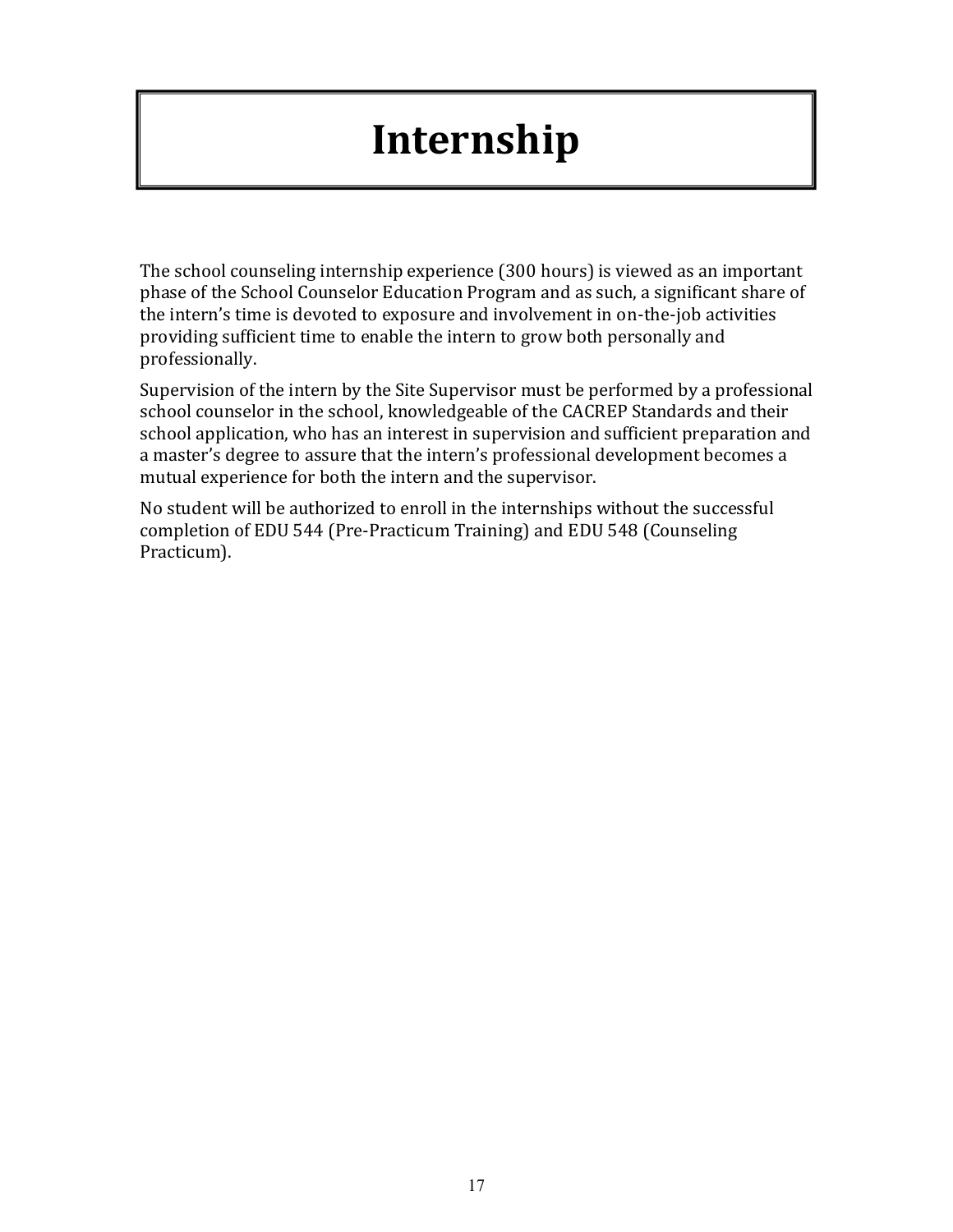# Master of Education in School Counseling

Handbook Resources

*Forms/Rubrics Scholarship Applications Portfolio Development Guidelines Internship Resources*

2021 - 2022



*School of Professional Studies*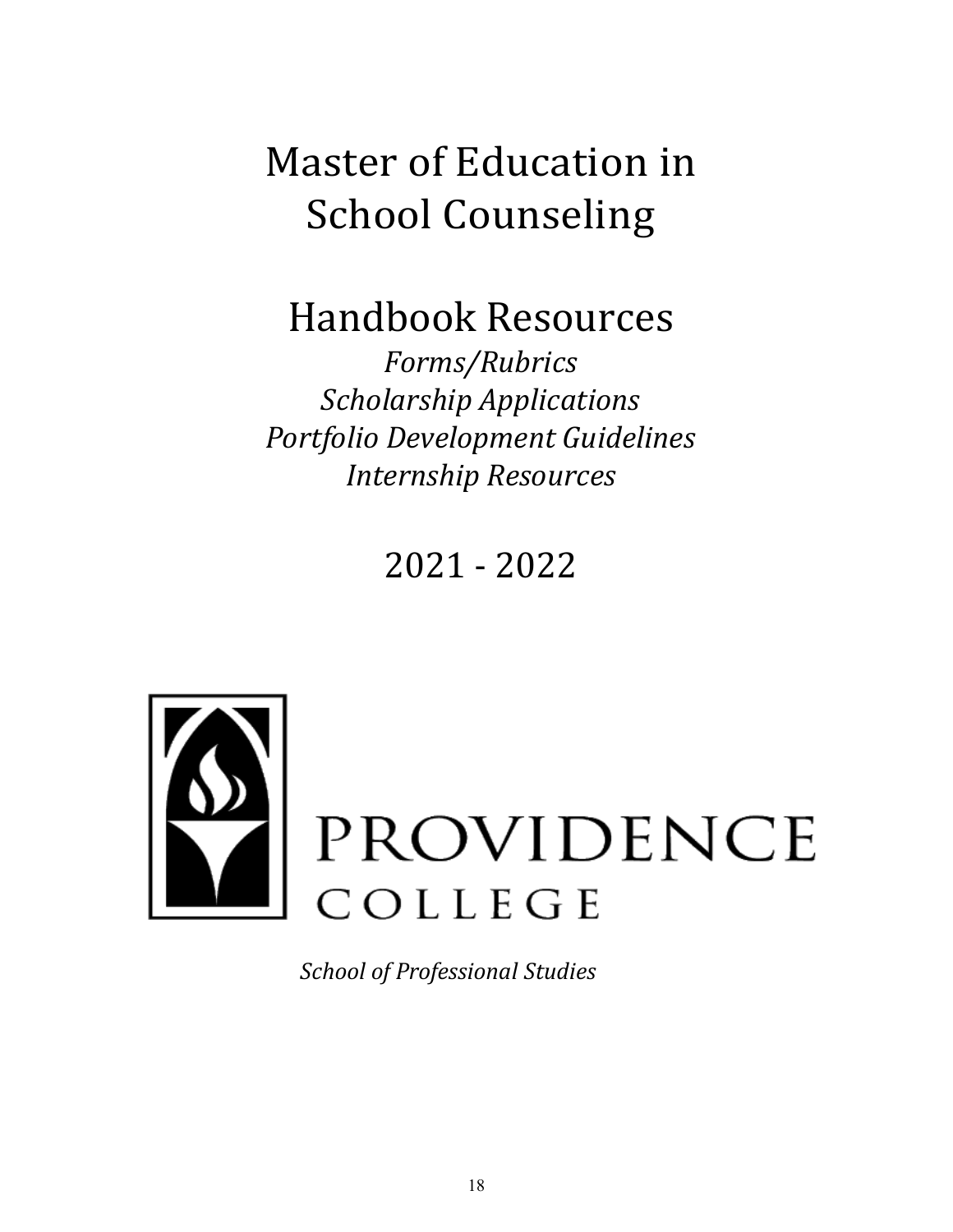

## **School Counseling Handbook Links Table of Contents**

- Ø **Scholarships**
	- o John Monahan [Scholarship](#page-19-1)
	- o Francis and Mildred Sullivan **[Scholarship](#page-20-1)**
	- o Rose A. Coccia Scholarship
- Ø **General Guidelines for PortfolioDevelopment**
	- o 2016 [CACREPStandards](#page-22-1)
	- o 2016 [CACREP](#page-27-0) Matrix
	- o 2016 [Portfolio](#page-34-1) Cover Sheet
	- o 2016 Portfolio Table of [Contents](#page-35-0)
	- o Rubric for Portfolio Entries
- Ø **Course Information**
	- o **[Order of courses](#page-40-0)**
	- o **Plan [of Study](#page-41-0)**
	- $\circ$  **Scope and Sequence**
- Ø **Internship**
	- o Two Page [Reflection](#page-43-0) Paper
	- o Four Page [ReflectionPaper](#page-45-0)
	- o Rubric for Reflective Writing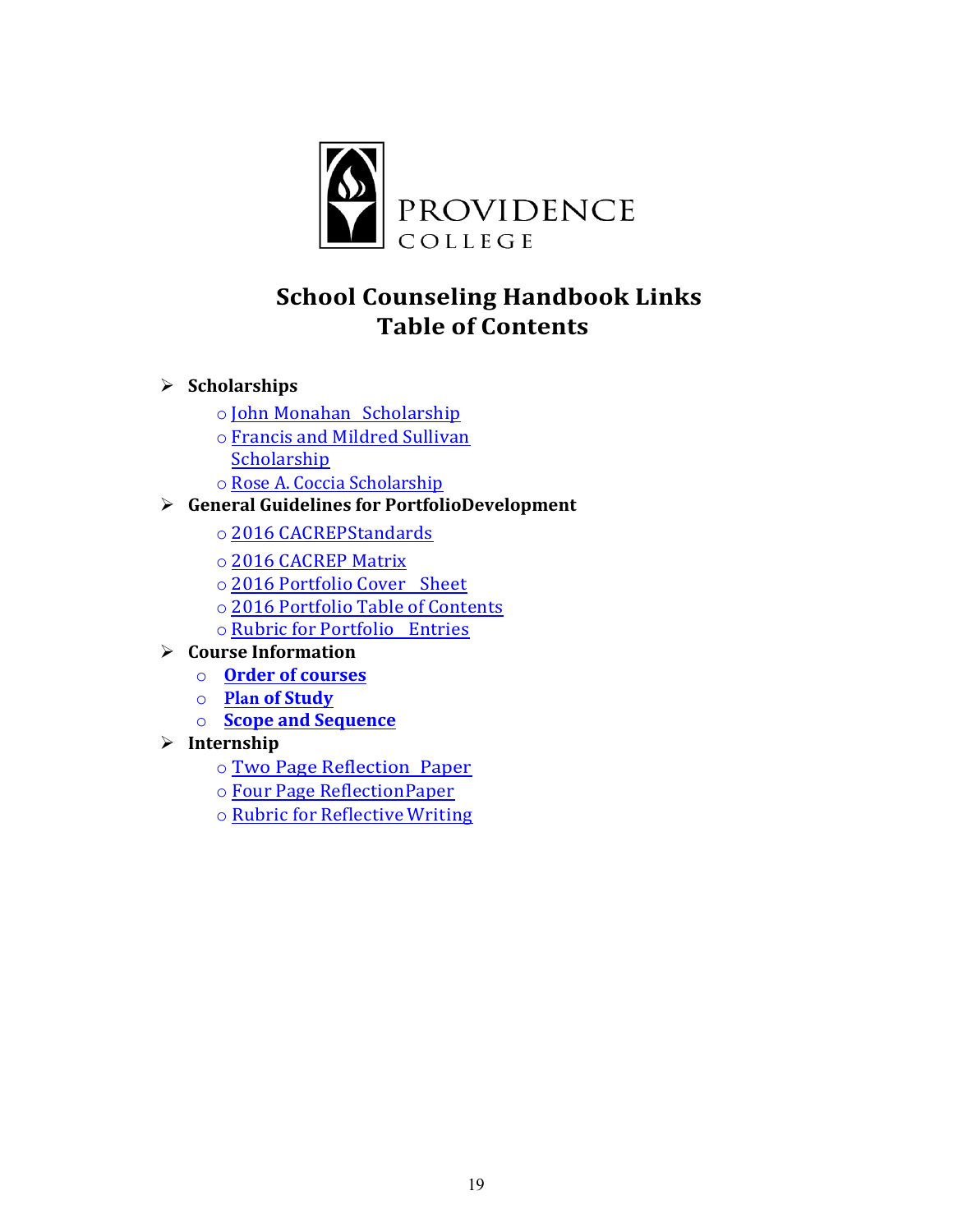# <span id="page-19-1"></span>**John Monahan Scholarship**

**.**

<span id="page-19-0"></span>The annual distribution for the John Monahan Scholarship Fund is used to provide scholarship grants to deserving minority students who are enrolled in a Providence College Master's of Education degree program. Please complete the following application if you wish to be considered for this honor.

|                                                                                                                          | Ethnic Heritage: Current GPA: Current GPA: |  |
|--------------------------------------------------------------------------------------------------------------------------|--------------------------------------------|--|
| In a one page response, please explain why you feel that you are<br>deserving of this scholarship.                       |                                            |  |
| Please return this application and your written response to:<br>School Counseling Graduate Program<br>Providence College |                                            |  |

One Cunningham Square Providence, RI 02918-0001 Harkins 217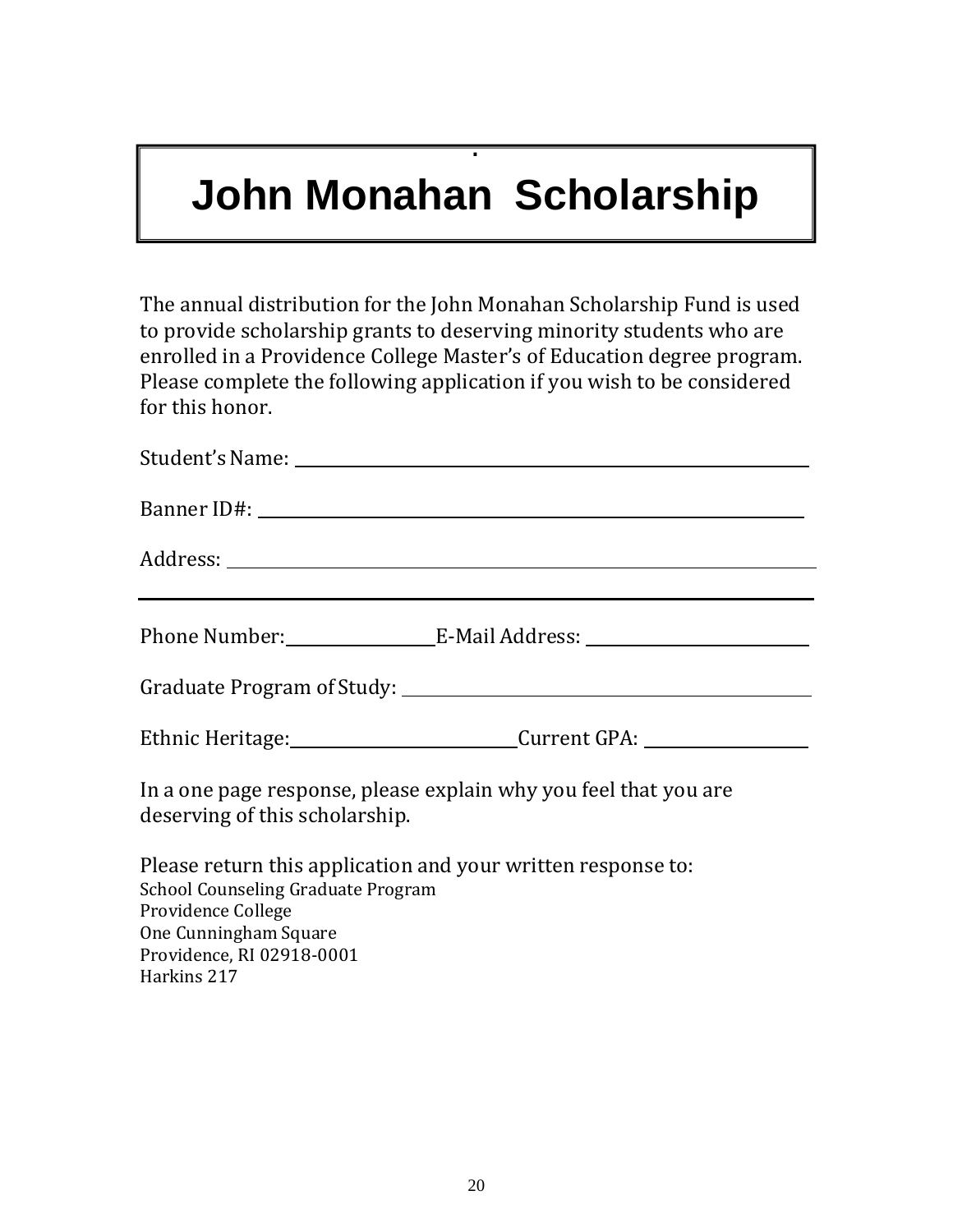# <span id="page-20-1"></span>**Francis and Mildred Sullivan Scholarship Application**

<span id="page-20-0"></span>The annual distribution for the Francis and Mildred Sullivan Scholarship Fund is used to provide scholarship grants to deserving minority students who are enrolled in a Providence College Master's of Education degree program. Please complete the following application if you wish to be considered for this honor.

| Ethnic Heritage: Current GPA: Current CPA:                                                                                                                                     |  |  |  |  |  |
|--------------------------------------------------------------------------------------------------------------------------------------------------------------------------------|--|--|--|--|--|
| In a one page response, please explain why you feel that you are<br>deserving of this scholarship.                                                                             |  |  |  |  |  |
| Please return this application and your written response to:<br>School Counseling Graduate Program<br>Providence College<br>One Cunningham Square<br>Providence, RI 02918-0001 |  |  |  |  |  |

Harkins 217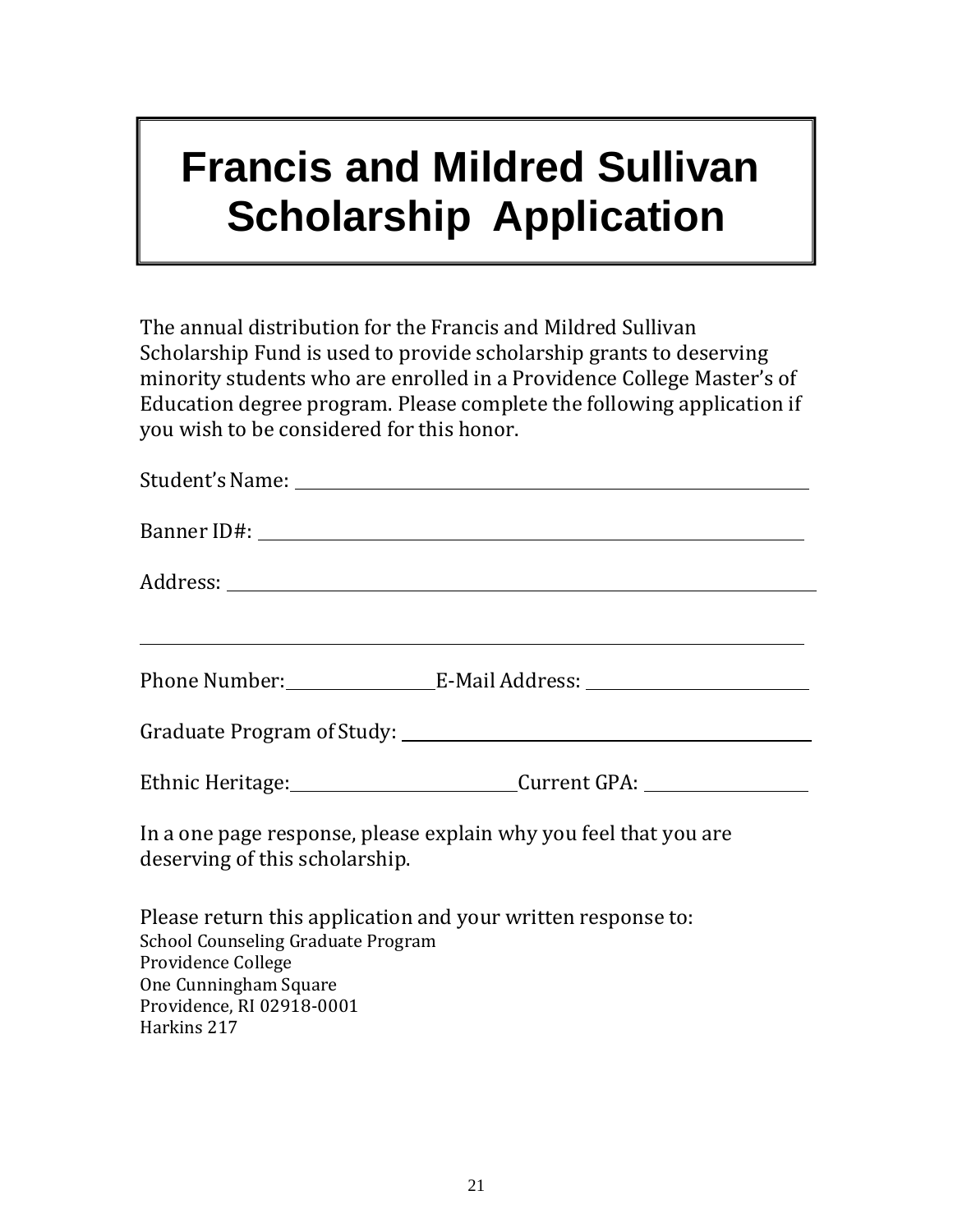# <span id="page-21-1"></span>**Rose A. Coccia Scholarship**

<span id="page-21-0"></span>The annual distribution for the Rose A. Coccia Scholarship Fund is used to provide scholarship grants to deserving minority students who are enrolled in a Providence College Master's of Education degree program. Please complete the following application if you wish to be considered for this honor.

| Ethnic Heritage: Current GPA: Current CPA:                                                                                                                                                      |
|-------------------------------------------------------------------------------------------------------------------------------------------------------------------------------------------------|
| In a one page response, please explain why you feel that you are<br>deserving of this scholarship.                                                                                              |
| Please return this application and your written response to:<br>School Counseling Graduate Program<br>Providence College<br>$Q_{\text{max}}$ $Q_{\text{max}}$ $Q_{\text{max}}$ $Q_{\text{max}}$ |

One Cunningham Square Providence, RI 02918-0001

Harkins 217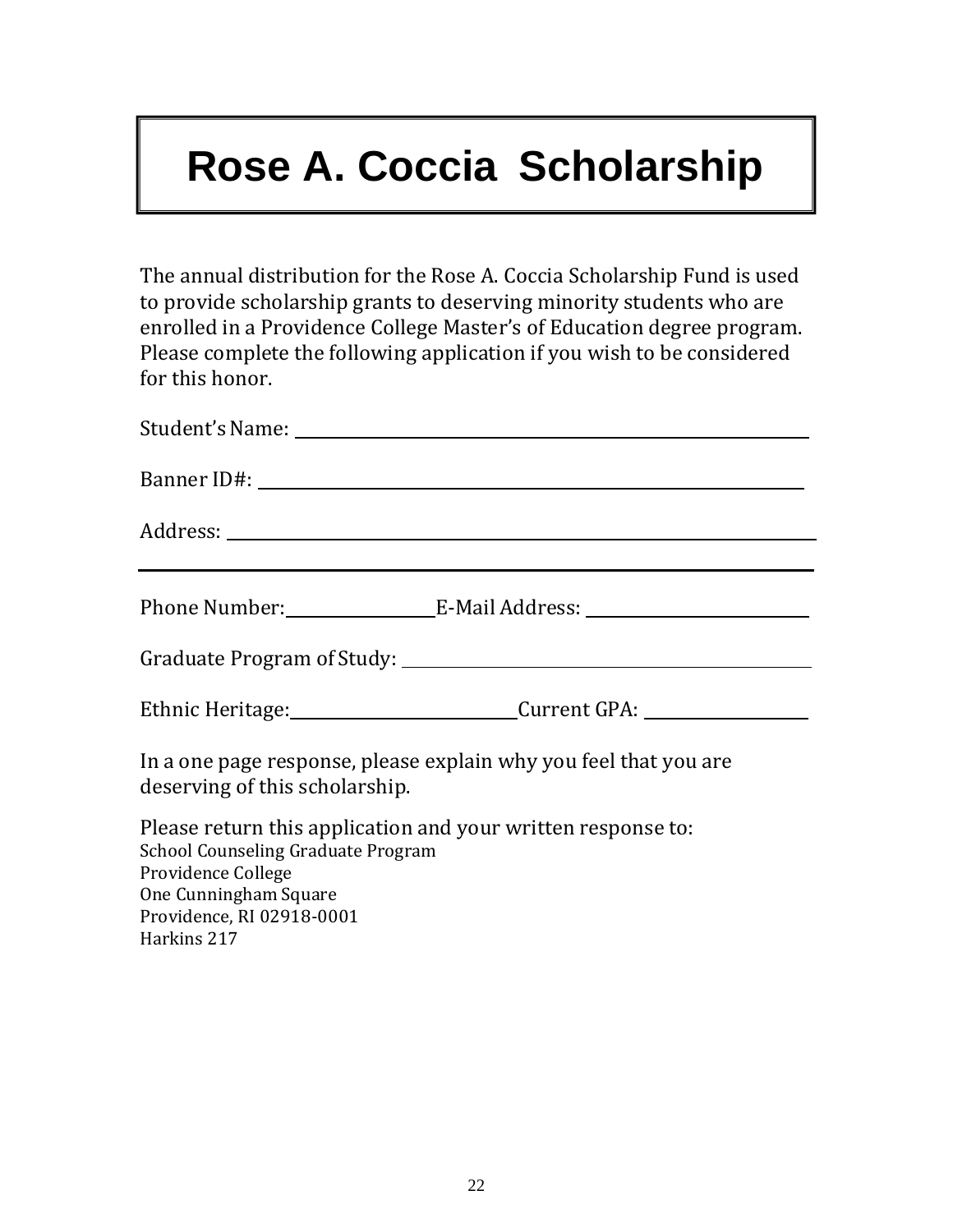# *2016 CACREP Standards*

<span id="page-22-1"></span>Curricular experiences and demonstrated knowledge in each of the eight common core areas are required of all students in the program.

<span id="page-22-0"></span>

| 1 | Professional<br>Counseling<br>Orientation and<br><b>Ethical Practice</b> | a.    | history and philosophy of the counseling profession and its specialty areas                                                                                                                                                                                      |
|---|--------------------------------------------------------------------------|-------|------------------------------------------------------------------------------------------------------------------------------------------------------------------------------------------------------------------------------------------------------------------|
|   |                                                                          | $b$ . | the multiple professional roles and functions of counselors across specialty areas, and their<br>relationships with human service and integrated behavioral health care systems, including<br>interagency and interorganizational collaboration and consultation |
|   |                                                                          | C.    | counselors' roles and responsibilities as members of interdisciplinary community outreach and<br>emergency management response teams                                                                                                                             |
|   |                                                                          | d.    | the role and process of the professional counselor advocating on behalf of the profession                                                                                                                                                                        |
|   |                                                                          | e.    | advocacy processes needed to address institutional and social barriers that impede access, equity,<br>and success for clients                                                                                                                                    |
|   |                                                                          | f.    | professional counseling organizations, including membership benefits, activities, services to members,<br>and current issues                                                                                                                                     |
|   |                                                                          | g.    | professional counseling credentialing, including certification, licensure, and accreditation practices<br>and standards, and the effects of public policy on these issues                                                                                        |
|   |                                                                          | h.    | current labor market information relevant to opportunities for practice within the counseling<br>profession                                                                                                                                                      |
|   |                                                                          | i.    | ethical standards of professional counseling organizations and credentialing bodies, and applications<br>of ethical and legal considerations in professional counseling                                                                                          |
|   |                                                                          | j.    | technology's impact on the counseling profession                                                                                                                                                                                                                 |
|   |                                                                          | k.    | strategies for personal and professional self-evaluation and implications for practice                                                                                                                                                                           |
|   |                                                                          | Ι.    | self-care strategies appropriate to the counselor role                                                                                                                                                                                                           |
|   |                                                                          | m.    | the role of counseling supervision in the profession                                                                                                                                                                                                             |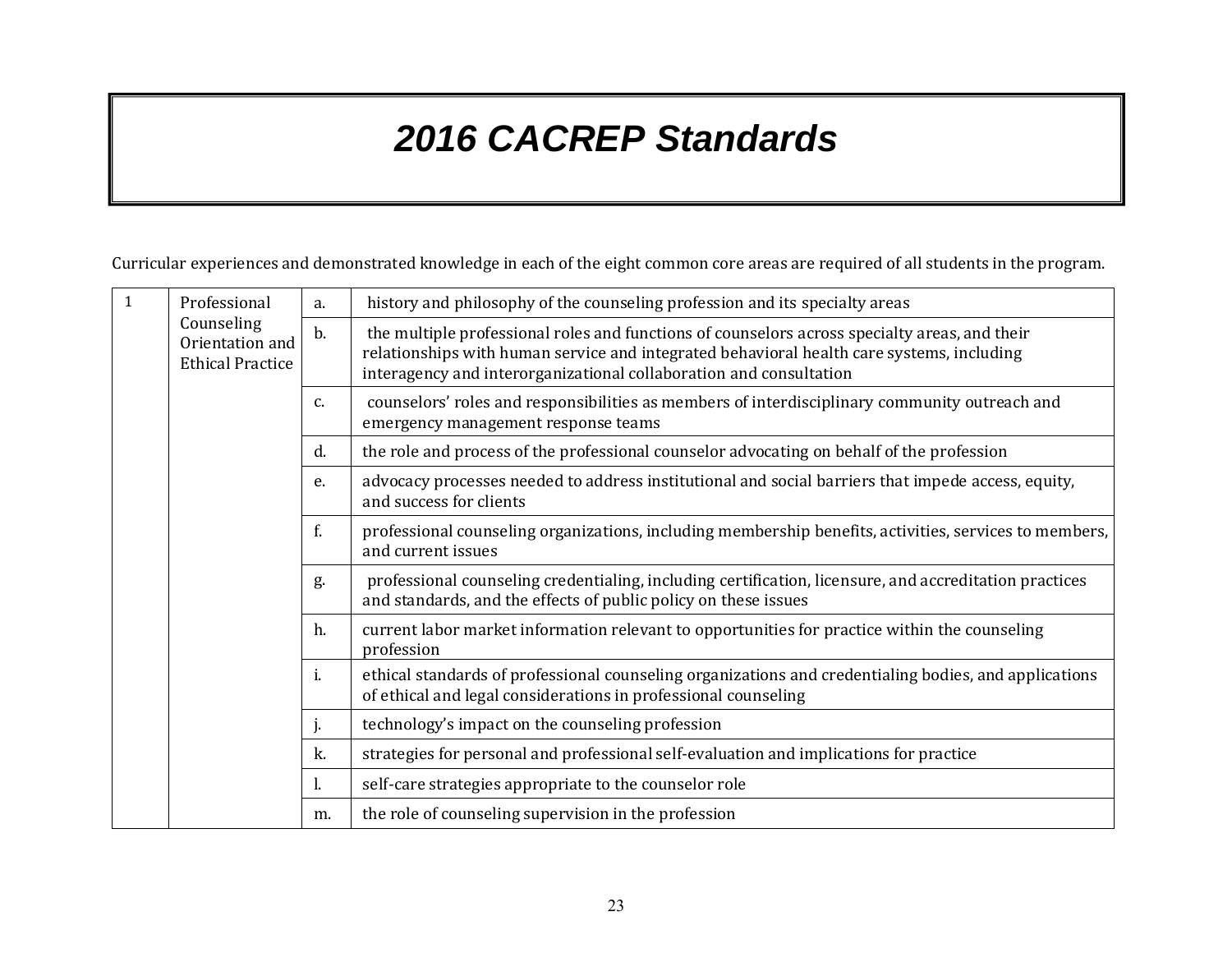| 2. | Social &<br>Cultural | a. | multicultural and pluralistic characteristics within and among diverse groups nationally and<br>internationally                                  |
|----|----------------------|----|--------------------------------------------------------------------------------------------------------------------------------------------------|
|    | Diversit<br>y        | b. | theories and models of multicultural counseling, cultural identity development, and social justice<br>and advocacy                               |
|    |                      | c. | multicultural counseling competencies                                                                                                            |
|    |                      | d. | the impact of heritage, attitudes, beliefs, understandings, and acculturative experiences on an<br>individual's views of others                  |
|    |                      | e. | the effects of power and privilege for counselors and clients                                                                                    |
|    |                      | f. | help-seeking behaviors of diverse clients                                                                                                        |
|    |                      | g. | the impact of spiritual beliefs on clients' and counselors' worldviews                                                                           |
|    |                      | h. | strategies for identifying and eliminating barriers, prejudices, and processes of intentional and<br>unintentional oppression and discrimination |
| 3. | Human Growth         | a. | theories of individual and family development across the lifespan                                                                                |
|    | & Development        | b. | theories of learning                                                                                                                             |
|    |                      | c. | theories of normal and abnormal personality development                                                                                          |
|    |                      | d. | theories and etiology of addictions and addictive behaviors                                                                                      |
|    |                      | e. | biological, neurological, and physiological factors that affect human development, functioning, and<br>behavior 10                               |
|    |                      | f. | systemic and environmental factors that affect human development, functioning, and behavior                                                      |
|    |                      | g. | effects of crisis, disasters, and trauma on diverse individuals across the lifespan                                                              |
|    |                      | h. | a general framework for understanding differing abilities and strategies for differentiated<br>interventions                                     |
|    |                      | i. | ethical and culturally relevant strategies for promoting resilience and optimum development and<br>wellness across the lifespan                  |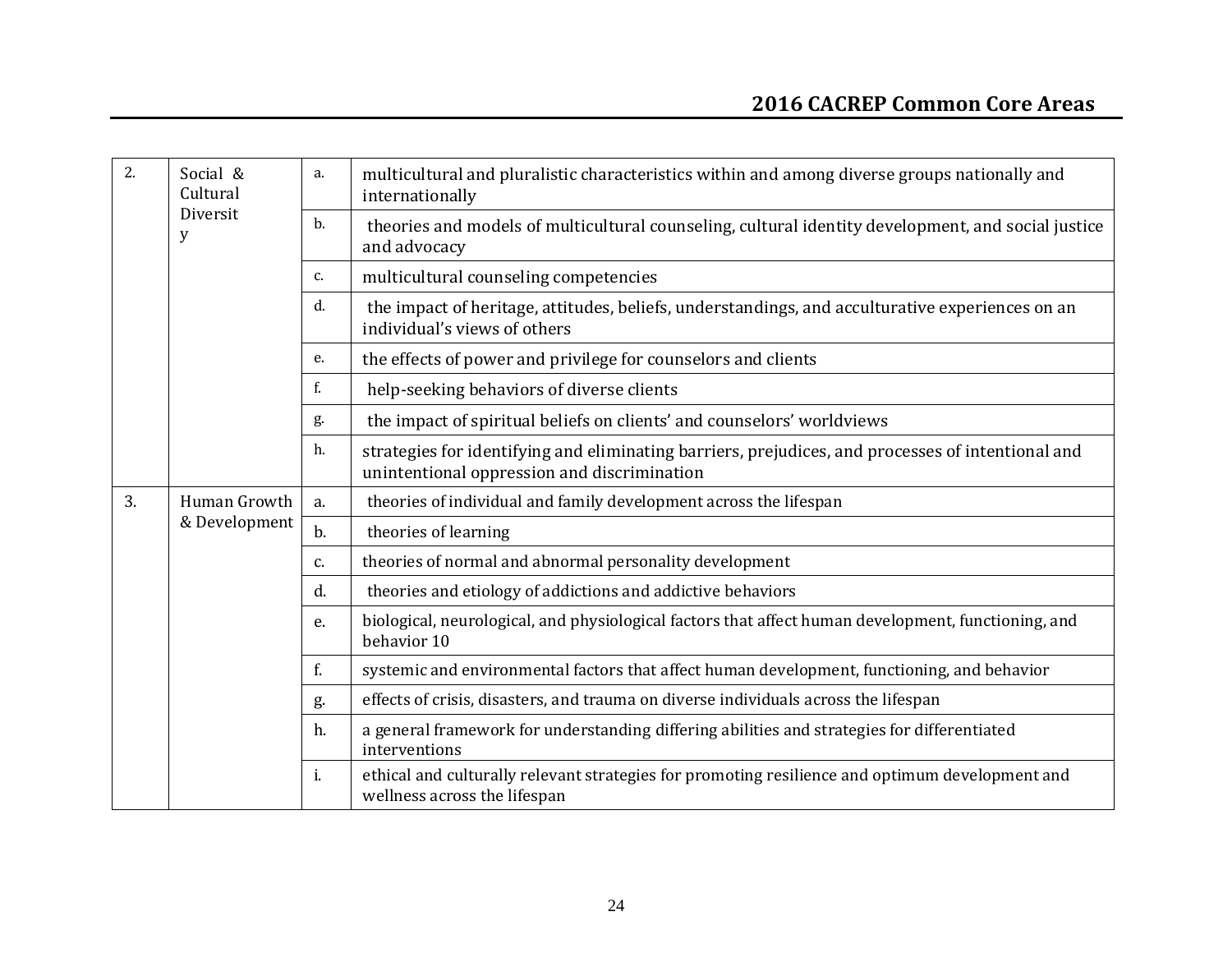| 4 | Career      | a. | theories and models of career development, counseling, and decision making                                                                                        |
|---|-------------|----|-------------------------------------------------------------------------------------------------------------------------------------------------------------------|
|   | Development | b. | approaches for conceptualizing the interrelationships among and between work, mental<br>well-being, relationships, and other life roles and factors               |
|   |             | c. | processes for identifying and using career, avocational, educational, occupational and labor market<br>information resources, technology, and information systems |
|   |             | d. | approaches for assessing the conditions of the work environment on clients' life experiences                                                                      |
|   |             | e. | strategies for assessing abilities, interests, values, personality and other factors that contribute to<br>career development                                     |
|   |             | f. | strategies for career development program planning, organization, implementation, administration,<br>and evaluation                                               |
|   |             | g. | strategies for advocating for diverse clients' career and educational development and employment<br>opportunities in a global economy                             |
|   |             | h. | strategies for facilitating client skill development for career, educational, and life-work<br>planning and management                                            |
|   |             | i. | methods of identifying and using assessment tools and techniques relevant to career planning and<br>decision making                                               |
|   |             |    | ethical and culturally relevant strategies for addressing career development                                                                                      |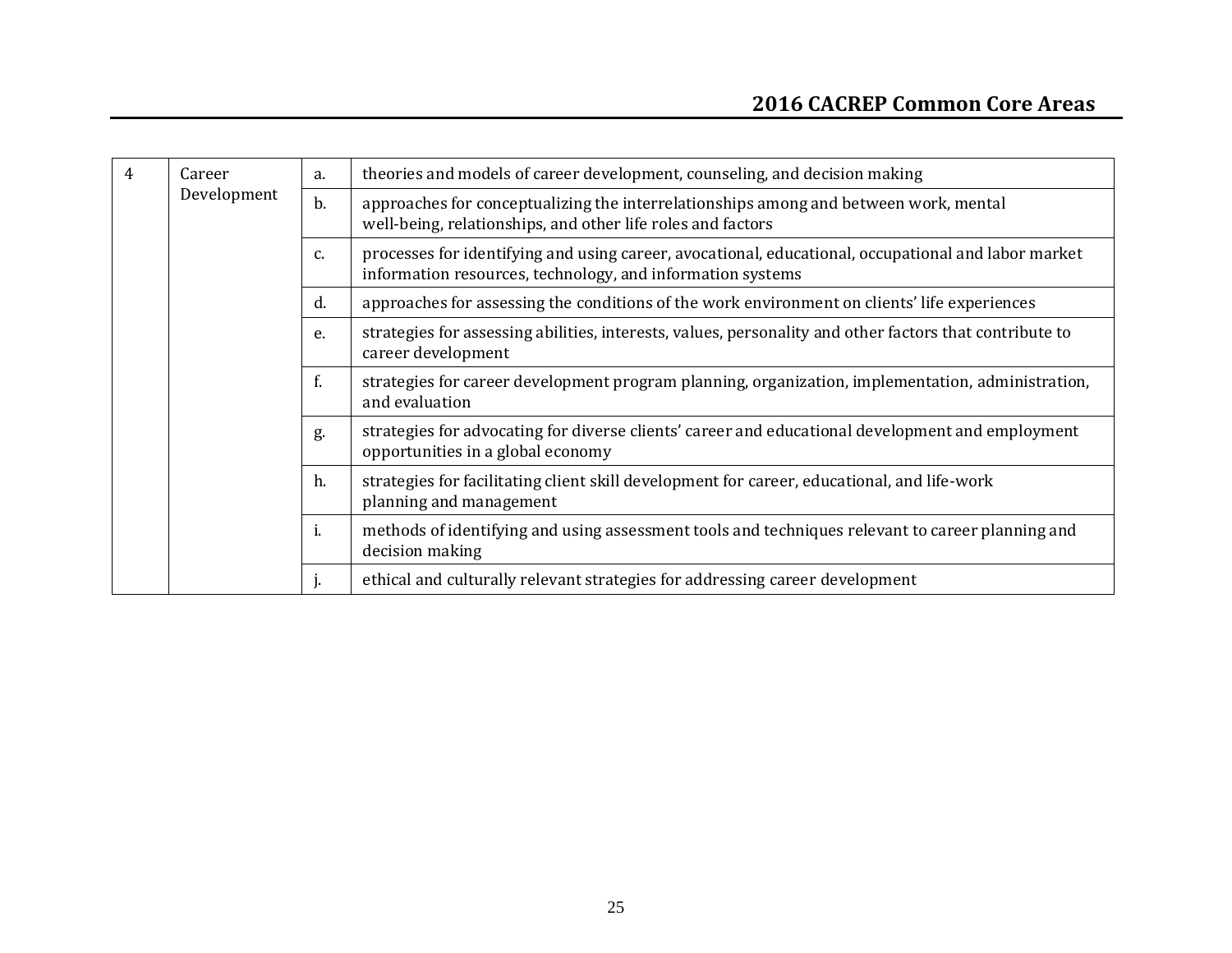| 5. | Counseling                   | a. | theories and models of counseling                                                                                               |
|----|------------------------------|----|---------------------------------------------------------------------------------------------------------------------------------|
|    | and Helping<br>Relationships | b. | a systems approach to conceptualizing clients                                                                                   |
|    |                              | c. | theories, models, and strategies for understanding and practicing consultation                                                  |
|    |                              | d. | ethical and culturally relevant strategies for establishing and maintaining in-person and technology-<br>assisted relationships |
|    |                              | e. | the impact of technology on the counseling process                                                                              |
|    |                              |    | counselor characteristics and behaviors that influence the counseling process                                                   |
|    |                              | g. | essential interviewing, counseling, and case conceptualization skills                                                           |
|    |                              | h. | developmentally relevant counseling treatment or intervention plans                                                             |
|    |                              | 1. | development of measurable outcomes for clients                                                                                  |
|    |                              | ъ. | evidence-based counseling strategies and techniques for prevention and intervention                                             |
|    |                              | k. | strategies to promote client understanding of and access to a variety of community-based resources                              |
|    |                              | 1. | suicide prevention models and strategies                                                                                        |
|    |                              | m. | crisis intervention, trauma-informed, and community-based strategies, such as Psychological First Aid                           |
|    |                              | n. | processes for aiding students in developing a personal model of counseling                                                      |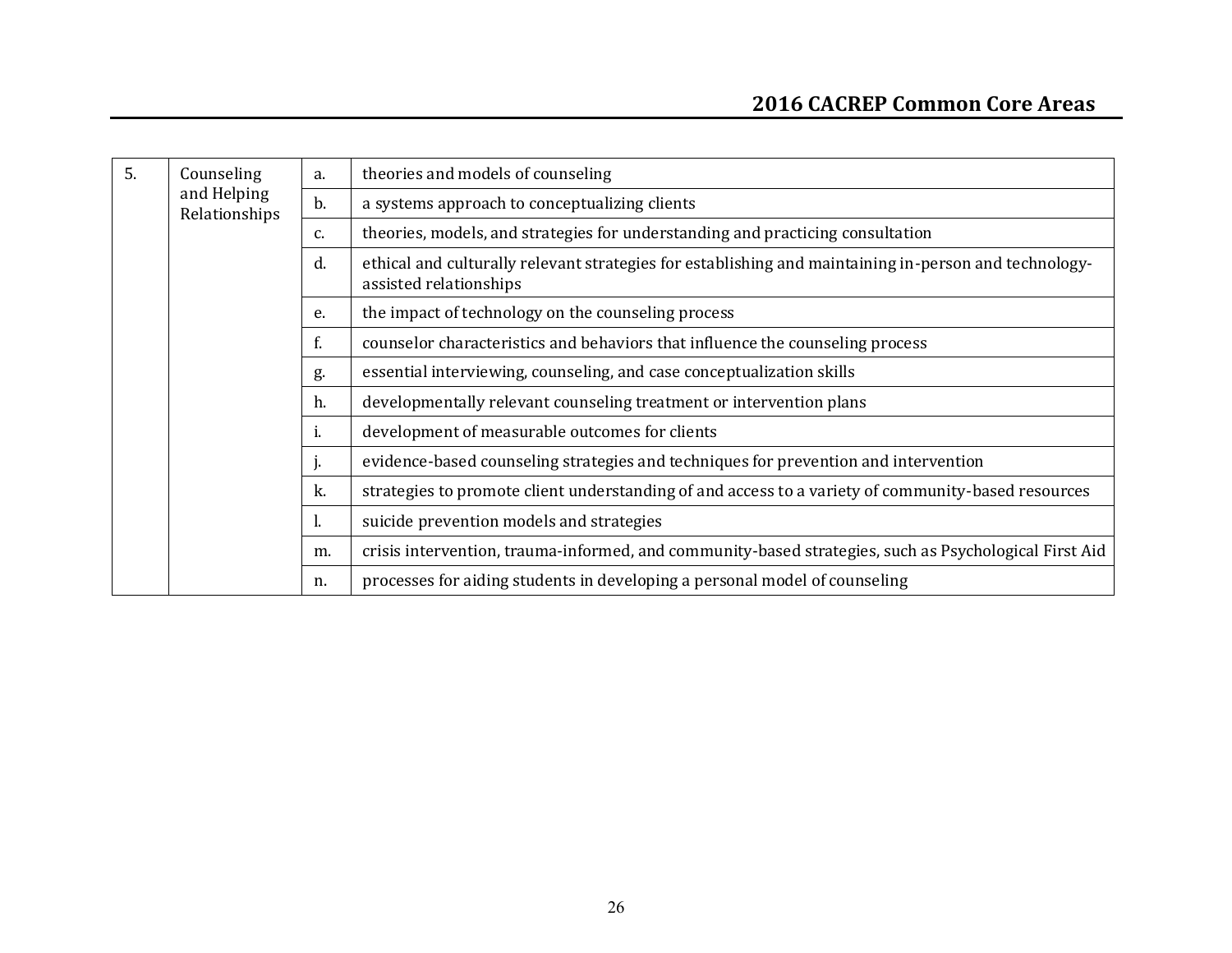| 6. | Group                   | a.            | theoretical foundations of group counseling and group work                                                                                                                                    |
|----|-------------------------|---------------|-----------------------------------------------------------------------------------------------------------------------------------------------------------------------------------------------|
|    | Counseling<br>and Group | b.            | dynamics associated with group process and development                                                                                                                                        |
|    | Work                    | c.            | therapeutic factors and how they contribute to group effectiveness                                                                                                                            |
|    |                         | d.            | characteristics and functions of effective group leaders                                                                                                                                      |
|    |                         | e.            | approaches to group formation, including recruiting, screening, and selecting members                                                                                                         |
|    |                         | f.            | types of groups and other considerations that affect conducting groups in varied settings                                                                                                     |
|    |                         | g.            | ethical and culturally relevant strategies for designing and facilitating groups                                                                                                              |
|    |                         | h.            | direct experiences in which students participate as group members in a small group activity,<br>approved by the program, for a minimum of 10 clock hours over the course of one academic term |
| 7. | Assessment              | a.            | a. historical perspectives concerning the nature and meaning of assessment and testing in counseling                                                                                          |
|    | and Testing             | $b$ .         | b. methods of effectively preparing for and conducting initial assessment meetings                                                                                                            |
|    |                         | c.            | c. procedures for assessing risk of aggression or danger to others, self-inflicted harm, or suicide                                                                                           |
|    |                         | d.            | d. procedures for identifying trauma and abuse and for reporting abuse                                                                                                                        |
|    |                         | e.            | use of assessments for diagnostic and intervention planning purposes                                                                                                                          |
|    |                         | f.            | basic concepts of standardized and non-standardized testing, norm-referenced and criterion-<br>referenced assessments, and group and individual assessments                                   |
|    |                         | g.            | statistical concepts, including scales of measurement, measures of central tendency, indices of variability,<br>shapes and types of distributions, and correlations                           |
|    |                         | h.            | reliability and validity in the use of assessments                                                                                                                                            |
|    |                         | <sup>1.</sup> | use of assessments relevant to academic/educational, career, personal, and social development                                                                                                 |
|    |                         | j.            | use of environmental assessments and systematic behavioral observations                                                                                                                       |
|    |                         | k.            | use of symptom checklists, and personality and psychological testing                                                                                                                          |
|    |                         | 1.            | use of assessment results to diagnose developmental, behavioral, and mental disorders                                                                                                         |
|    |                         | m.            | ethical and culturally relevant strategies for selecting, administering, and interpreting assessment and test<br>results                                                                      |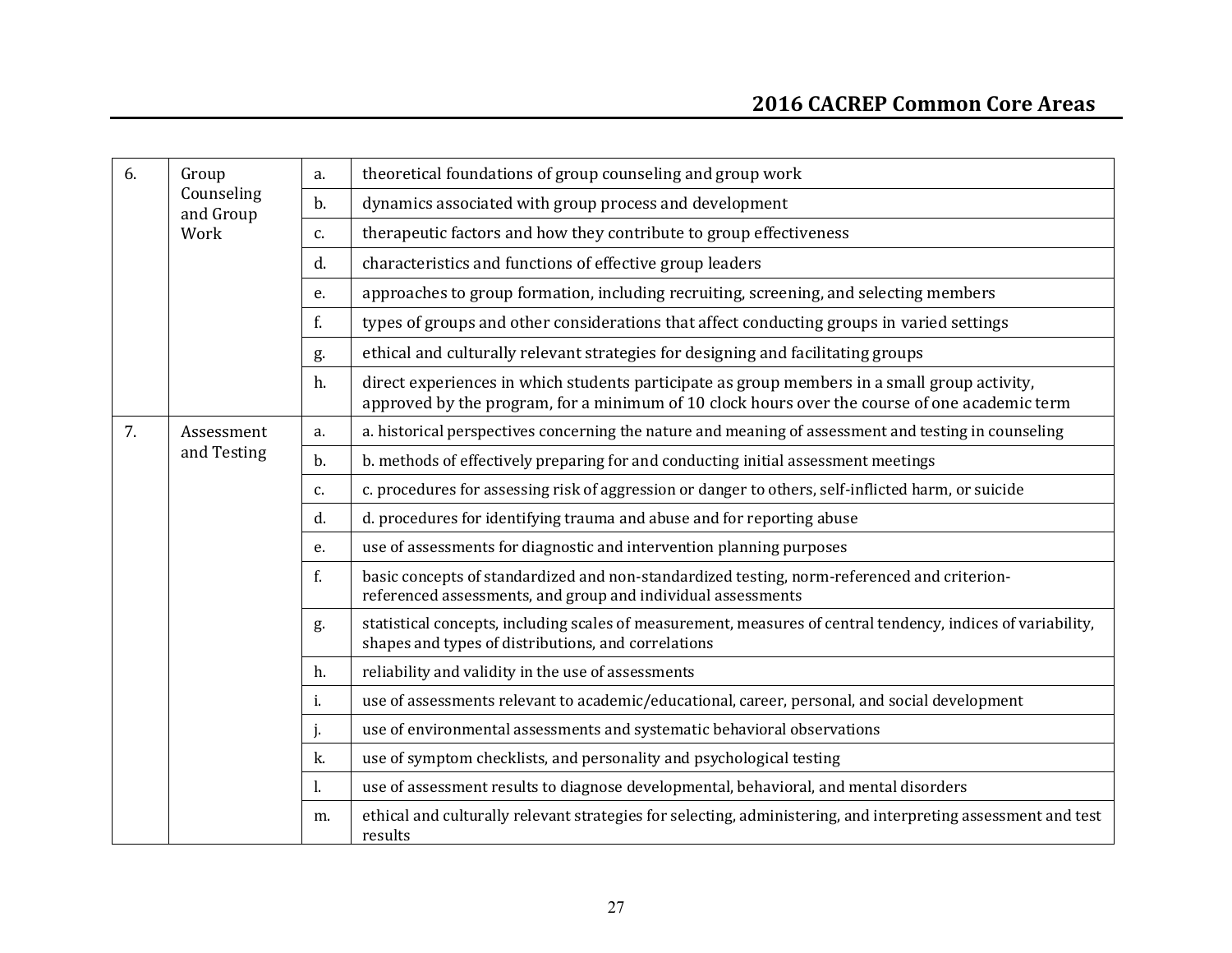<span id="page-27-0"></span>

| 8. | Research &<br>a.<br>Program |    | the importance of research in advancing the counseling profession, including how to critique research<br>to inform counseling practice      |
|----|-----------------------------|----|---------------------------------------------------------------------------------------------------------------------------------------------|
|    | Evaluation                  | b. | identification of evidence-based counseling practices                                                                                       |
|    |                             | c. | needs assessments                                                                                                                           |
|    |                             | d. | development of outcome measures for counseling programs                                                                                     |
|    |                             | e. | evaluation of counseling interventions and programs                                                                                         |
|    |                             | f. | qualitative, quantitative, and mixed research methods                                                                                       |
|    |                             | g. | designs used in research and program evaluation                                                                                             |
|    |                             | h. | statistical methods used in conducting research and program evaluation                                                                      |
|    |                             | ı. | analysis and use of data in counseling                                                                                                      |
|    |                             | j. | ethical and culturally relevant strategies for conducting, interpreting, and reporting the results of<br>research and/or program evaluation |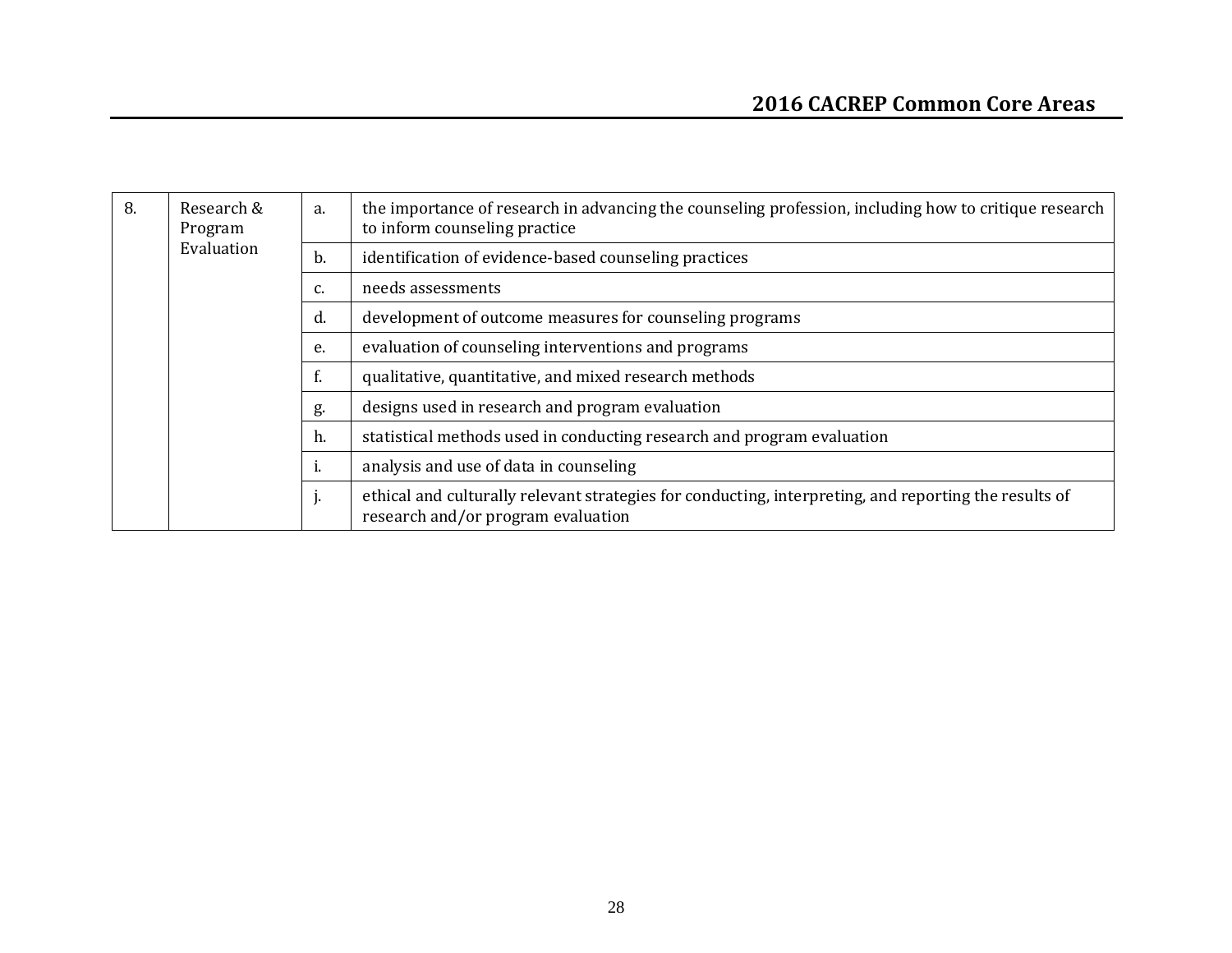# *2016 CACREP Standards Eight Common Core Areas (updated 8-21)*

|             | <b>Standard 1: Professional Counseling Orientation and Ethical Practice</b>                                                                                                                                                                                         |     |     |     |  |  |  |
|-------------|---------------------------------------------------------------------------------------------------------------------------------------------------------------------------------------------------------------------------------------------------------------------|-----|-----|-----|--|--|--|
| a           | history and philosophy of the counseling profession and its<br>specialty areas                                                                                                                                                                                      | 540 |     |     |  |  |  |
| $\mathbf b$ | the multiple professional roles and functions of counselors across<br>specialty areas, and their relationships with human service and<br>integrated behavioral health care systems, including interagency<br>and interorganizational collaboration and consultation | 540 | 645 | 829 |  |  |  |
| $\mathbf c$ | counselors' roles and responsibilities as members of interdisciplinary<br>community outreach and emergency management response teams                                                                                                                                | 540 | 645 |     |  |  |  |
| d           | the role and process of the professional counselor advocating on behalf<br>of the profession                                                                                                                                                                        | 829 |     |     |  |  |  |
| $\mathbf e$ | advocacy processes needed to address institutional and social barriers<br>that impede access, equity, and success for clients                                                                                                                                       | 540 | 562 |     |  |  |  |
| f           | professional counseling organizations, including membership benefits,<br>activities, services to members, and current issues                                                                                                                                        | 829 |     |     |  |  |  |
| g           | professional counseling credentialing, including certification,<br>licensure, and accreditation practices and standards, and the effects of<br>public policy on these issues                                                                                        | 561 |     |     |  |  |  |
| $\mathbf h$ | current labor market information relevant to opportunities for practice<br>within the counseling profession                                                                                                                                                         | 542 |     |     |  |  |  |
| i           | ethical standards of professional counseling organizations and<br>credentialing bodies, and applications of ethical and legal<br>considerations in professional counseling                                                                                          | 501 | 558 |     |  |  |  |
| ${\bf J}$   | technology's impact on the counseling profession                                                                                                                                                                                                                    | 829 |     |     |  |  |  |
| $\bf k$     | strategies for personal and professional self-evaluation and<br>implications for practice                                                                                                                                                                           | 829 |     |     |  |  |  |
|             | self-care strategies appropriate to the counselor role                                                                                                                                                                                                              | 541 | 829 |     |  |  |  |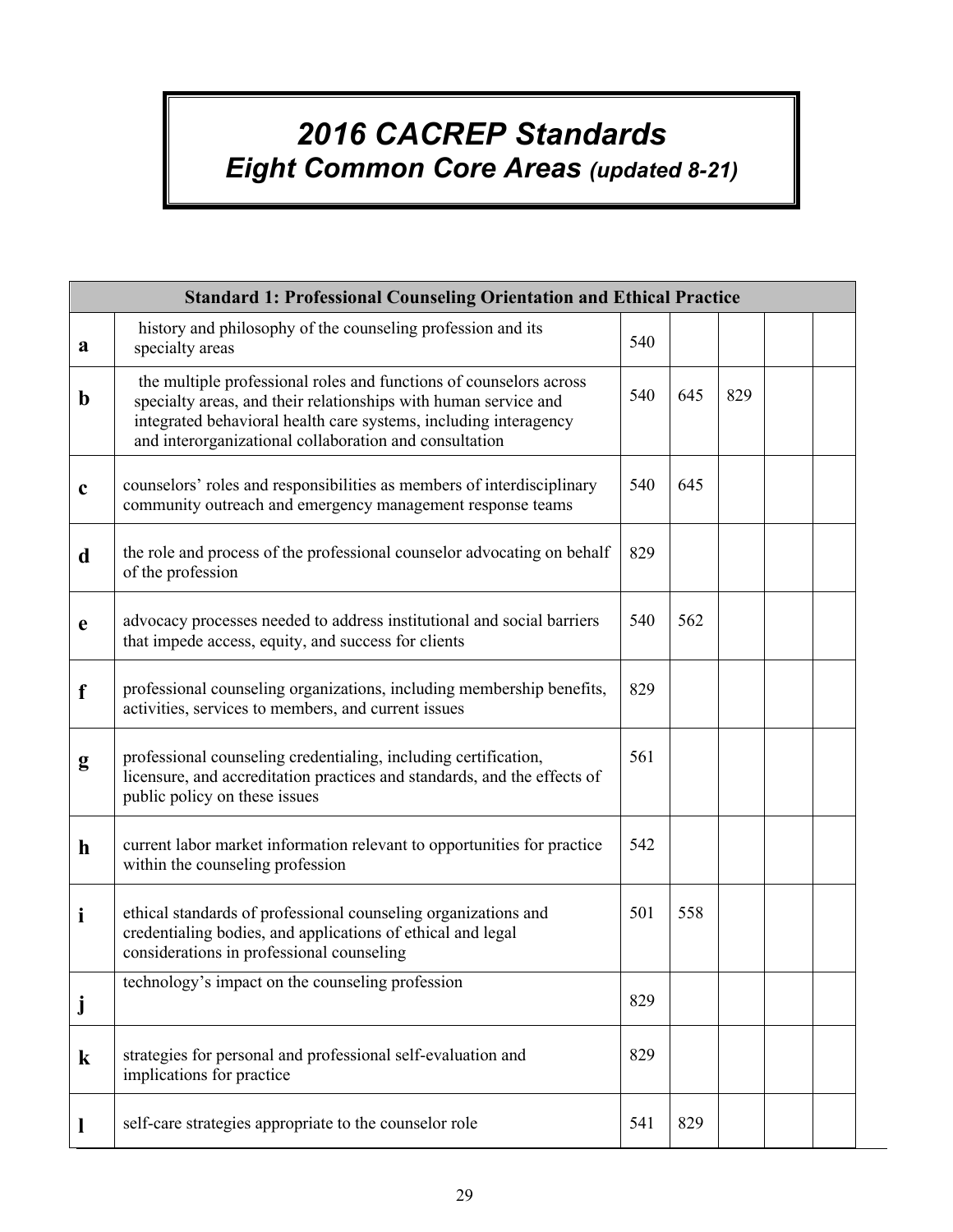| m            | the role of counseling supervision in the profession                                                                                                | 558 |     |     |     |     |  |
|--------------|-----------------------------------------------------------------------------------------------------------------------------------------------------|-----|-----|-----|-----|-----|--|
|              | <b>Standard 2: Social and Cultural Diversity</b>                                                                                                    |     |     |     |     |     |  |
| a            | multicultural and pluralistic characteristics within and among diverse<br>groups nationally and internationally                                     | 538 | 540 | 645 | 558 |     |  |
| $\mathbf b$  | theories and models of multicultural counseling, cultural identity<br>development, and social justice and advocacy                                  | 538 |     |     |     |     |  |
| $\mathbf c$  | multicultural counseling competencies                                                                                                               | 538 |     |     |     |     |  |
| d            | the impact of heritage, attitudes, beliefs, understandings, and<br>acculturative experiences on an individual's views of others                     | 538 | 540 | 548 | 645 | 558 |  |
| e            | the effects of power and privilege for counselors and clients                                                                                       | 538 |     |     |     |     |  |
| f            | help-seeking behaviors of diverse clients                                                                                                           | 538 | 645 |     |     |     |  |
| g            | the impact of spiritual beliefs on clients' and counselors' worldviews                                                                              | 540 | 645 |     |     |     |  |
| $\mathbf{h}$ | strategies for identifying and eliminating barriers, prejudices, and<br>processes of intentional and unintentional oppression and<br>discrimination | 829 | 538 | 540 |     |     |  |
|              | <b>Standard 3: Human Growth and Development</b>                                                                                                     |     |     |     |     |     |  |
| a            | theories of individual and family development across the lifespan                                                                                   | 538 | 645 |     |     |     |  |
| $\mathbf b$  | theories of learning                                                                                                                                | 538 |     |     |     |     |  |
| $\mathbf c$  | theories of normal and abnormal personality development                                                                                             | 538 |     |     |     |     |  |
| d            | theories and etiology of addictions and addictive behaviors                                                                                         | 538 |     |     |     |     |  |
| $\mathbf e$  | biological, neurological, and physiological factors that affect human<br>development, functioning, and behavior                                     | 538 | 645 |     |     |     |  |
| f            | systemic and environmental factors that affect human development,                                                                                   | 538 |     |     |     |     |  |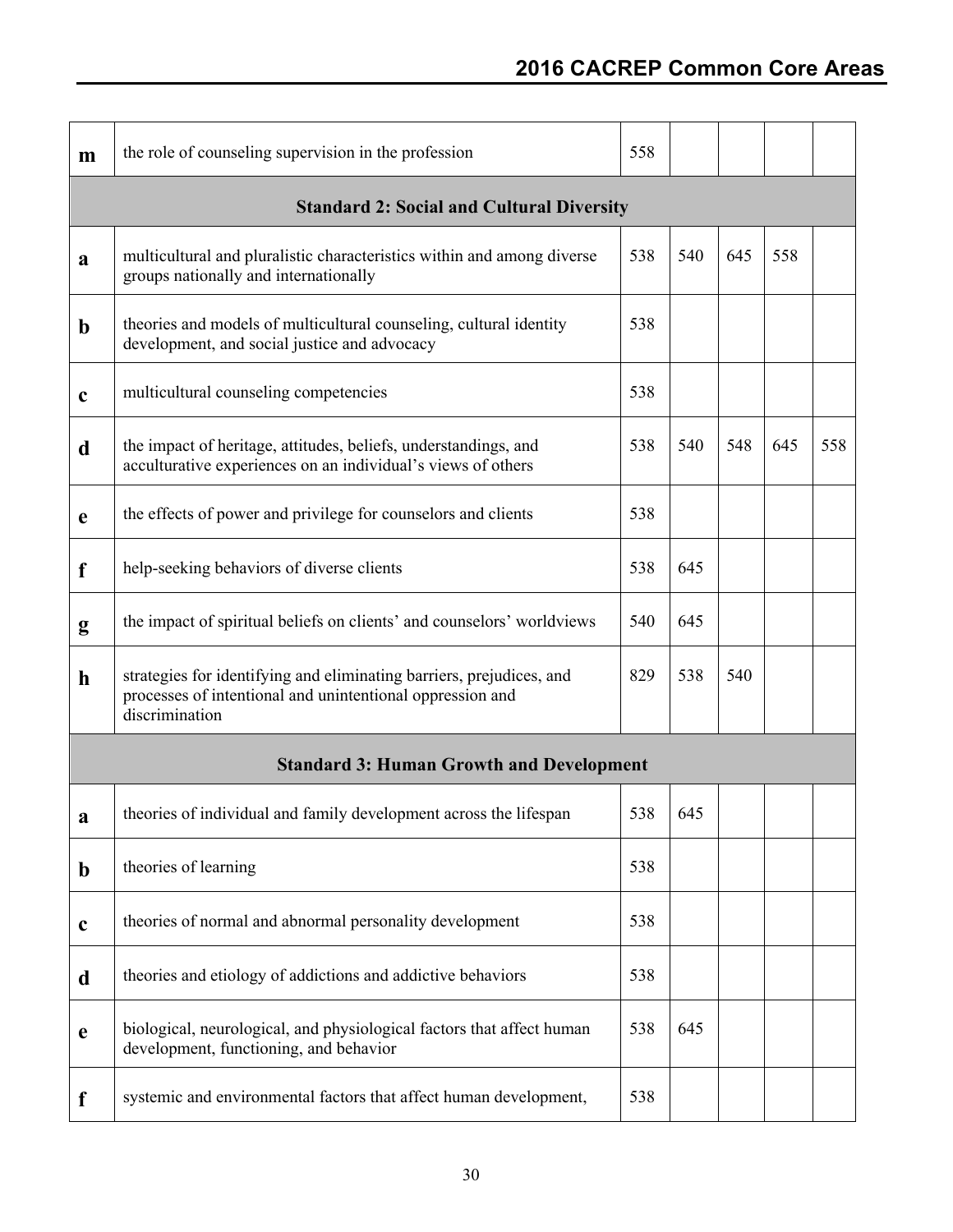|              | functioning, and behavior                                                                                                                                            |     |     |  |  |
|--------------|----------------------------------------------------------------------------------------------------------------------------------------------------------------------|-----|-----|--|--|
| g            | effects of crisis, disasters, and trauma on diverse individuals across the<br>lifespan                                                                               | 538 | 645 |  |  |
| $\mathbf{h}$ | a general framework for understanding differing abilities and strategies<br>for differentiated interventions                                                         | 501 | 538 |  |  |
| $\mathbf i$  | ethical and culturally relevant strategies for promoting resilience and<br>optimum development and wellness across the lifespan                                      | 645 |     |  |  |
|              | <b>Standard 4: Career Development</b>                                                                                                                                |     |     |  |  |
| a            | theories and models of career development, counseling, and decision<br>making                                                                                        | 542 |     |  |  |
| $\mathbf b$  | approaches for conceptualizing the interrelationships among and<br>between work, mental well-being, relationships, and other life roles<br>and factors               | 542 |     |  |  |
| $\mathbf c$  | processes for identifying and using career, avocational, educational,<br>occupational and labor market information resources, technology, and<br>information systems | 542 |     |  |  |
| d            | approaches for assessing the conditions of the work environment on<br>clients' life experiences                                                                      | 542 |     |  |  |
| e            | strategies for assessing abilities, interests, values, personality and other<br>factors that contribute to career development                                        | 542 |     |  |  |
| f            | strategies for career development program planning, organization,<br>implementation, administration, and evaluation                                                  | 542 |     |  |  |
| g            | strategies for advocating for diverse clients' career and educational<br>development and employment opportunities in a global economy                                | 542 |     |  |  |
| $\mathbf{h}$ | strategies for facilitating client skill development for career,<br>educational, and life-work planning and management                                               | 542 |     |  |  |
| $\mathbf{i}$ | methods of identifying and using assessment tools and techniques<br>relevant to career planning and decision making                                                  | 542 |     |  |  |
|              | ethical and culturally relevant strategies for addressing career<br>development                                                                                      | 542 |     |  |  |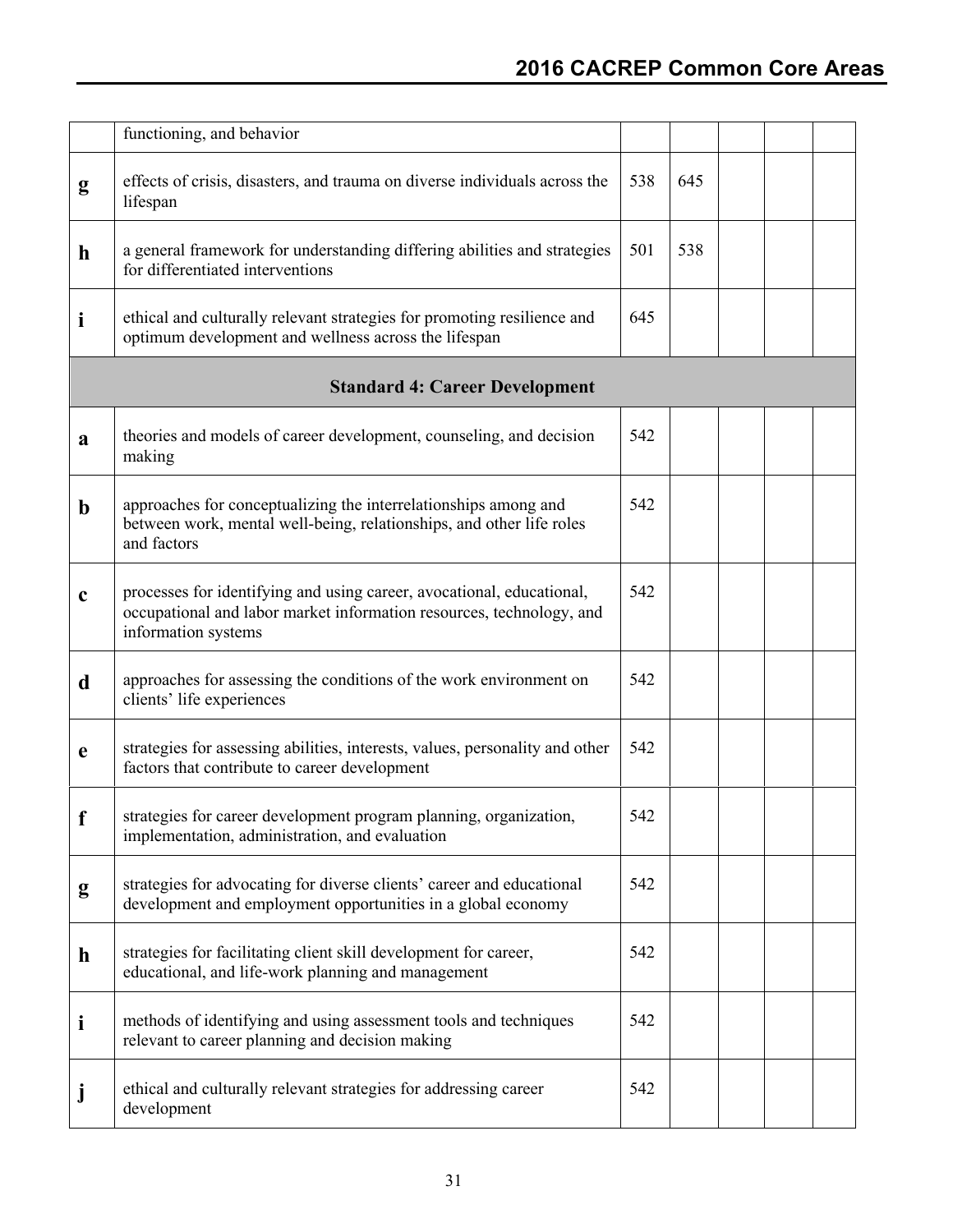|              | <b>Standard 5: Counseling and Helping Relationships</b>                                                                        |     |     |     |     |  |
|--------------|--------------------------------------------------------------------------------------------------------------------------------|-----|-----|-----|-----|--|
| a            | theories and models of counseling                                                                                              | 541 | 829 | 548 |     |  |
| $\mathbf b$  | a systems approach to conceptualizing clients                                                                                  | 544 | 645 |     |     |  |
| $\mathbf c$  | theories, models, and strategies for understanding and practicing<br>consultation                                              | 548 |     |     |     |  |
| d            | ethical and culturally relevant strategies for establishing and<br>maintaining in-person and technology-assisted relationships | 544 |     |     |     |  |
| e            | the impact of technology on the counseling process                                                                             | 558 | 829 | 544 |     |  |
| f            | counselor characteristics and behaviors that influence the counseling<br>process                                               | 645 | 541 | 544 | 548 |  |
| g            | essential interviewing, counseling, and case conceptualization skills                                                          | 544 | 548 |     |     |  |
| $\mathbf{h}$ | developmentally relevant counseling treatment or intervention plans                                                            | 645 | 548 |     |     |  |
| $\mathbf i$  | development of measurable outcomes for clients                                                                                 | 544 | 548 | 829 |     |  |
| j            | evidence-based counseling strategies and techniques for prevention<br>and intervention                                         | 544 | 548 | 829 |     |  |
| $\bf k$      | strategies to promote client understanding of and access to a variety of<br>community-based resources                          | 548 | 645 |     |     |  |
| 1            | suicide prevention models and strategies                                                                                       | 540 | 645 |     |     |  |
| m            | crisis intervention, trauma-informed, and community-based strategies,<br>such as Psychological First Aid                       | 540 | 645 |     |     |  |
| $\mathbf n$  | processes for aiding students in developing a personal model of<br>counseling                                                  | 541 | 548 |     |     |  |
|              | <b>Standard 6: Group Counseling and Group Work</b>                                                                             |     |     |     |     |  |
| a            | theoretical foundations of group counseling and group work                                                                     | 546 |     |     |     |  |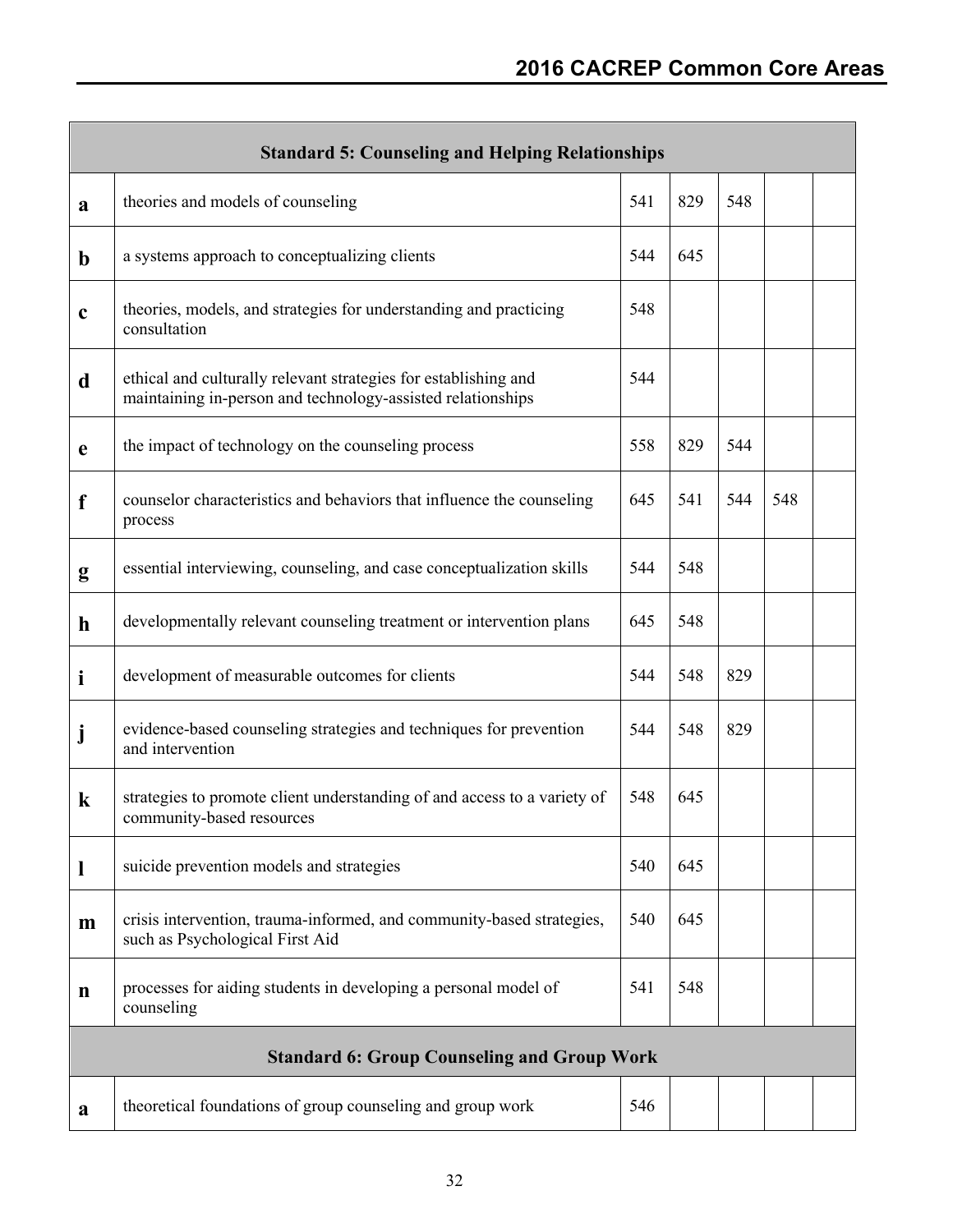| $\mathbf b$  | dynamics associated with group process and development                                                                                                                                           | 546 |     |  |  |
|--------------|--------------------------------------------------------------------------------------------------------------------------------------------------------------------------------------------------|-----|-----|--|--|
| $\mathbf c$  | therapeutic factors and how they contribute to group effectiveness                                                                                                                               | 546 |     |  |  |
| d            | characteristics and functions of effective group leaders                                                                                                                                         | 546 |     |  |  |
| $\mathbf e$  | approaches to group formation, including recruiting, screening, and<br>selecting members                                                                                                         | 546 |     |  |  |
| f            | types of groups and other considerations that affect conducting groups<br>in varied settings                                                                                                     | 546 |     |  |  |
| g            | ethical and culturally relevant strategies for designing and facilitating<br>groups                                                                                                              | 546 |     |  |  |
| $\mathbf{h}$ | direct experiences in which students participate as group members in a<br>small group activity, approved by the program, for a minimum of 10<br>clock hours over the course of one academic term | 546 |     |  |  |
|              | <b>Standard 7: Assessment and Testing</b>                                                                                                                                                        |     |     |  |  |
|              |                                                                                                                                                                                                  |     |     |  |  |
| a            | historical perspectives concerning the nature and meaning of<br>assessment and testing in counseling                                                                                             | 501 | 562 |  |  |
| $\mathbf b$  | methods of effectively preparing for and conducting initial assessment<br>meetings                                                                                                               | 568 |     |  |  |
| $\mathbf c$  | procedures for assessing risk of aggression or danger to others, self-<br>inflicted harm, or suicide                                                                                             | 540 | 645 |  |  |
| d            | procedures for identifying trauma and abuse and for reporting abuse                                                                                                                              | 540 |     |  |  |
| e            | use of assessments for diagnostic and intervention planning purposes                                                                                                                             | 562 | 645 |  |  |
| f            | basic concepts of standardized and non-standardized testing, norm-<br>referenced and criterion-referenced assessments, and group and<br>individual assessments                                   | 562 |     |  |  |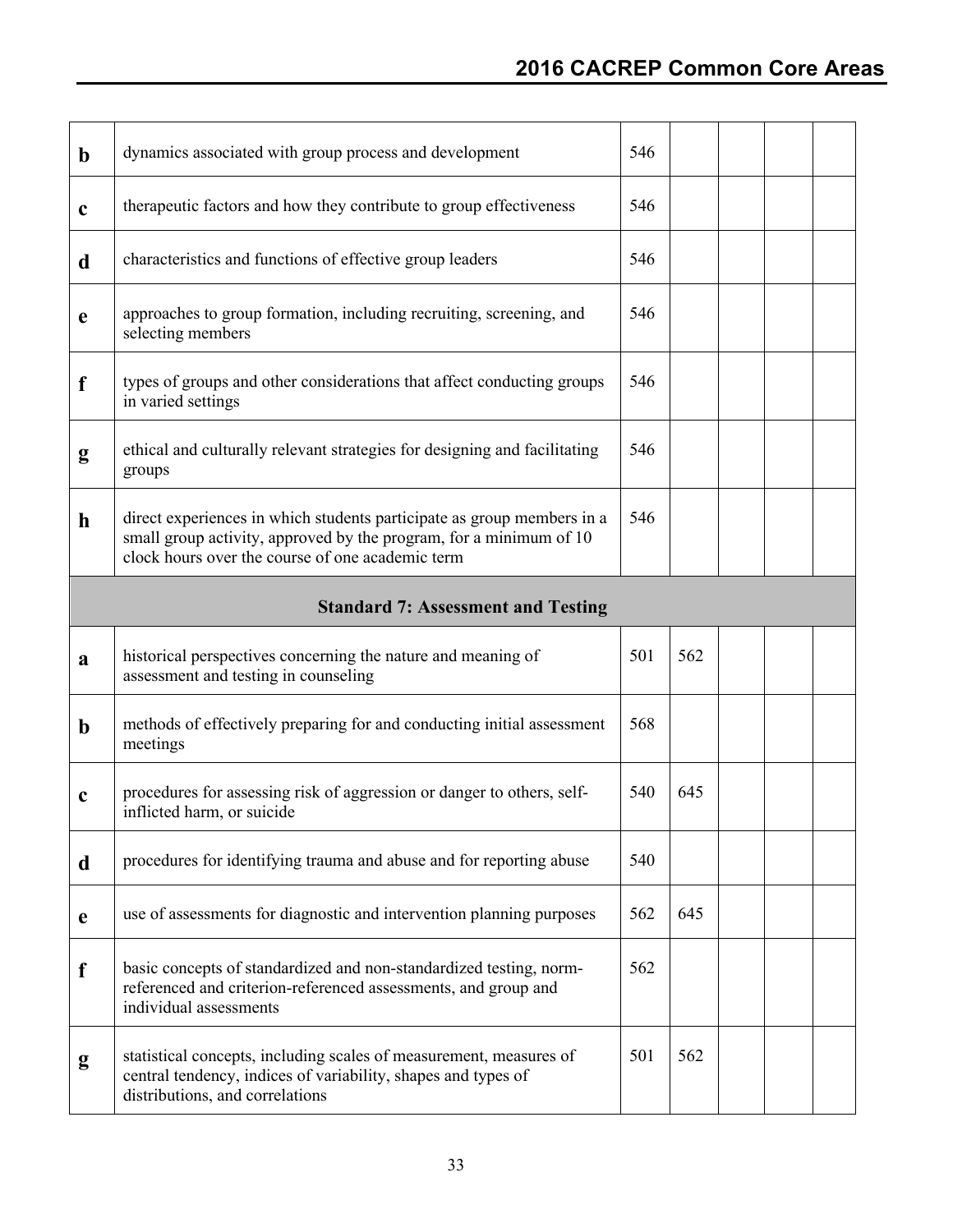## **2016 CACREP Common Core Areas**

| $\mathbf{h}$ | reliability and validity in the use of assessments                                                                                          | 501 | 562 |     |     |  |
|--------------|---------------------------------------------------------------------------------------------------------------------------------------------|-----|-----|-----|-----|--|
| $\mathbf{i}$ | use of assessments relevant to academic/educational, career, personal,<br>and social development                                            | 562 | 829 | 540 |     |  |
| Ĵ            | use of environmental assessments and systematic behavioral<br>observations                                                                  | 540 |     |     |     |  |
| $\bf k$      | use of symptom checklists, and personality and psychological testing                                                                        | 501 |     |     |     |  |
| 1            | use of assessment results to diagnose developmental, behavioral, and<br>mental disorders                                                    | 645 |     |     |     |  |
| m            | ethical and culturally relevant strategies for selecting, administering,<br>and interpreting assessment and test results                    | 562 |     |     |     |  |
|              | <b>Standard 8: Research and Program Evaluation</b>                                                                                          |     |     |     |     |  |
| a            | the importance of research in advancing the counseling profession,<br>including how to critique research to inform counseling practice      | 501 | 829 |     |     |  |
| $\mathbf b$  | identification of evidence-based counseling practices                                                                                       | 501 | 829 |     |     |  |
| $\mathbf c$  | needs assessments                                                                                                                           | 540 |     |     |     |  |
| d            | development of outcome measures for counseling programs                                                                                     | 829 |     |     |     |  |
| e            | evaluation of counseling interventions and programs                                                                                         | 829 |     |     |     |  |
| f            | qualitative, quantitative, and mixed research methods                                                                                       | 501 |     |     |     |  |
| g            | designs used in research and program evaluation                                                                                             | 501 | 540 |     |     |  |
| $\mathbf{h}$ | statistical methods used in conducting research and program evaluation                                                                      | 501 |     |     |     |  |
| $\mathbf{i}$ | analysis and use of data in counseling                                                                                                      | 540 | 562 | 645 | 829 |  |
| Ĵ            | ethical and culturally relevant strategies for conducting, interpreting,<br>and reporting the results of research and/or program evaluation | 501 |     |     |     |  |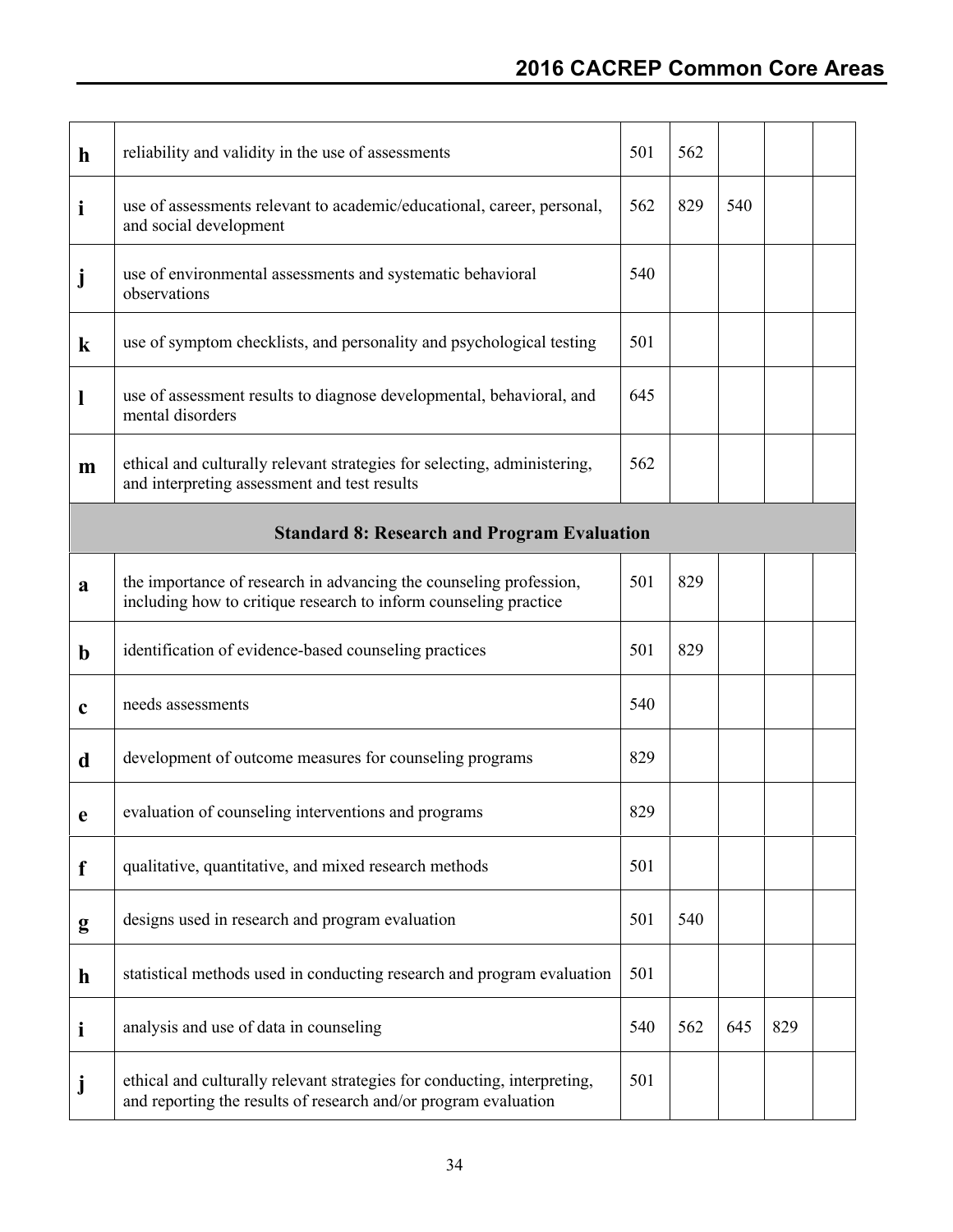## **PROVIDENCE COLLEGE PORTFOLIO PROCESS** *Graduate Counseling Program Assessment of Student Entries*

<span id="page-34-1"></span><span id="page-34-0"></span>**Student: Date:**

**I. Student's Directions:** If you are going to place a particular class project in your portfolio, complete sections A, B, and C. Then give this form to the instructor when you initially submit the project for evaluation as part of the course. The instructor will score the entry for both purposes: (1) as a class assignment and (2) as a portfolio entry.

## **A. 2016 CACREP Standards/Indicators**

*Circle or highlight the knowledge components demonstrated by your portfolio entry.* Curriculum/ Knowledge:

|  | 2a 2b 2c 2d 2e 2f 2g 2h |  |                               |  | 1a 1b 1c 1d 1e 1f 1g 1h 1i 1j 1k 1l 1m |                                           |  |
|--|-------------------------|--|-------------------------------|--|----------------------------------------|-------------------------------------------|--|
|  |                         |  | 3a 3b 3c 3d 3e 3f 3g 3h 3i    |  |                                        |                                           |  |
|  |                         |  | 4a 4b 4c 4d 4e 4f 4g 4h 4i 4j |  |                                        |                                           |  |
|  |                         |  |                               |  |                                        | 5a 5b 5c 5d 5e 5f 5g 5h 5i 5j 5k 5l 5m 5n |  |
|  | 6a 6b 6c 6d 6e 6f 6g 6h |  |                               |  |                                        |                                           |  |
|  |                         |  |                               |  | 7a 7b 7c 7d 7e 7f 7g 7h 7i 7j 7k 7l 7m |                                           |  |
|  |                         |  | 8a 8b 8c 8d 8e 8f 8g 8h 8i 8j |  |                                        |                                           |  |

**B. Describe the type of assignment attached (i.e. project paper, case study, test,etc.) which you have selected as your portfolio entry.**

**C. On an attached page, show in detail how the standard(s) and indicator(s) relate to the entry.**

**II. Instructor's Directions:** Assess the entry and standard/indicator reflection for its clarity, quality, and coherence. Please use the attached rubric to guide you in your evaluation.

|                      |                   | <b>Portfolio Entry Scoring</b> |                     |
|----------------------|-------------------|--------------------------------|---------------------|
| <b>Distinguished</b> | <b>Proficient</b> | <b>Emerging</b>                | <b>Unacceptable</b> |

**Instructor's Comments** (attach another page if needed):

| <b>Instructor's Signature:</b> | Date: |
|--------------------------------|-------|
|--------------------------------|-------|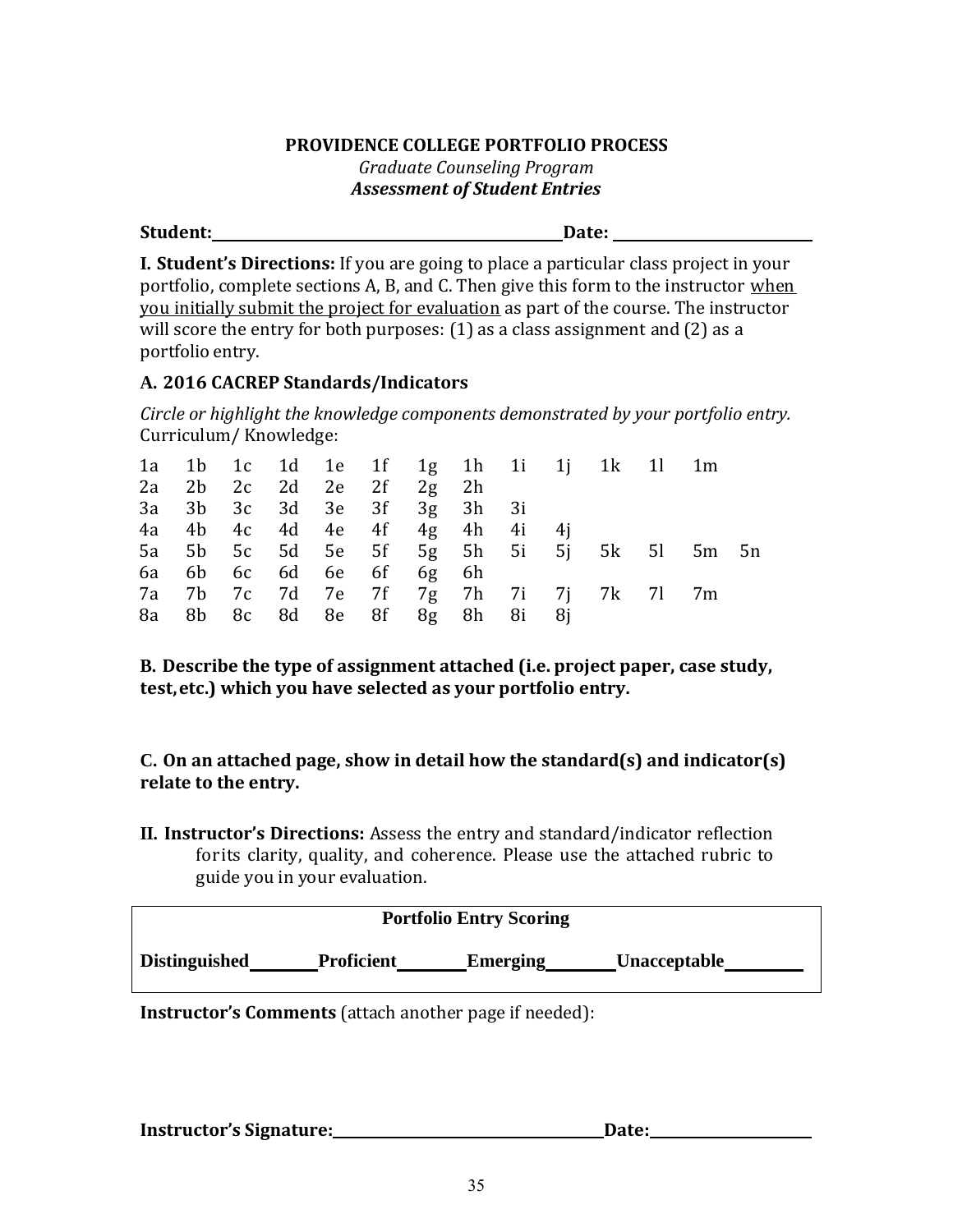## **[CACREP Portfolio Entries 2016](#page-35-1)  [Table of Contents](#page-35-1)**

## <span id="page-35-1"></span><span id="page-35-0"></span>**Portfolio Papers:**

□ Two Page Reflection Paper

□ Four page Reflection Paper

## **Standard 1: Professional Orientation and Ethical Practice**

| <b>Standard</b> | <b>Assignment Title</b> | <b>Assignment</b><br><b>Grade</b> | <b>Course</b> | <b>Instructor</b> | <b>Standard</b><br><b>Rating</b> |
|-----------------|-------------------------|-----------------------------------|---------------|-------------------|----------------------------------|
| 1A              |                         |                                   |               |                   |                                  |
| 1B              |                         |                                   |               |                   |                                  |
| $1\mathrm{C}$   |                         |                                   |               |                   |                                  |
| 1D              |                         |                                   |               |                   |                                  |
| $1E$            |                         |                                   |               |                   |                                  |
| 1F              |                         |                                   |               |                   |                                  |
| 1 <sub>G</sub>  |                         |                                   |               |                   |                                  |
| 1H              |                         |                                   |               |                   |                                  |
| 11              |                         |                                   |               |                   |                                  |
| 1               |                         |                                   |               |                   |                                  |
| 1K              |                         |                                   |               |                   |                                  |
| $1\mathrm{L}$   |                         |                                   |               |                   |                                  |
| 1M              |                         |                                   |               |                   |                                  |

## **Standard 2: Social and Cultural Diversity**

| <b>Standard</b> | <b>Assignment Title</b> | <b>Assignment</b><br>Grade | <b>Course</b> | <b>Instructor</b> | <b>Standard</b><br><b>Rating</b> |
|-----------------|-------------------------|----------------------------|---------------|-------------------|----------------------------------|
| 2A              |                         |                            |               |                   |                                  |
| 2B              |                         |                            |               |                   |                                  |
| 2C              |                         |                            |               |                   |                                  |
| 2D              |                         |                            |               |                   |                                  |
| 2E              |                         |                            |               |                   |                                  |
| 2F              |                         |                            |               |                   |                                  |
| 2G              |                         |                            |               |                   |                                  |
| 2H              |                         |                            |               |                   |                                  |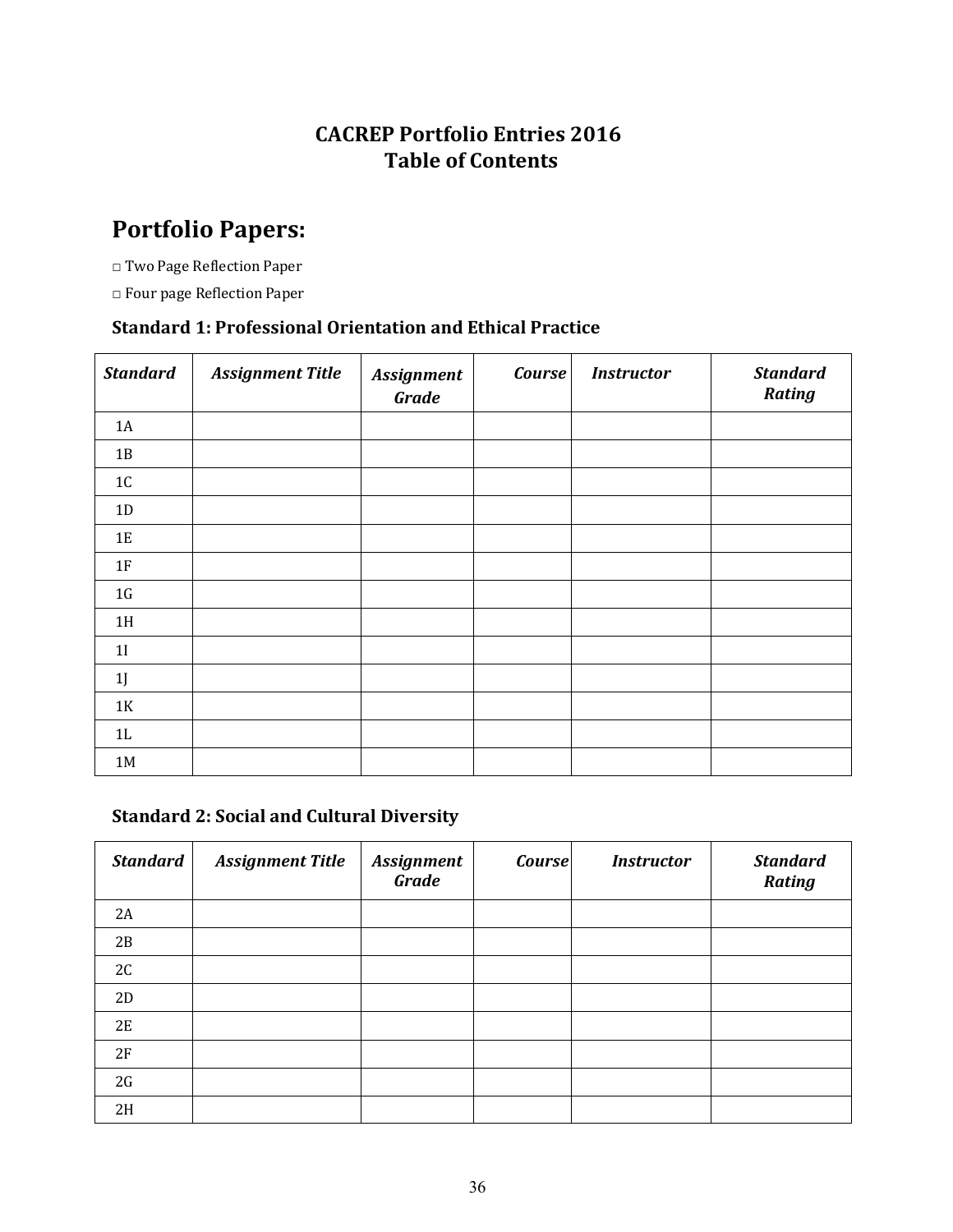| <b>Standard</b> | <b>Assignment Title</b> | <b>Assignment</b><br><b>Grade</b> | Course | <b>Instructor</b> | <b>Standard</b><br><b>Rating</b> |
|-----------------|-------------------------|-----------------------------------|--------|-------------------|----------------------------------|
| 3A              |                         |                                   |        |                   |                                  |
| 3B              |                         |                                   |        |                   |                                  |
| 3C              |                         |                                   |        |                   |                                  |
| 3D              |                         |                                   |        |                   |                                  |
| 3E              |                         |                                   |        |                   |                                  |
| 3F              |                         |                                   |        |                   |                                  |
| 3G              |                         |                                   |        |                   |                                  |
| 3H              |                         |                                   |        |                   |                                  |
| 3I              |                         |                                   |        |                   |                                  |

## **Standard 3: Human Growth and Development**

## **Standard 4: Career Development**

| <b>Standard</b> | <b>Assignment Title</b> | <b>Assignment</b><br><b>Grade</b> | Course | <b>Instructor</b> | <b>Standard</b><br><b>Rating</b> |
|-----------------|-------------------------|-----------------------------------|--------|-------------------|----------------------------------|
| 4A              |                         |                                   |        |                   |                                  |
| 4B              |                         |                                   |        |                   |                                  |
| 4C              |                         |                                   |        |                   |                                  |
| 4D              |                         |                                   |        |                   |                                  |
| <b>4E</b>       |                         |                                   |        |                   |                                  |
| 4F              |                         |                                   |        |                   |                                  |
| 4G              |                         |                                   |        |                   |                                  |
| $4\mathrm{H}$   |                         |                                   |        |                   |                                  |
| 4I              |                         |                                   |        |                   |                                  |
| 4J              |                         |                                   |        |                   |                                  |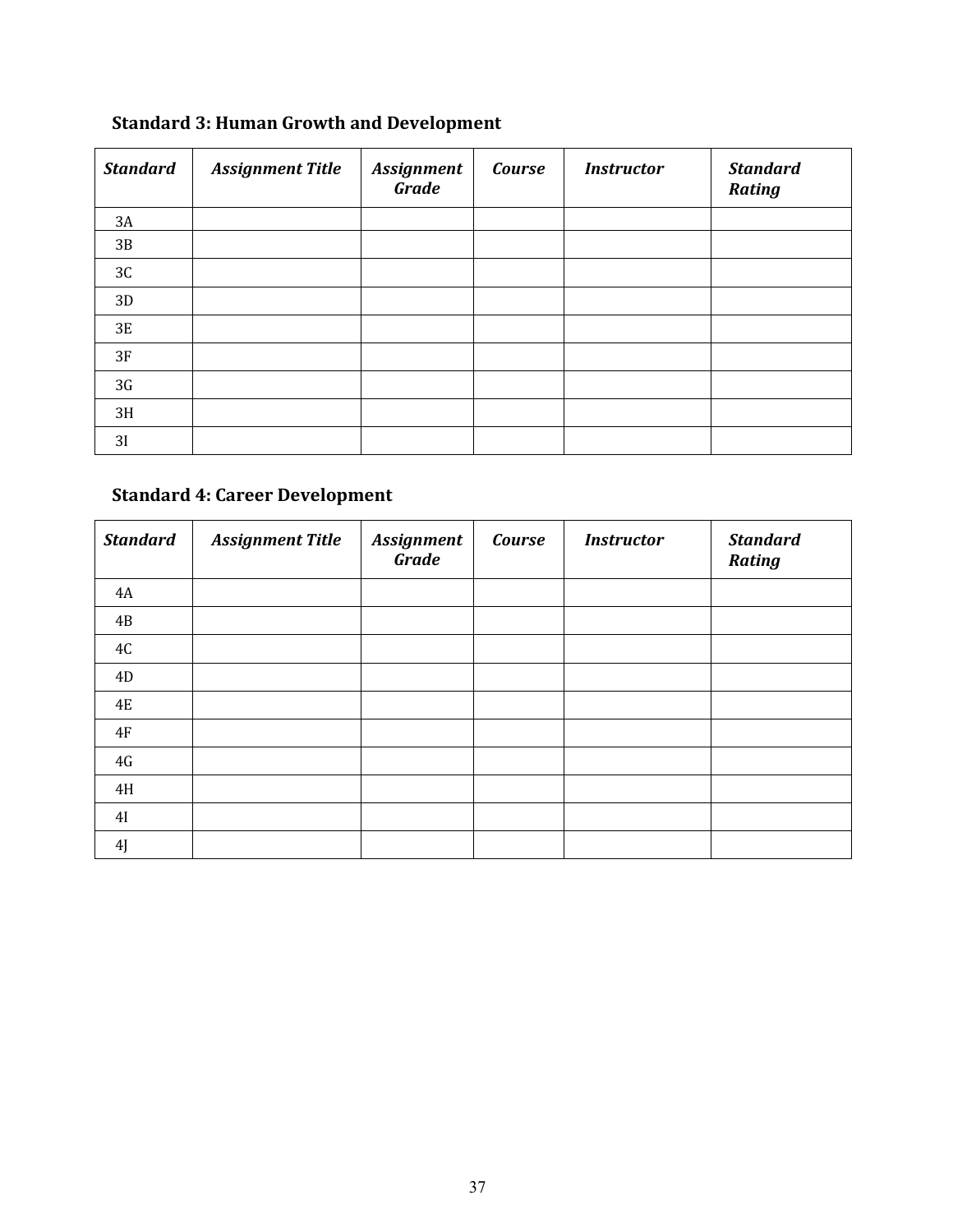| <b>Standard</b> | <b>Assignment Title</b> | <b>Assignment</b><br><b>Grade</b> | Course | <b>Instructor</b> | <b>Standard</b><br><b>Rating</b> |
|-----------------|-------------------------|-----------------------------------|--------|-------------------|----------------------------------|
| 5A              |                         |                                   |        |                   |                                  |
| 5B              |                         |                                   |        |                   |                                  |
| $5\mathrm{C}$   |                         |                                   |        |                   |                                  |
| 5D              |                         |                                   |        |                   |                                  |
| <b>5E</b>       |                         |                                   |        |                   |                                  |
| $5\mathrm{F}$   |                         |                                   |        |                   |                                  |
| $5\mathrm{G}$   |                         |                                   |        |                   |                                  |
| 5H              |                         |                                   |        |                   |                                  |
| 5I              |                         |                                   |        |                   |                                  |
| 5J              |                         |                                   |        |                   |                                  |
| 5K              |                         |                                   |        |                   |                                  |
| 5L              |                         |                                   |        |                   |                                  |
| $5\,\mathrm{M}$ |                         |                                   |        |                   |                                  |
| 5N              |                         |                                   |        |                   |                                  |

## **Standard 5: Helping Relationships**

## **Standard 6: Group Work**

| <b>Standard</b> | <b>Assignment Title</b> | <b>Assignment</b><br><b>Grade</b> | <b>Course</b> | <b>Instructor</b> | <b>Standard</b><br><b>Rating</b> |
|-----------------|-------------------------|-----------------------------------|---------------|-------------------|----------------------------------|
| 6A              |                         |                                   |               |                   |                                  |
| 6B              |                         |                                   |               |                   |                                  |
| 6C              |                         |                                   |               |                   |                                  |
| 6D              |                         |                                   |               |                   |                                  |
| 6E              |                         |                                   |               |                   |                                  |
| 6F              |                         |                                   |               |                   |                                  |
| 6G              |                         |                                   |               |                   |                                  |
| 6H              |                         |                                   |               |                   |                                  |
|                 |                         |                                   |               |                   |                                  |
|                 |                         |                                   |               |                   |                                  |
|                 |                         |                                   |               |                   |                                  |
|                 |                         |                                   |               |                   |                                  |
|                 |                         |                                   |               |                   |                                  |
|                 |                         |                                   |               |                   |                                  |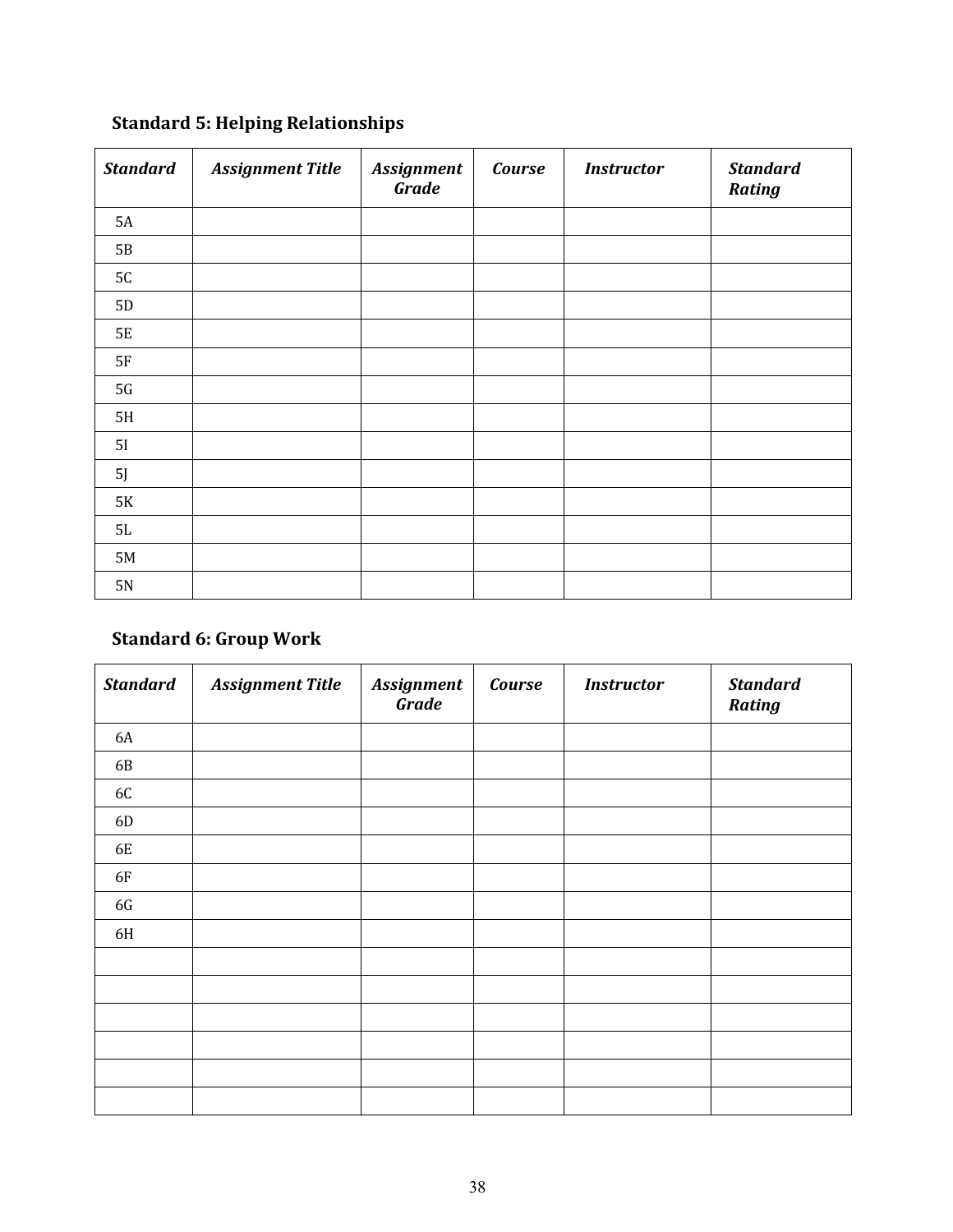## **Standard 7: Assessment**

| <b>Standard</b> | <b>Assignment Title</b> | <b>Assignment</b><br><b>Grade</b> | <b>Course</b> | <b>Instructor</b> | <b>Standard</b><br><b>Rating</b> |
|-----------------|-------------------------|-----------------------------------|---------------|-------------------|----------------------------------|
| 7A              |                         |                                   |               |                   |                                  |
| <b>7B</b>       |                         |                                   |               |                   |                                  |
| 7C              |                         |                                   |               |                   |                                  |
| 7D              |                         |                                   |               |                   |                                  |
| 7E              |                         |                                   |               |                   |                                  |
| <b>7F</b>       |                         |                                   |               |                   |                                  |
| 7G              |                         |                                   |               |                   |                                  |
| 7H              |                         |                                   |               |                   |                                  |
| 7 <sub>I</sub>  |                         |                                   |               |                   |                                  |
| 7J              |                         |                                   |               |                   |                                  |
| 7K              |                         |                                   |               |                   |                                  |
| 7L              |                         |                                   |               |                   |                                  |
| 7M              |                         |                                   |               |                   |                                  |

## **Standard 8: Research and Program Evaluation**

| <b>Standard</b> | <b>Assignment Title</b> | <b>Assignment</b><br><b>Grade</b> | <b>Course</b> | <b>Instructor</b> | <b>Standard</b><br><b>Rating</b> |
|-----------------|-------------------------|-----------------------------------|---------------|-------------------|----------------------------------|
| 8A              |                         |                                   |               |                   |                                  |
| <b>8B</b>       |                         |                                   |               |                   |                                  |
| 8C              |                         |                                   |               |                   |                                  |
| $8\mathrm{D}$   |                         |                                   |               |                   |                                  |
| <b>8E</b>       |                         |                                   |               |                   |                                  |
| 8F              |                         |                                   |               |                   |                                  |
| 8G              |                         |                                   |               |                   |                                  |
| 8H              |                         |                                   |               |                   |                                  |
| 8I              |                         |                                   |               |                   |                                  |
| 8J              |                         |                                   |               |                   |                                  |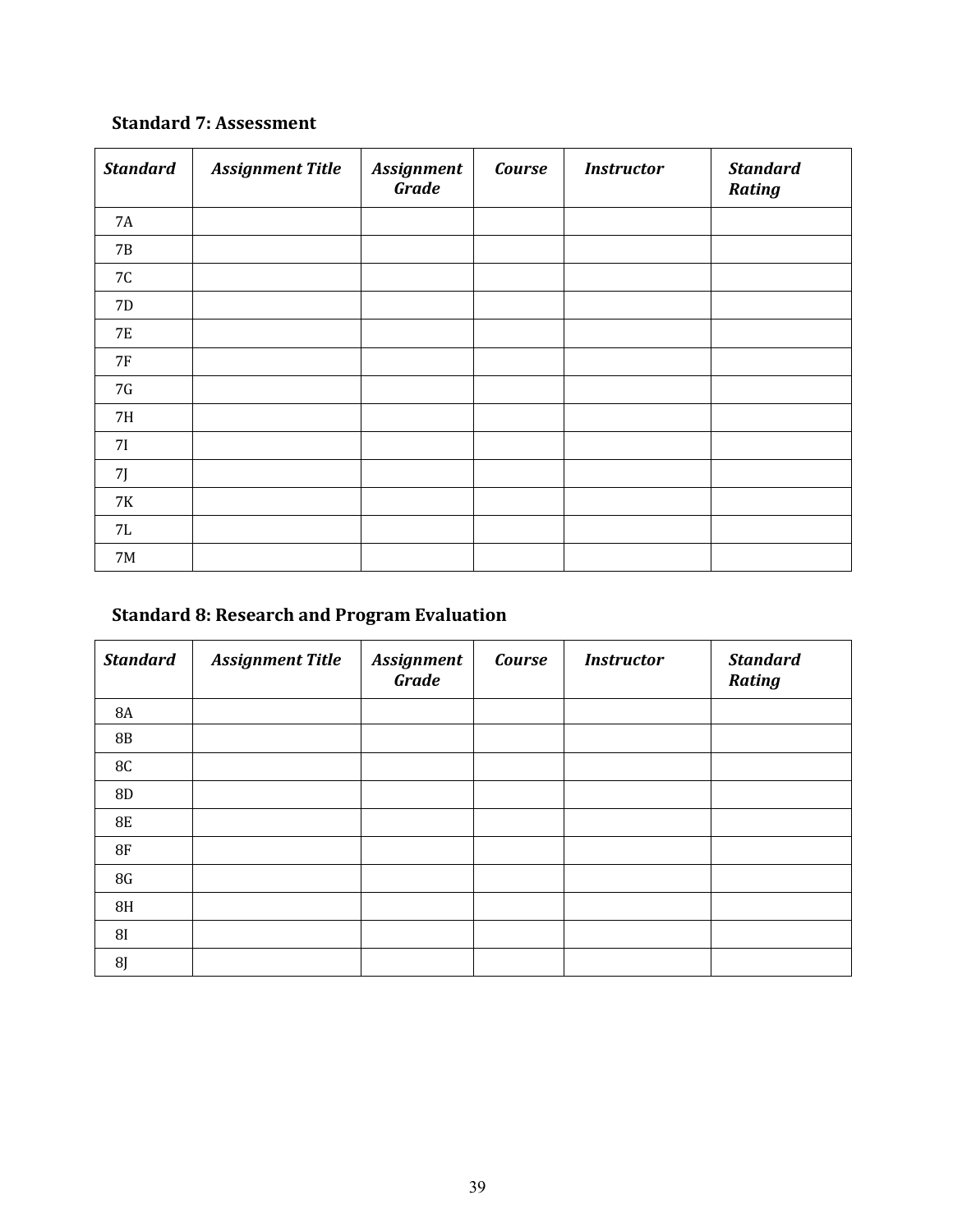## **PROVIDENCE COLLEGE PORTFOLIO PROCESS**

## *Rubric for Portfolio Entries*

<span id="page-39-1"></span><span id="page-39-0"></span>

| Level of            | <b>Expectation</b>                                                                                                                                                                                                                                                                                                                                                                                            |  |  |  |  |
|---------------------|---------------------------------------------------------------------------------------------------------------------------------------------------------------------------------------------------------------------------------------------------------------------------------------------------------------------------------------------------------------------------------------------------------------|--|--|--|--|
| Performance         |                                                                                                                                                                                                                                                                                                                                                                                                               |  |  |  |  |
|                     | Work (projects, case studies, presentations, exams, papers, reflections,<br>etc.) shows evidence of high organization and coherence with the<br>standards and indicators                                                                                                                                                                                                                                      |  |  |  |  |
|                     | Work demonstrated a highly proficient command of both oral and<br>written language                                                                                                                                                                                                                                                                                                                            |  |  |  |  |
| Distinguished       | Work is comprehensive and demonstrates a high level of analysis,<br>synthesis, and/or application of theory and concepts from course material                                                                                                                                                                                                                                                                 |  |  |  |  |
|                     | The rationale for how the standards and indicators relate to the work is<br>strong, clear, and relevant                                                                                                                                                                                                                                                                                                       |  |  |  |  |
|                     | Work shows high degree of self-reflection                                                                                                                                                                                                                                                                                                                                                                     |  |  |  |  |
| Proficient          | Work shows evidence of organization and coherence with the standards<br>and indicators<br>Work demonstrates a proficient command of both oral and written<br>language                                                                                                                                                                                                                                         |  |  |  |  |
|                     | Work shows evidence of analysis and synthesis of theory and concepts<br>from the course material<br>The rationale for how the standards and indicators related to the work is<br>clear and relevant                                                                                                                                                                                                           |  |  |  |  |
|                     | Work shows self-reflection                                                                                                                                                                                                                                                                                                                                                                                    |  |  |  |  |
| <b>Emerging</b>     | Work shows little evidence of organization; coherence with the<br>standards indicators in limited<br>Work demonstrates inconsistent quality in writing and/or oral language<br>skills<br>Work shows an understand of course material but lacks analysis and<br>synthesis of theory and concepts<br>Work shows limited evidence of application of theory, derived from<br>readings and coursework, to practice |  |  |  |  |
|                     | The rationale for how the standards and indicators relate to the work is                                                                                                                                                                                                                                                                                                                                      |  |  |  |  |
| <b>Unacceptable</b> | limited Work shows limited self-reflection<br>Work demonstrated the above characteristics to a minor degree or not at<br>all                                                                                                                                                                                                                                                                                  |  |  |  |  |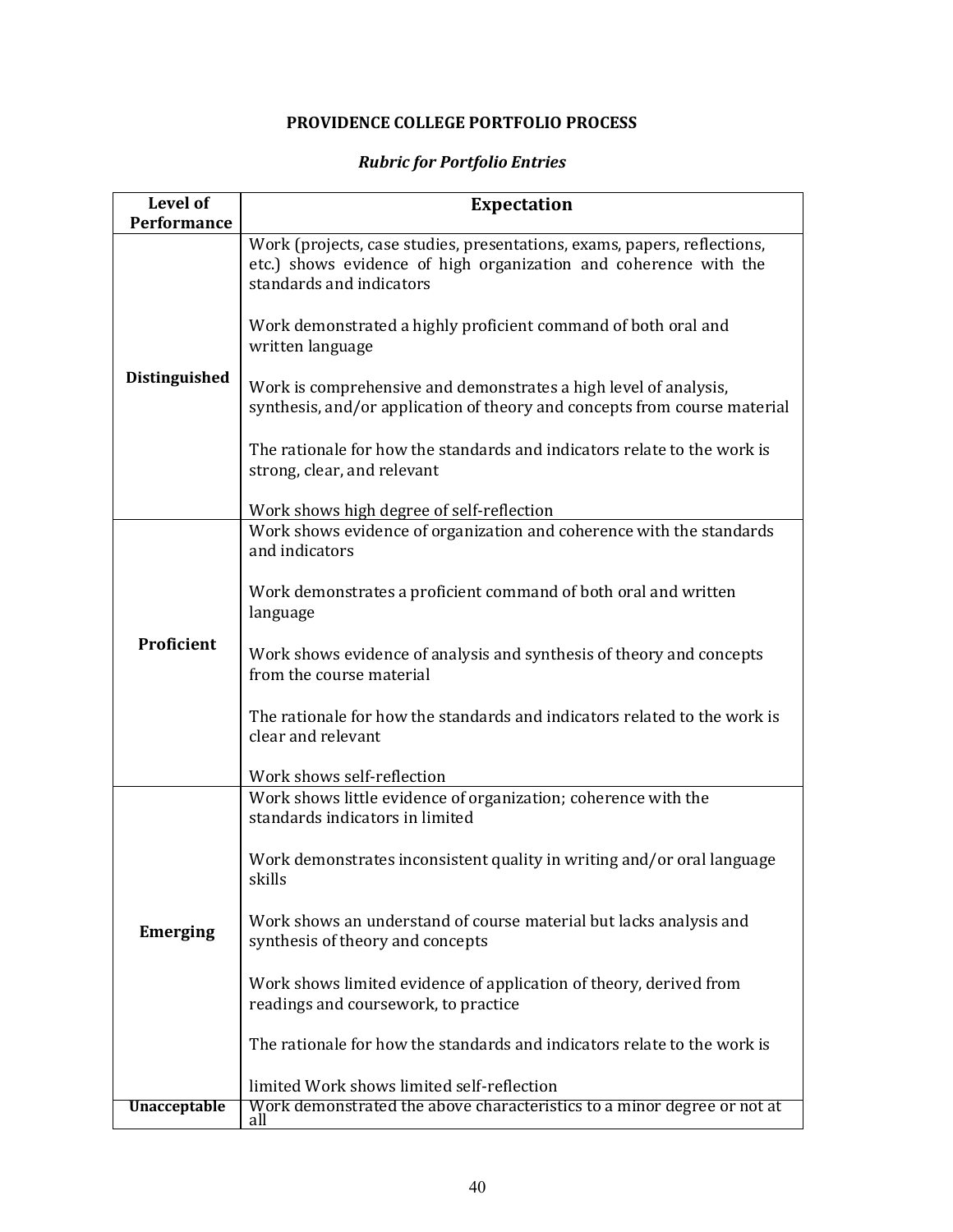## <span id="page-40-0"></span>**[School Counseling Order of Courses](#page-41-1)**

Students who enroll in the School Counseling Program as part-time students may take one or more courses in a semester. They make take the courses in each cluster in any order. However it is strongly recommended that students take EDU 540, Principles of Guidance first. Whenever possible, students will be required to complete the courses within each cluster before proceeding on to the next one.

### **Cluster I**

EDU 540: Principles of Guidance EDU 501: Fundamentals of Research EDU 541: Theories of Counseling EDU 546: Group Counseling

### **Cluster II**

EDU 542: Career Information EDU 558: Ethical & Legal Issues in Counseling EDU 645: Families in Crisis

## **Cluster III**

EDU 538: Developmental and Cross-Cultural Theories in Counseling EDU 829: Designing & Implementing a Counseling Program EDU 562: Assessment, Measurement, and Data in Counseling

### **Cluster IV**

EDU 544: Counseling Pre-Practicum EDU 548: Counseling Practicum

## **Cluster V**

EDU 561: Counseling Internship I EDU 568: Counseling Internship II

### **Please Note:**

EDU 544 is a prerequisite for EDU 548 EDU 548 is a prerequisite for EDU 561 EDU 561 is a prerequisite for EDU 568

Graduate Assistants : Year One: Clusters 1, 2 ad 4 (540, 541, 501, 546, 558, 645, 544, 548) Year Two: clusters 5, remaining 2, and 3 (542, 561, 562, 568, 538, 829)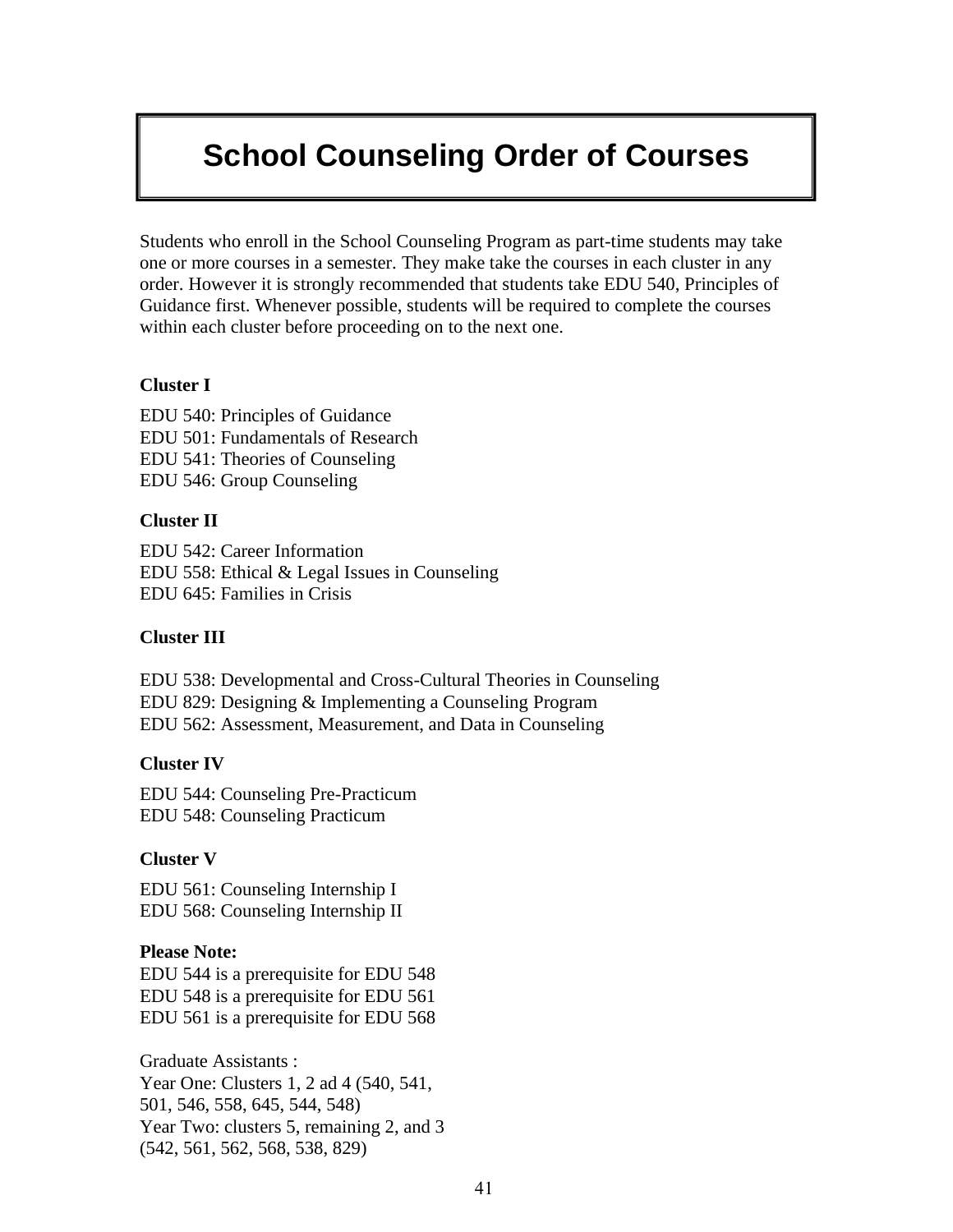# **School Counseling Plans of Study**

<span id="page-41-1"></span><span id="page-41-0"></span>

## **Sample Plan of Study: Part-Time Fall Start (3-year plan)**

|                   | <b>Fall Semester</b>                                                                                       | <b>Spring Semester</b>                                      | Summer I & II                                            |
|-------------------|------------------------------------------------------------------------------------------------------------|-------------------------------------------------------------|----------------------------------------------------------|
| Year 1            | • Principles of Guidance<br>• Fundamentals of Research                                                     | • Theories of Counseling<br>• Group Counseling              | • Career Information<br>• Ethical & Legal Issues         |
| Year 2            | • Developmental & Cross-<br><b>Cultural Theories</b><br>• Designing & Implementing<br>a Counseling Program | • Families in Crisis<br>• Assessment,<br>Measurement & Data | • Counseling Pre-<br>Practicum<br>• Counseling Practicum |
| Year <sub>3</sub> | • Counseling Internship I                                                                                  | • Counseling Internship II                                  |                                                          |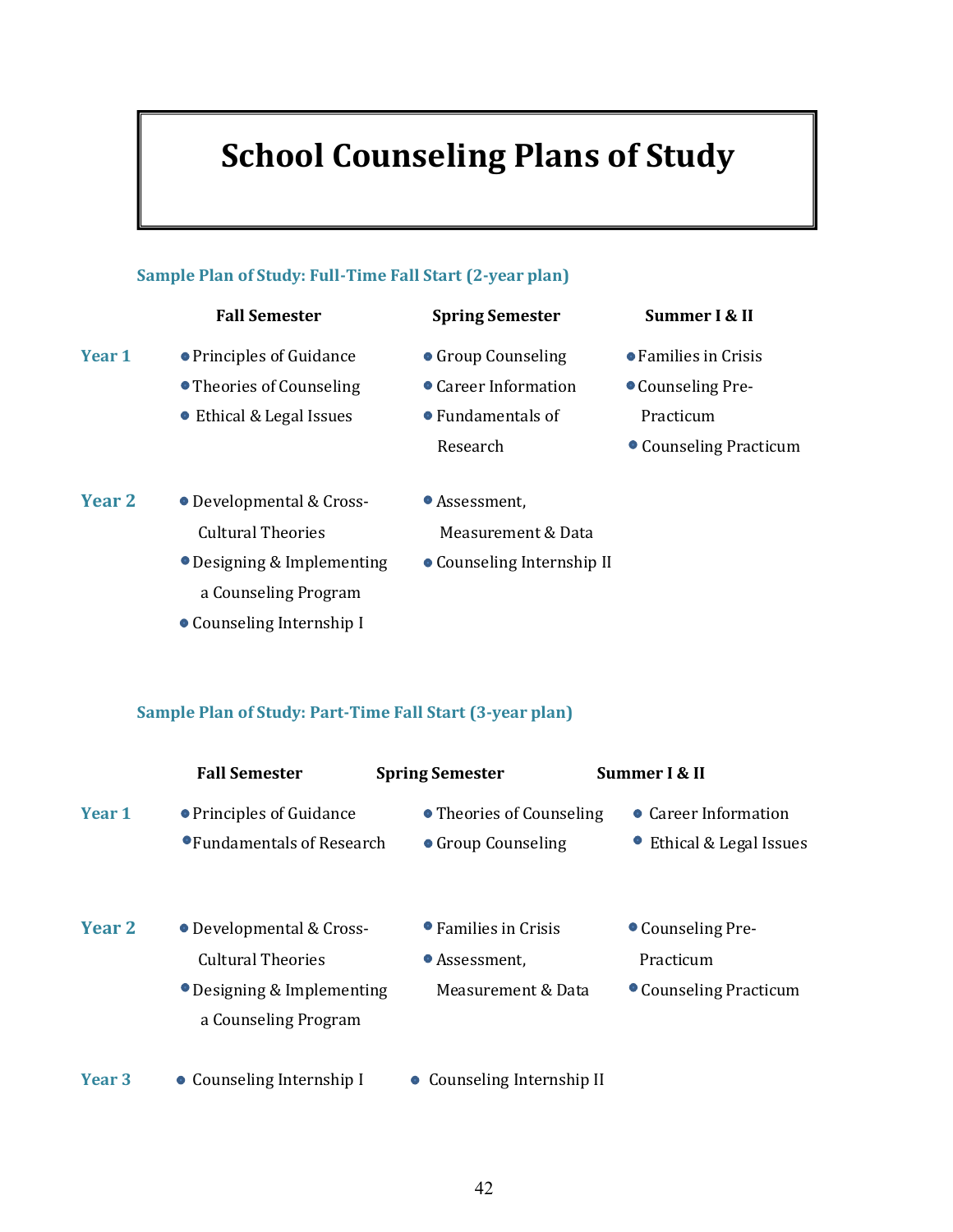|                   | <b>Fall Semester</b>                          | <b>Spring Semester</b>                            | Summer I & II                                               |
|-------------------|-----------------------------------------------|---------------------------------------------------|-------------------------------------------------------------|
| Year 1            | • Principles of Guidance                      | • Theories of Counseling                          | • Fundamentals of<br>Research<br>● Ethical & Legal Issues   |
| Year 2            | • Group Counseling                            | • Career Information                              | • Families in Crisis<br>• Assessment,<br>Measurement & Data |
| Year <sub>3</sub> | • Developmental &<br>Cross-Cultural Theories. | •Designing & Implementing<br>a Counseling Program | • Counseling Pre-<br>Practicum<br>• Counseling Practicum    |
| Year 4            | • Counseling Internship I                     | • Counseling Internship II                        |                                                             |

## **Sample Plan of Study: Part-Time Fall Start (4-year plan)**

## **Please Note:**

EDU 544 is a prerequisite for EDU 548 EDU 548 is a prerequisite for EDU 561 EDU 561 is a prerequisite for EDU 568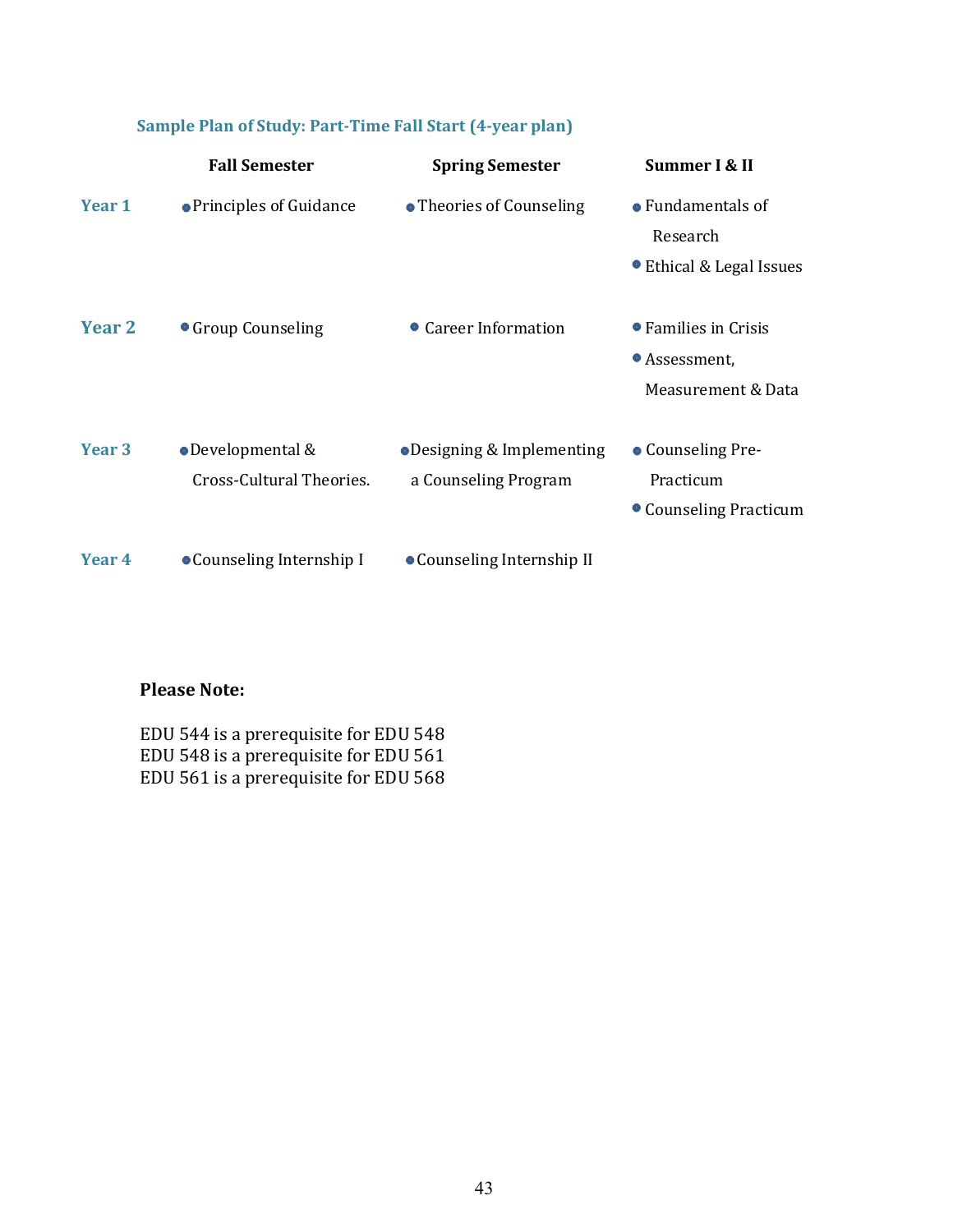<span id="page-43-0"></span>

| <b>Fall Semester</b>      |                |                          |                |                 |  |  |
|---------------------------|----------------|--------------------------|----------------|-----------------|--|--|
|                           | <b>Monday</b>  | <b>Tuesday</b>           | Wednesday      | <b>Thursday</b> |  |  |
| $4:00 - 6:30$ pm          | <b>EDU 548</b> | <b>EDU 561</b>           | <b>EDU 538</b> | <b>EDU 546</b>  |  |  |
|                           | <b>EDU 829</b> | <b>EDU 542</b>           | <b>EDU 540</b> | <b>EDU 558</b>  |  |  |
| $7:00 - 9:30$ pm          | <b>EDU 501</b> | <b>EDU 544</b>           | <b>EDU 562</b> | <b>EDU 541</b>  |  |  |
|                           |                | <b>Spring Semester</b>   |                |                 |  |  |
|                           | <b>Monday</b>  | <b>Tuesday</b>           | Wednesday      | <b>Thursday</b> |  |  |
| $4:00 - 6:30$ pm          | <b>EDU 548</b> | <b>EDU 568</b>           | <b>EDU 538</b> | <b>EDU 546</b>  |  |  |
|                           | <b>EDU 829</b> | <b>EDU 542</b>           | <b>EDU 540</b> | <b>EDU 558</b>  |  |  |
| $7:00 - 9:30$ pm          |                |                          |                | <b>EDU 645</b>  |  |  |
|                           | <b>EDU 501</b> | <b>EDU 544</b>           | <b>EDU 562</b> | <b>EDU 541</b>  |  |  |
|                           |                |                          |                |                 |  |  |
|                           |                | <b>Summer I Semester</b> |                |                 |  |  |
|                           | <b>Monday</b>  | <b>Tuesday</b>           | Wednesday      | <b>Thursday</b> |  |  |
| $4:30 - 8:00$ pm          | <b>EDU 501</b> | <b>EDU 542</b>           | <b>EDU 501</b> | <b>EDU 542</b>  |  |  |
|                           | <b>EDU 546</b> | <b>EDU 645</b>           | <b>EDU 546</b> | <b>EDU 645</b>  |  |  |
| $6:00 - 9:30$ pm          | <b>EDU 562</b> | <b>EDU 538</b>           | <b>EDU 562</b> | <b>EDU 538</b>  |  |  |
|                           | <b>EDU 544</b> |                          | <b>EDU 544</b> |                 |  |  |
| <b>Summer II Semester</b> |                |                          |                |                 |  |  |
|                           | <b>Monday</b>  | <b>Tuesday</b>           | Wednesday      | <b>Thursday</b> |  |  |
| $4:00 - 7:30$ pm          | <b>EDU 501</b> | <b>EDU 540</b>           | <b>EDU 501</b> | <b>EDU 540</b>  |  |  |
|                           | <b>EDU 558</b> |                          | <b>EDU 558</b> |                 |  |  |
|                           | <b>EDU 548</b> |                          | <b>EDU 548</b> |                 |  |  |

## *School Counseling Courses Scope & Sequence* **(Updated July 2021)**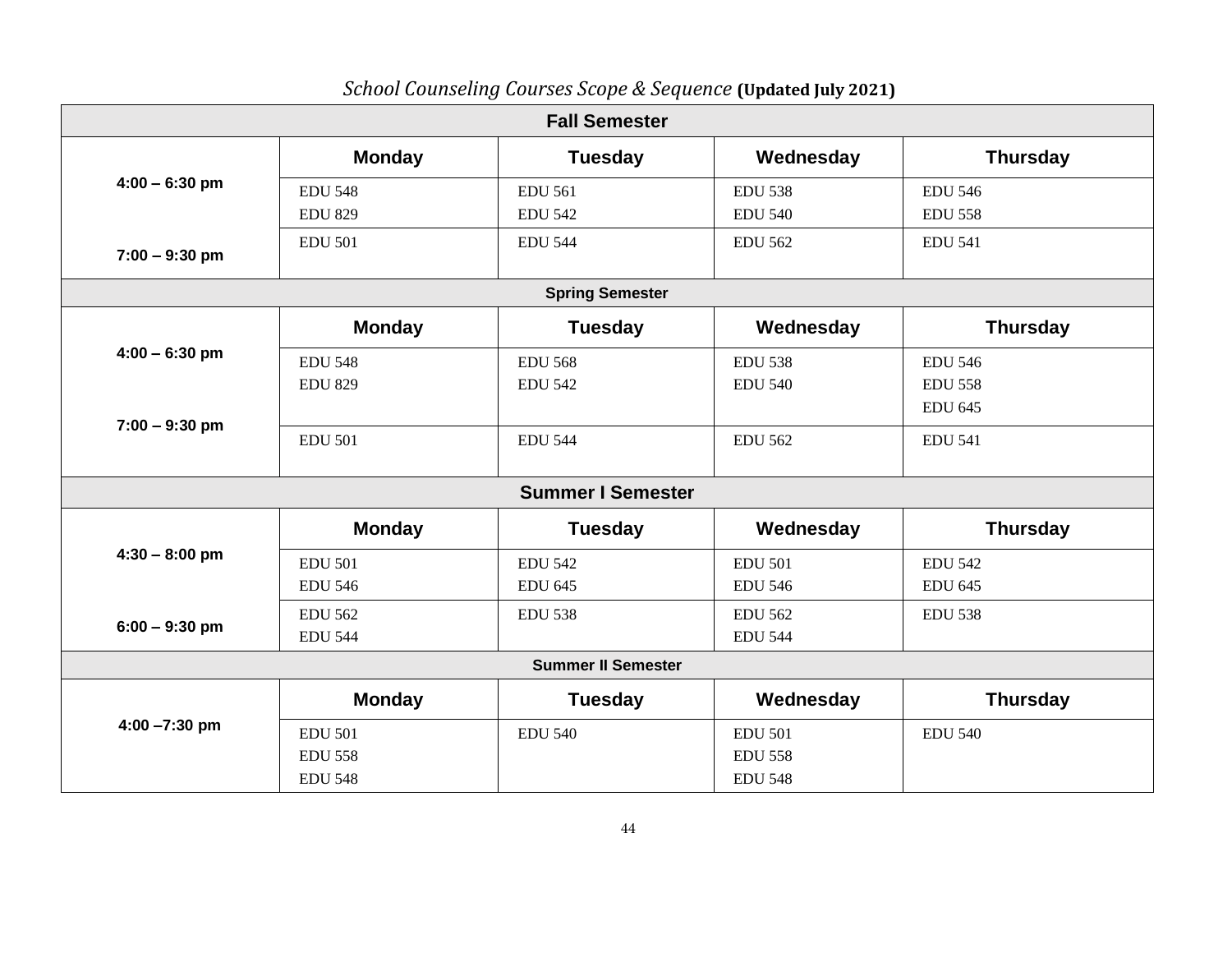# **[Tw](#page-44-0)o – [Page Reflection Paper](#page-44-0)**

<span id="page-44-0"></span>You are beginning your graduate experience toward a degree that will lead to a position as a school counselor. Reflect upon the knowledge you have gained in your first few courses.

The following issues should be addressed:

- A. What are your expectations of the school counseling program?
- B. What do you expect to learn that will affect your work as a school counselor?
- C. How do you see yourself in the role of a school counselor? Be specific.
- D. Optional. Feel free to make additional comments.

Please contact Dr. Patricia Nailor at 401-865-2922 if you have any questions.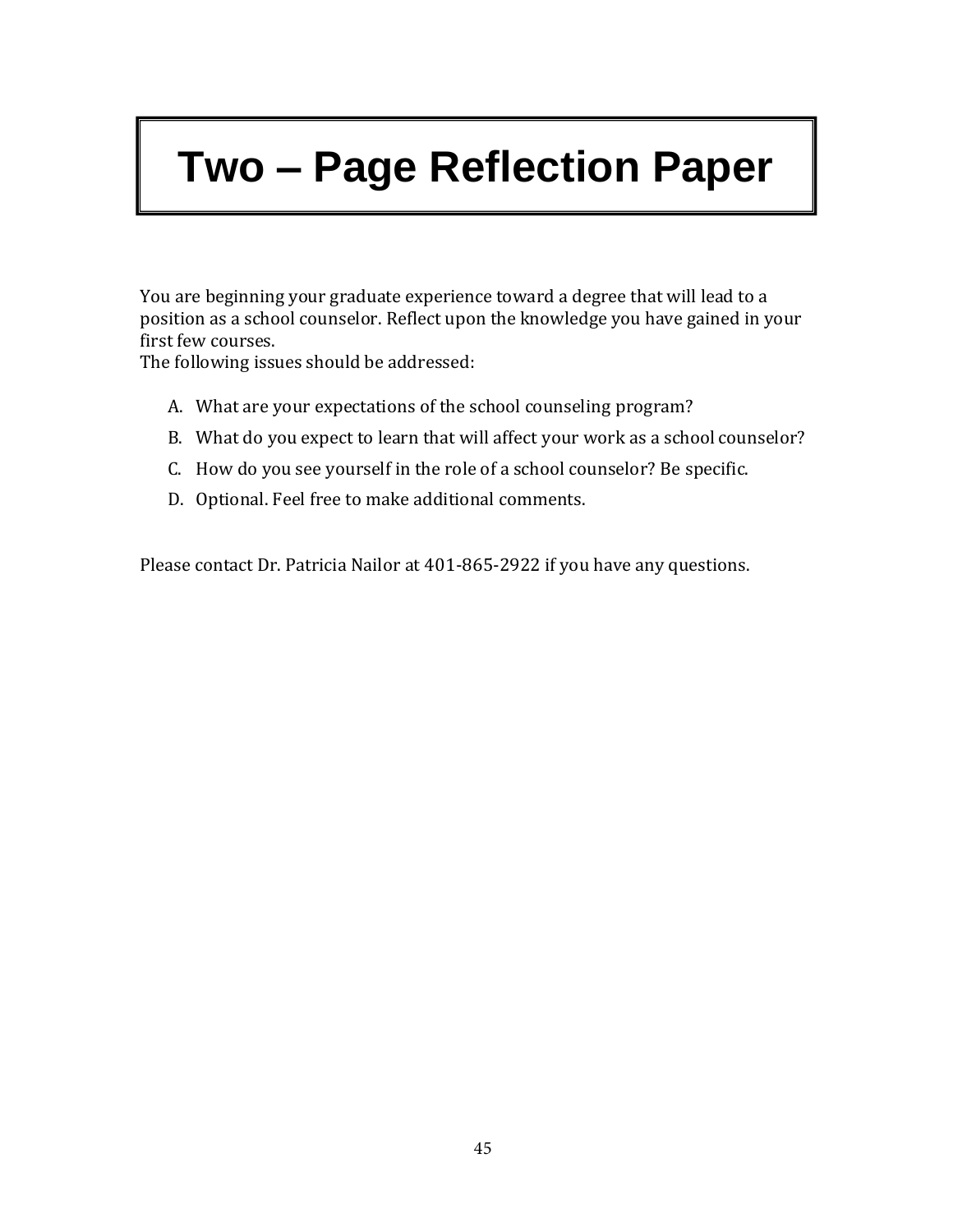# <span id="page-45-0"></span>**Four – Page [Reflection](#page-45-1) Paper**

<span id="page-45-1"></span>You will soon be completing your graduate experience. You have performed a multitude of tasks with a variety of individuals and in many situations. Reflect upon the knowledge you have gained. Thoroughly review your portfolio and look at your growth. The following issues should be addressed:

- A. What were your expectations and/or beliefs when you began your course work? Have they changed and, if so, how? If they have not changed, to what do you attribute that fact?
- B. What learning experiences, readings, projects, etc. gave youthe most satisfaction?
- C. Which standard(s) led you to gain the most knowledge or growth? In what areas do you feel you need additional growth? How might you gain that additional growth?
- D. What have you learned about yourself and how will this affect your work as a school counselor? Reflect.
- E. How do you see yourself in the role of a school counselor? Be specific.
- F. What recommendations might you suggest which, if adopted, would enhance the counseling program?
- G. If you have taken the Praxis II Professional School Counselor test (5421), how well do you feel the Counseling Program prepared you to achieve a minimum passing score of 156 on this assessment?
- H. Optional. Feel free to make additional comments.

Please contact Dr. Patricia Nailor at 401-865-2922 if you have any questions.